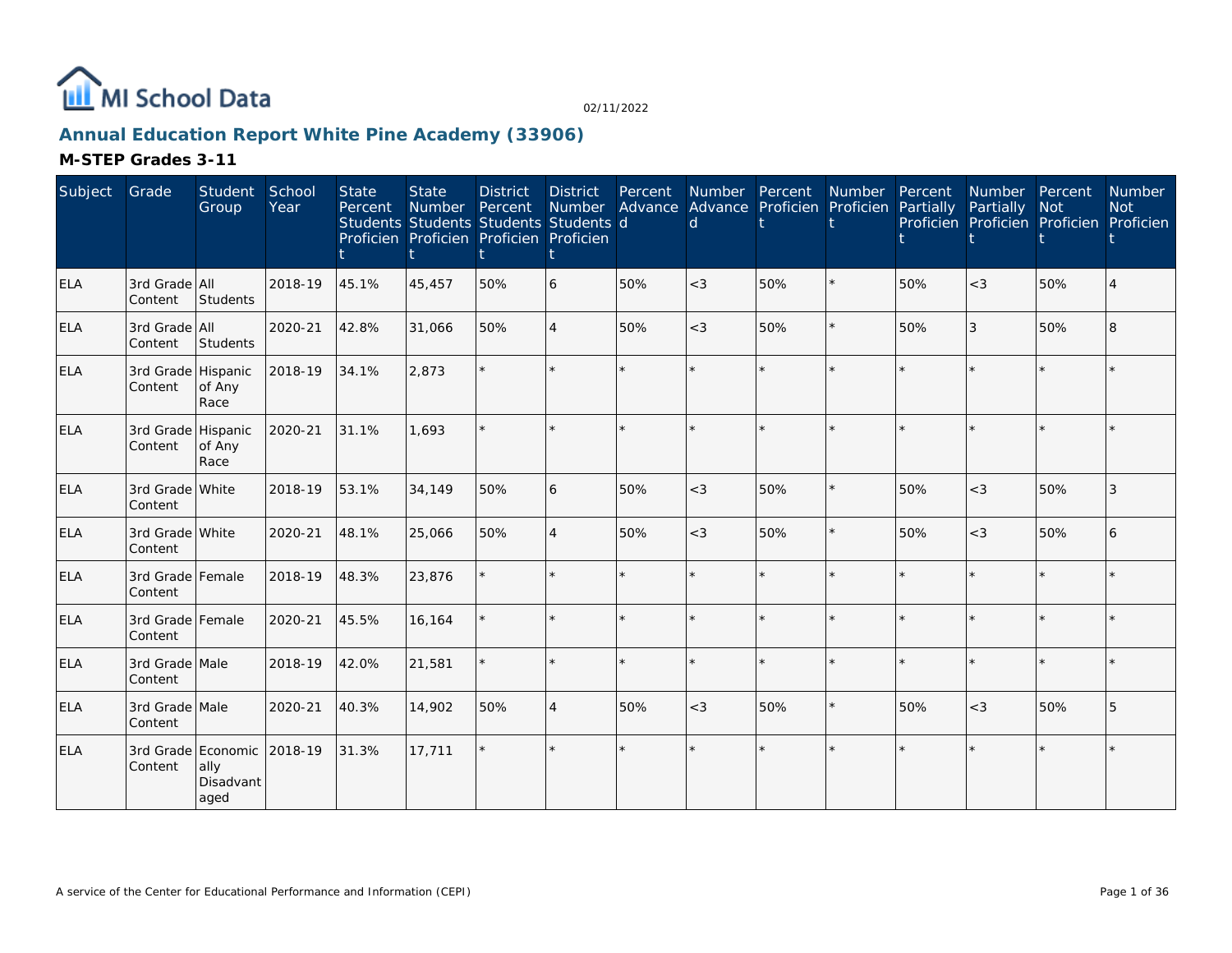

## **Annual Education Report White Pine Academy (33906)**

| Subject    | Grade                         | Student<br>Group                                        | School<br>Year | <b>State</b><br>Percent | <b>State</b><br>Number<br>Students Students Students Students d<br>Proficien Proficien Proficien Proficien | <b>District</b><br>Percent | <b>District</b><br>Number | Percent | $\mathsf{d}$ | Number Percent Number<br>Advance Advance Proficien Proficien |         | Percent<br>Partially | Number Percent<br>Partially<br>Proficien Proficien Proficien Proficien | Not     | Number<br><b>Not</b> |
|------------|-------------------------------|---------------------------------------------------------|----------------|-------------------------|------------------------------------------------------------------------------------------------------------|----------------------------|---------------------------|---------|--------------|--------------------------------------------------------------|---------|----------------------|------------------------------------------------------------------------|---------|----------------------|
| ELA        | Content                       | 3rd Grade Economic 2020-21<br>ally<br>Disadvant<br>aged |                | 27.6%                   | 10,241                                                                                                     |                            | $\star$                   |         |              | $\star$                                                      |         |                      |                                                                        |         |                      |
| <b>ELA</b> | 3rd Grade Students<br>Content | With<br>Disabilitie                                     | 2020-21        | 17.5%                   | 1,578                                                                                                      |                            | $\star$                   |         |              |                                                              |         |                      |                                                                        |         |                      |
| ELA        | 4th Grade All<br>Content      | Students                                                | 2018-19        | 45.8%                   | 46,892                                                                                                     |                            | $\star$                   | $\star$ |              | $\star$                                                      | $\star$ |                      |                                                                        | $\star$ |                      |
| ELA        | 4th Grade All<br>Content      | Students                                                | 2020-21        | 44.2%                   | 32,274                                                                                                     |                            | $\star$                   | ÷.      |              | $\star$                                                      | $\star$ |                      |                                                                        | $\star$ |                      |
| <b>ELA</b> | 4th Grade Hispanic<br>Content | of Any<br>Race                                          | 2018-19        | 34.8%                   | 2,902                                                                                                      |                            | $\star$                   |         |              | $\star$                                                      |         |                      |                                                                        |         |                      |
| <b>ELA</b> | 4th Grade Hispanic<br>Content | of Any<br>Race                                          | 2020-21        | 32.9%                   | 1,848                                                                                                      |                            |                           |         |              |                                                              |         |                      |                                                                        |         |                      |
| <b>ELA</b> | 4th Grade White<br>Content    |                                                         | 2018-19        | 53.4%                   | 35,331                                                                                                     |                            | $\star$                   | $\star$ |              | $\star$                                                      |         |                      |                                                                        | ÷.      |                      |
| <b>ELA</b> | 4th Grade White<br>Content    |                                                         | 2020-21        | 49.4%                   | 25,863                                                                                                     |                            | $\star$                   | ÷.      |              | $\star$                                                      | ÷.      |                      |                                                                        | $\star$ |                      |
| <b>ELA</b> | 4th Grade Female<br>Content   |                                                         | 2018-19        | 48.8%                   | 24,513                                                                                                     |                            | $\star$                   | ÷.      |              | $\star$                                                      | ÷.      |                      |                                                                        | $\star$ |                      |
| ELA        | 4th Grade Female<br>Content   |                                                         | 2020-21        | 46.0%                   | 16,315                                                                                                     |                            | ÷.                        | ÷.      |              | $\star$                                                      | ÷.      |                      |                                                                        | $\star$ |                      |
| <b>ELA</b> | 4th Grade Male<br>Content     |                                                         | 2018-19        | 42.9%                   | 22,379                                                                                                     |                            | $\star$                   |         |              | $\star$                                                      |         |                      |                                                                        |         |                      |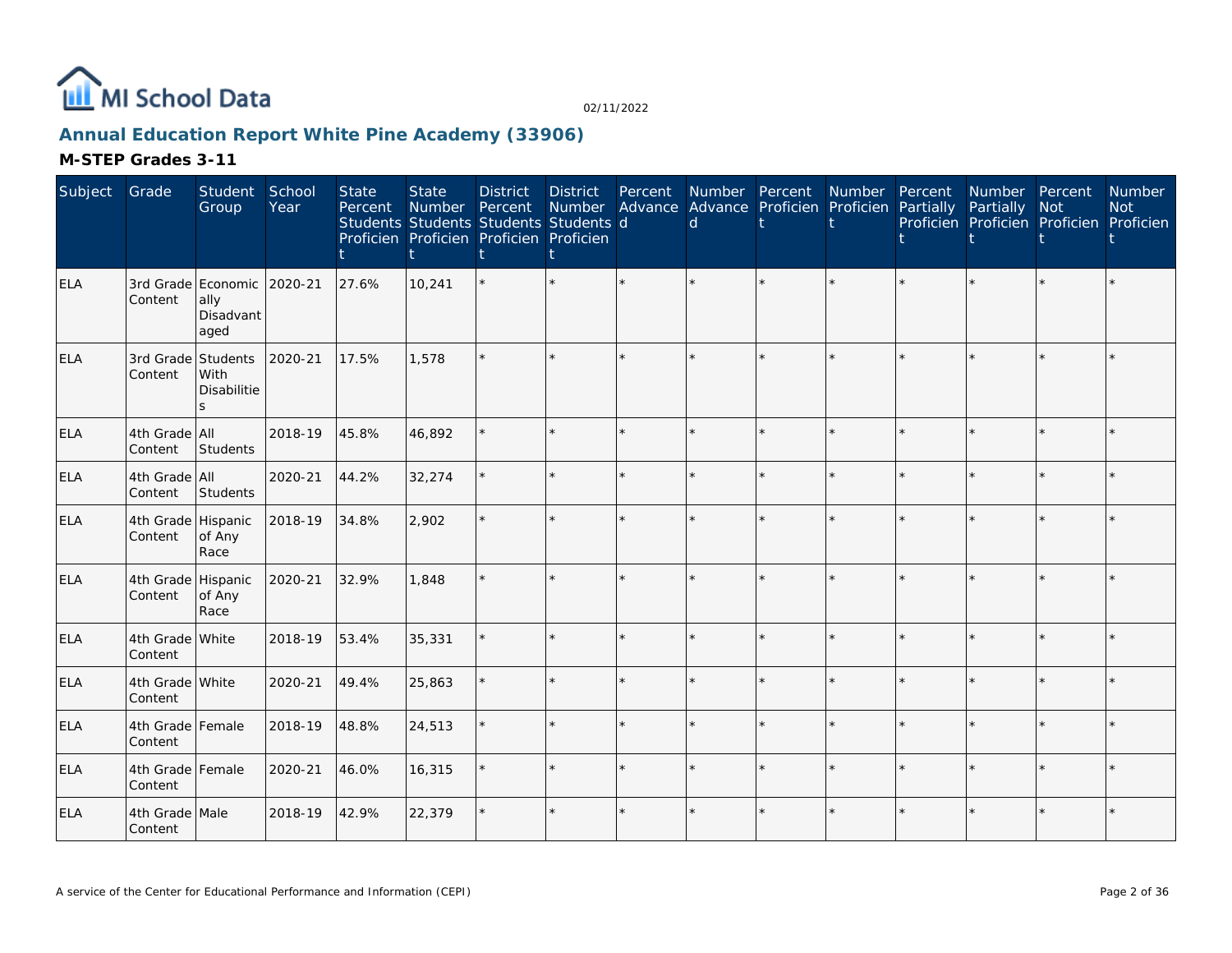

## **Annual Education Report White Pine Academy (33906)**

| Subject    | Grade                         | Student<br>Group                                          | School<br>Year | <b>State</b><br>Percent | <b>State</b><br>Number | <b>District</b><br>Percent<br>Students Students Students Students d<br>Proficien Proficien Proficien Proficien | <b>District</b><br>Number<br>t | Percent | $\mathsf{d}$ | Number Percent Number<br>Advance Advance Proficien Proficien Partially |         | Percent | Number Percent<br>Partially Not | Proficien Proficien Proficien Proficien | <b>Number</b><br><b>Not</b> |
|------------|-------------------------------|-----------------------------------------------------------|----------------|-------------------------|------------------------|----------------------------------------------------------------------------------------------------------------|--------------------------------|---------|--------------|------------------------------------------------------------------------|---------|---------|---------------------------------|-----------------------------------------|-----------------------------|
| <b>ELA</b> | Content                       | 4th Grade Economic<br>ally<br>Disadvant<br>aged           | 2018-19        | 31.6%                   | 17,865                 |                                                                                                                |                                |         |              |                                                                        |         |         |                                 |                                         |                             |
| <b>ELA</b> | Content                       | 4th Grade Economic<br>ally<br>Disadvant<br>aged           | 2020-21        | 28.9%                   | 10,613                 |                                                                                                                | $\star$                        |         |              |                                                                        |         |         |                                 | $\star$                                 |                             |
| <b>ELA</b> | 4th Grade English<br>Content  | Learners                                                  | 2018-19        | 29.1%                   | 2,630                  |                                                                                                                | $\star$                        | $\star$ |              |                                                                        | $\star$ |         |                                 | $\star$                                 |                             |
| <b>ELA</b> | Content                       | 4th Grade Students<br>With<br>Disabilitie<br>$\mathbf{S}$ | 2020-21        | 15.7%                   | 1,431                  |                                                                                                                | $\star$                        |         |              |                                                                        |         |         |                                 | $\star$                                 |                             |
| <b>ELA</b> | 5th Grade All<br>Content      | Students                                                  | 2018-19        | 46.2%                   | 48,528                 |                                                                                                                | $\star$                        |         |              |                                                                        |         |         |                                 | $\star$                                 |                             |
| ELA        | 5th Grade All<br>Content      | Students                                                  | 2020-21        | 43.7%                   | 31,669                 |                                                                                                                | $\star$                        |         |              |                                                                        |         |         |                                 | $\star$                                 |                             |
| ELA        | 5th Grade Hispanic<br>Content | of Any<br>Race                                            | 2018-19        | 35.7%                   | 3,119                  |                                                                                                                | $\star$                        |         |              |                                                                        |         |         |                                 | $\star$                                 |                             |
| <b>ELA</b> | 5th Grade Hispanic<br>Content | of Any<br>Race                                            | 2020-21        | 33.4%                   | 1,892                  |                                                                                                                | $\star$                        |         |              |                                                                        |         |         |                                 | $\star$                                 |                             |
| <b>ELA</b> | 5th Grade White<br>Content    |                                                           | 2018-19        | 53.3%                   | 36,534                 |                                                                                                                | ÷.                             |         |              |                                                                        |         |         |                                 | $\star$                                 |                             |
| ELA        | 5th Grade White<br>Content    |                                                           | 2020-21        | 48.4%                   | 25,033                 |                                                                                                                | ÷.                             | $\star$ |              |                                                                        | $\Phi$  |         |                                 | $\star$                                 |                             |
| <b>ELA</b> | 5th Grade Female<br>Content   |                                                           | 2018-19        | 50.2%                   | 25,866                 |                                                                                                                | $\star$                        |         |              |                                                                        |         |         |                                 | $\star$                                 |                             |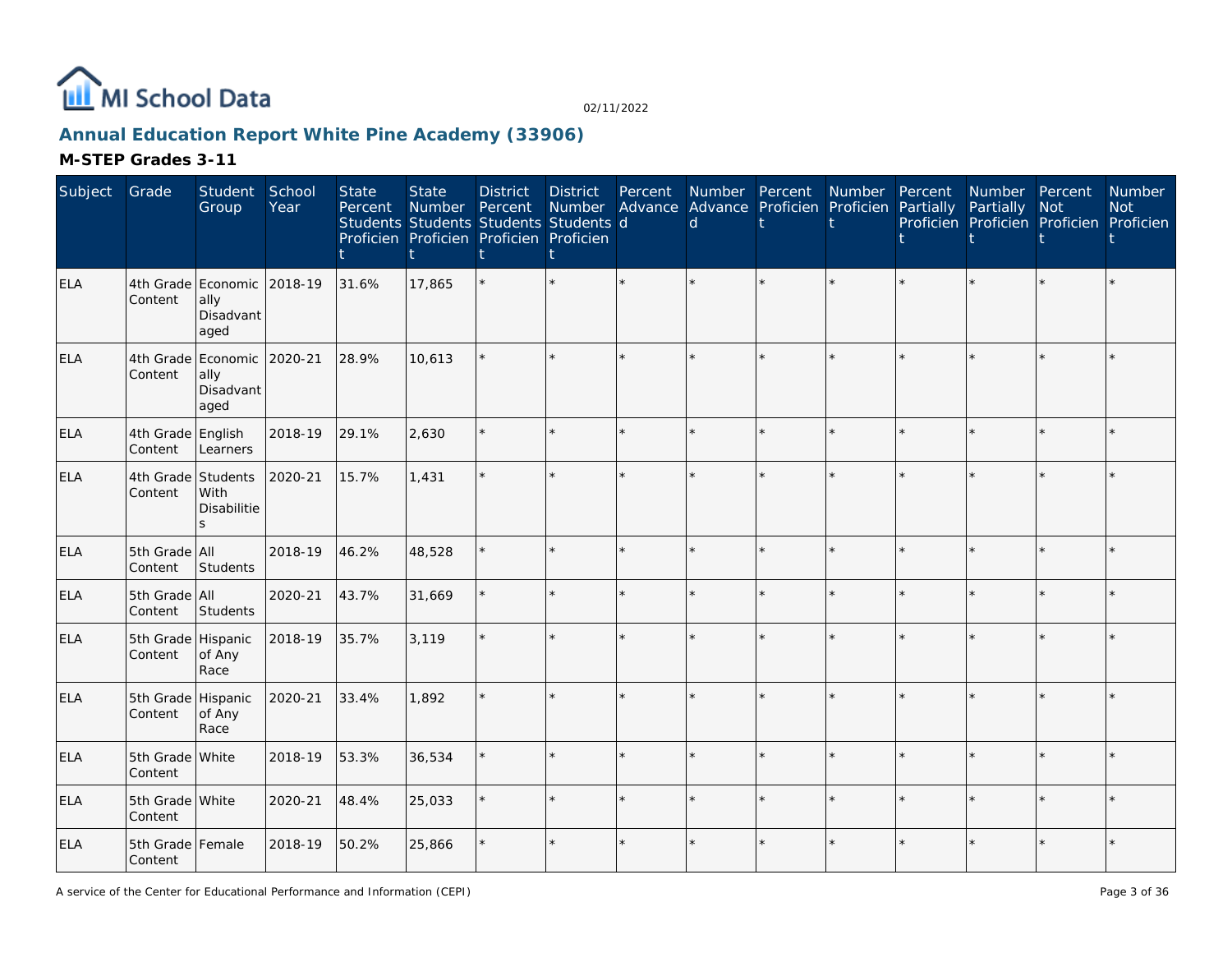

## **Annual Education Report White Pine Academy (33906)**

| Subject    | Grade                         | Student<br>Group                                        | School<br>Year | <b>State</b><br>Percent | <b>State</b><br>Number | <b>District</b><br>Percent<br>Students Students Students Students d<br>Proficien Proficien Proficien Proficien | District<br>Number | Percent | Number Percent<br><sub>d</sub> | Advance Advance Proficien Proficien | Number  | Percent<br>Partially | Number Percent<br>Partially | Not<br>Proficien Proficien Proficien Proficien | Number<br><b>Not</b> |
|------------|-------------------------------|---------------------------------------------------------|----------------|-------------------------|------------------------|----------------------------------------------------------------------------------------------------------------|--------------------|---------|--------------------------------|-------------------------------------|---------|----------------------|-----------------------------|------------------------------------------------|----------------------|
| ELA        | 5th Grade Female<br>Content   |                                                         | 2020-21        | 47.0%                   | 16,718                 |                                                                                                                |                    |         |                                |                                     |         |                      |                             |                                                |                      |
| ELA        | 5th Grade Male<br>Content     |                                                         | 2018-19        | 42.3%                   | 22,662                 |                                                                                                                |                    |         |                                |                                     | $\star$ |                      | $\star$                     | $\star$                                        |                      |
| ELA        | 5th Grade Male<br>Content     |                                                         | 2020-21        | 40.6%                   | 14,951                 |                                                                                                                |                    | $\star$ |                                |                                     | $\star$ |                      | ÷.                          | $\star$                                        |                      |
| <b>ELA</b> | Content                       | 5th Grade Economic 2018-19<br>ally<br>Disadvant<br>aged |                | 31.6%                   | 17,978                 |                                                                                                                |                    |         |                                |                                     |         |                      |                             |                                                |                      |
| ELA        | Content                       | 5th Grade Economic 2020-21<br>ally<br>Disadvant<br>aged |                | 28.5%                   | 10,326                 |                                                                                                                |                    | $\star$ |                                |                                     | $\star$ |                      | $\star$                     | $\star$                                        |                      |
| ELA        | 5th Grade<br>Content          | Students<br>With<br>Disabilitie<br>ς                    | 2018-19        | 15.0%                   | 1,885                  |                                                                                                                |                    |         |                                |                                     |         |                      |                             | $\ddot{\psi}$                                  |                      |
| ELA        | 5th Grade Students<br>Content | With<br><b>Disabilitie</b><br>S                         | 2020-21        | 13.0%                   | 1,138                  |                                                                                                                |                    |         |                                |                                     |         |                      | ÷.                          |                                                |                      |
| <b>ELA</b> | 5th Grade Military<br>Content | Connecte<br>d                                           | 2020-21        | 52.1%                   | 170                    |                                                                                                                |                    |         |                                |                                     |         |                      | $\star$                     |                                                |                      |
| <b>ELA</b> | 6th Grade All<br>Content      | Students                                                | 2018-19        | 41.7%                   | 45,474                 |                                                                                                                |                    | $\Phi$  |                                | $\star$                             | $\star$ |                      | $\star$                     | $\star$                                        |                      |
| ELA        | 6th Grade All<br>Content      | Students                                                | 2020-21        | 38.6%                   | 27,217                 |                                                                                                                |                    |         |                                | $\star$                             |         |                      | $\star$                     |                                                |                      |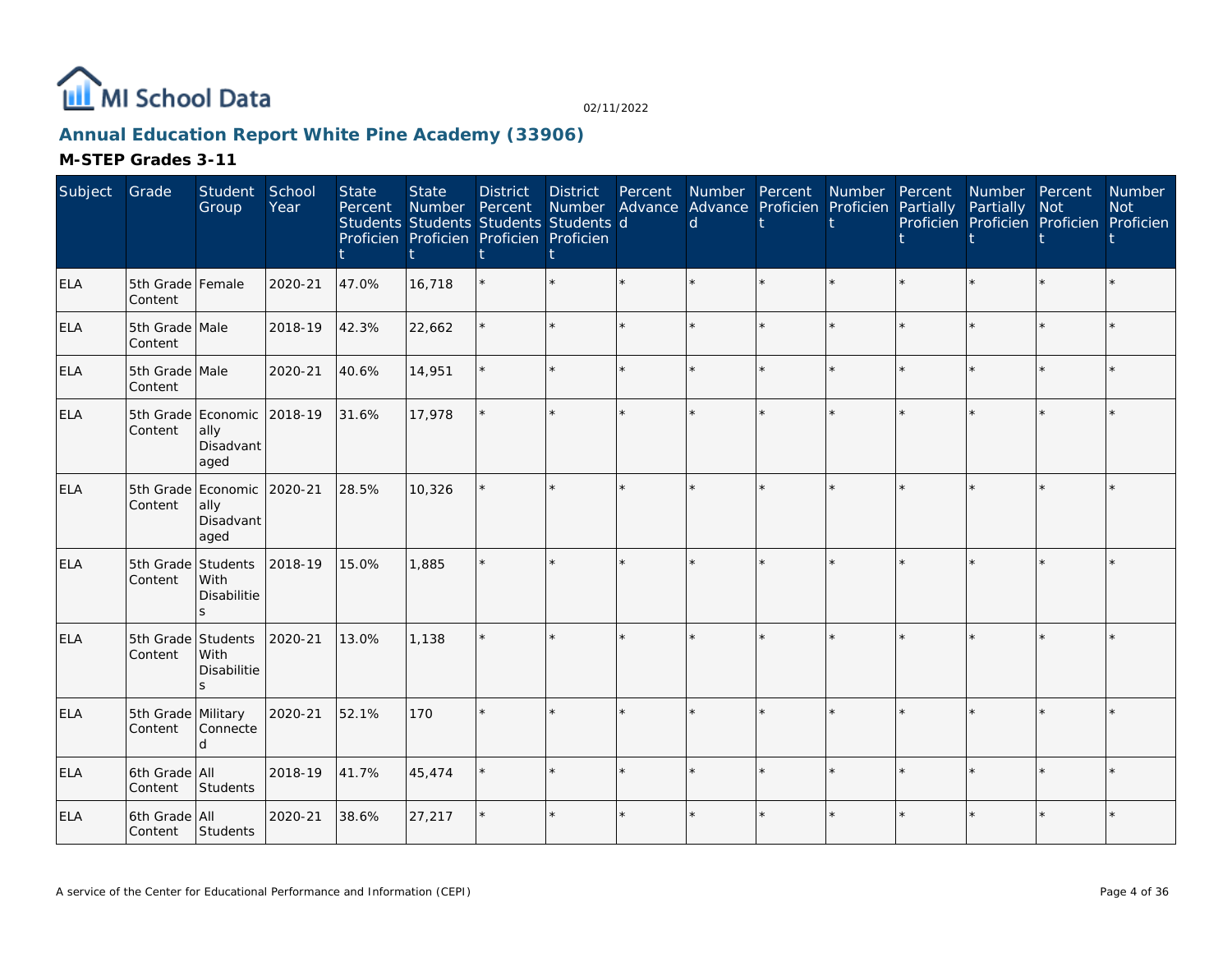

## **Annual Education Report White Pine Academy (33906)**

| Subject    | Grade                         | Student<br>Group                                        | School<br>Year | <b>State</b><br>Percent | <b>State</b><br>Number<br>Students Students Students Students d<br>Proficien Proficien Proficien Proficien | <b>District</b><br>Percent | <b>District</b> | Percent | d | Number Percent Number<br>Number Advance Advance Proficien Proficien Partially |         | Percent | Number Percent<br>Partially Not<br>Proficien Proficien Proficien Proficien |         | Number<br><b>Not</b> |
|------------|-------------------------------|---------------------------------------------------------|----------------|-------------------------|------------------------------------------------------------------------------------------------------------|----------------------------|-----------------|---------|---|-------------------------------------------------------------------------------|---------|---------|----------------------------------------------------------------------------|---------|----------------------|
| <b>ELA</b> | 6th Grade Hispanic<br>Content | of Any<br>Race                                          | 2018-19        | 31.0%                   | 2,806                                                                                                      |                            |                 |         |   |                                                                               |         |         |                                                                            |         |                      |
| <b>ELA</b> | 6th Grade Hispanic<br>Content | of Any<br>Race                                          | 2020-21        | 27.1%                   | 1,459                                                                                                      |                            |                 |         |   |                                                                               |         |         |                                                                            | $\star$ |                      |
| <b>ELA</b> | 6th Grade White<br>Content    |                                                         | 2018-19        | 48.3%                   | 34,676                                                                                                     |                            |                 | $\star$ |   |                                                                               | ÷.      |         |                                                                            | $\star$ |                      |
| <b>ELA</b> | 6th Grade White<br>Content    |                                                         | 2020-21        | 42.6%                   | 21,749                                                                                                     |                            |                 | $\star$ |   |                                                                               | ÷.      |         |                                                                            | $\star$ |                      |
| <b>ELA</b> | 6th Grade Female<br>Content   |                                                         | 2018-19        | 45.8%                   | 24,449                                                                                                     |                            |                 |         |   |                                                                               | ÷.      |         |                                                                            | $\star$ |                      |
| <b>ELA</b> | 6th Grade Female<br>Content   |                                                         | 2020-21        | 41.6%                   | 14,398                                                                                                     |                            |                 |         |   |                                                                               | $\star$ |         |                                                                            | $\star$ |                      |
| <b>ELA</b> | 6th Grade Male<br>Content     |                                                         | 2018-19        | 37.8%                   | 21,025                                                                                                     |                            |                 |         |   |                                                                               | ÷.      |         |                                                                            | $\star$ |                      |
| <b>ELA</b> | 6th Grade Male<br>Content     |                                                         | 2020-21        | 35.6%                   | 12,819                                                                                                     |                            |                 | ÷.      | ÷ |                                                                               | ÷.      | ÷       |                                                                            | $\star$ |                      |
| <b>ELA</b> | Content                       | 6th Grade Economic 2018-19<br>ally<br>Disadvant<br>aged |                | 27.6%                   | 15,959                                                                                                     |                            |                 | ÷.      |   |                                                                               | ÷.      |         |                                                                            | ÷       |                      |
| <b>ELA</b> | Content                       | 6th Grade Economic 2020-21<br>ally<br>Disadvant<br>aged |                | 24.0%                   | 8,196                                                                                                      |                            |                 |         |   |                                                                               |         |         |                                                                            | $\star$ |                      |
| <b>ELA</b> | 6th Grade Students<br>Content | With<br>Disabilitie<br>$\mathsf{s}$                     | 2018-19        | 11.2%                   | 1,386                                                                                                      |                            |                 |         |   |                                                                               | ÷.      |         |                                                                            | $\star$ |                      |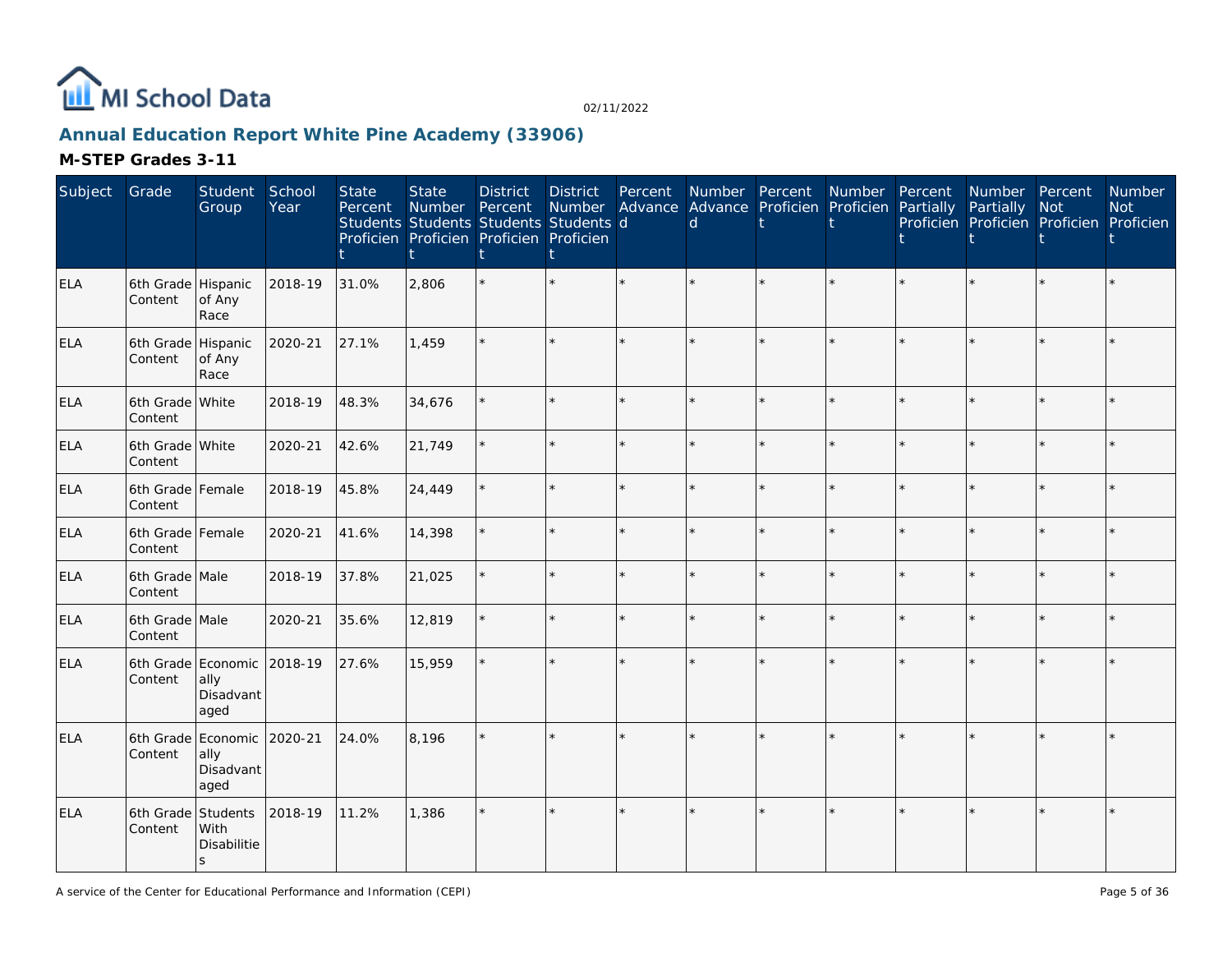

## **Annual Education Report White Pine Academy (33906)**

| Subject    | Grade                         | Student<br>Group          | School<br>Year | <b>State</b><br>Percent | <b>State</b><br>Number Percent | <b>District</b><br>Students Students Students Students d<br>Proficien Proficien Proficien Proficien | <b>District</b><br>Number | Percent | Number Percent<br>Advance Advance Proficien Proficien Partially<br>d | Number Percent |         | Number Percent<br>Partially<br>Proficien Proficien Proficien Proficien | <b>Not</b> | Number<br><b>Not</b> |
|------------|-------------------------------|---------------------------|----------------|-------------------------|--------------------------------|-----------------------------------------------------------------------------------------------------|---------------------------|---------|----------------------------------------------------------------------|----------------|---------|------------------------------------------------------------------------|------------|----------------------|
| <b>ELA</b> | 7th Grade All<br>Content      | Students                  | 2018-19        | 42.7%                   | 46,586                         |                                                                                                     |                           | $\star$ |                                                                      | ÷.             |         |                                                                        | $\star$    |                      |
| ELA        | 7th Grade All<br>Content      | Students                  | 2020-21        | 40.7%                   | 28,759                         |                                                                                                     |                           | ÷.      | à.                                                                   | ÷.             |         |                                                                        | $\star$    |                      |
| ELA        | 7th Grade Hispanic<br>Content | of Any<br>Race            | 2020-21        | 28.8%                   | 1,560                          |                                                                                                     |                           |         |                                                                      |                |         |                                                                        | $\star$    |                      |
| <b>ELA</b> | 7th Grade Two or<br>Content   | More<br>Races             | 2020-21        | 36.2%                   | 1,100                          |                                                                                                     |                           |         |                                                                      |                |         |                                                                        | ÷.         |                      |
| <b>ELA</b> | 7th Grade White<br>Content    |                           | 2018-19        | 49.0%                   | 35,426                         |                                                                                                     |                           | $\star$ | $\star$                                                              | $\star$        | $\star$ |                                                                        | $\star$    |                      |
| <b>ELA</b> | 7th Grade White<br>Content    |                           | 2020-21        | 44.5%                   | 22,979                         |                                                                                                     |                           | $\star$ | $\star$                                                              | $\star$        | ÷       |                                                                        | $\star$    |                      |
| <b>ELA</b> | 7th Grade Female<br>Content   |                           | 2018-19        | 47.9%                   | 25,754                         |                                                                                                     |                           | $\star$ |                                                                      | $\star$        |         |                                                                        | $\star$    |                      |
| <b>ELA</b> | 7th Grade Female<br>Content   |                           | 2020-21        | 44.6%                   | 15,364                         |                                                                                                     |                           | $\star$ | ÷                                                                    | $\star$        | $\star$ |                                                                        | $\star$    |                      |
| <b>ELA</b> | 7th Grade Male<br>Content     |                           | 2018-19        | 37.7%                   | 20,832                         |                                                                                                     |                           | $\star$ |                                                                      | $\star$        |         |                                                                        | $\star$    |                      |
| <b>ELA</b> | 7th Grade Male<br>Content     |                           | 2020-21        | 36.9%                   | 13,395                         |                                                                                                     |                           | $\star$ | $\star$                                                              | $\star$        | ÷       |                                                                        | $\star$    |                      |
| <b>ELA</b> | 7th Grade Economic<br>Content | ally<br>Disadvant<br>aged | 2018-19        | 28.1%                   | 15,728                         |                                                                                                     |                           | $\star$ |                                                                      | $\star$        |         |                                                                        | $\star$    |                      |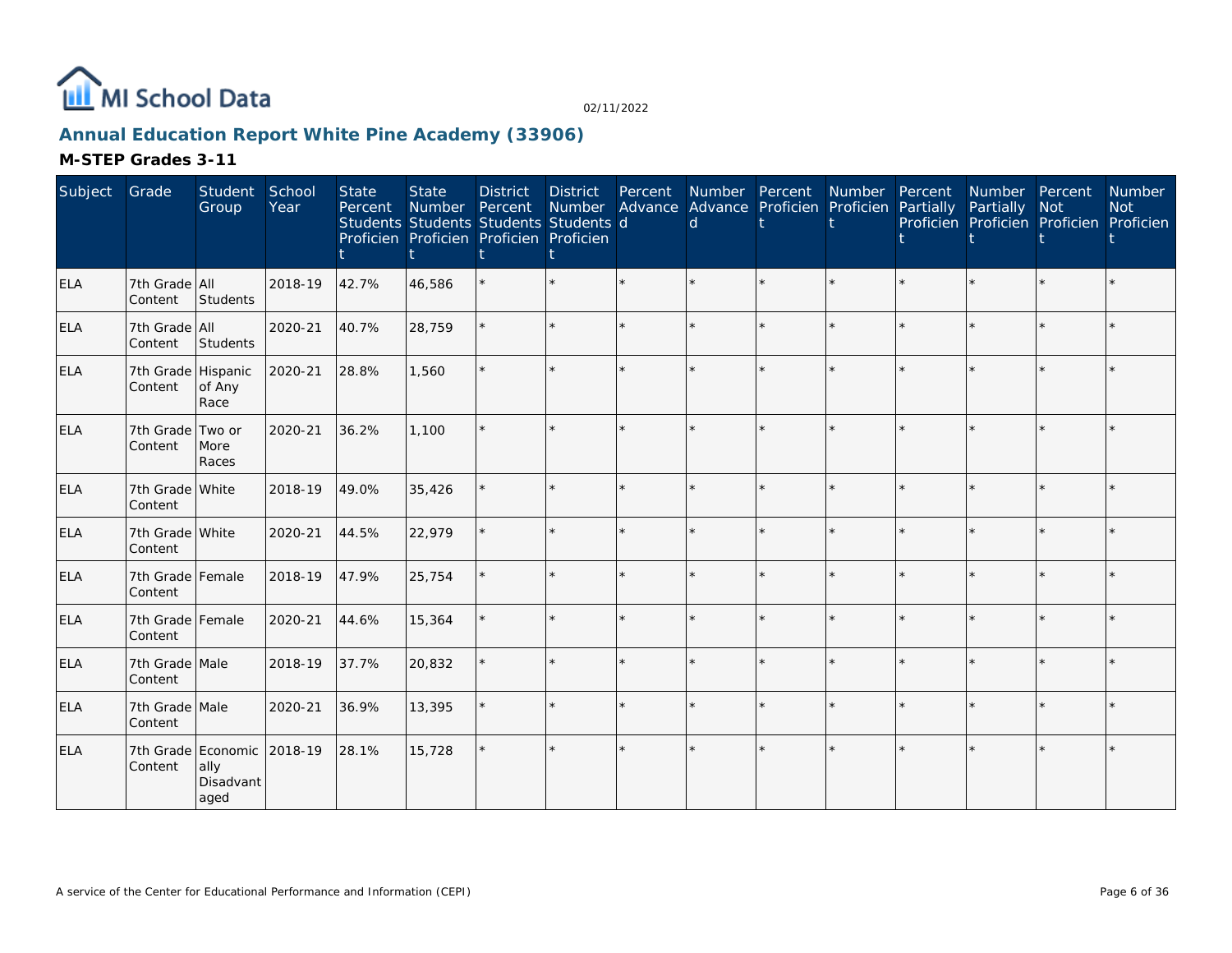

## **Annual Education Report White Pine Academy (33906)**

| Subject    | Grade                                  | Student<br>Group                                | School<br>Year | <b>State</b><br>Percent | <b>State</b><br>Number | <b>District</b><br>Percent<br>Students Students Students Students d<br>Proficien Proficien Proficien Proficien | <b>District</b><br><b>Number</b> | Percent<br>Advance | Number Percent<br>d | Advance Proficien | Number<br>Proficien | Percent<br>Partially | Number Percent<br>Partially | <b>Not</b><br>Proficien Proficien Proficien | Number<br><b>Not</b><br>Proficien |
|------------|----------------------------------------|-------------------------------------------------|----------------|-------------------------|------------------------|----------------------------------------------------------------------------------------------------------------|----------------------------------|--------------------|---------------------|-------------------|---------------------|----------------------|-----------------------------|---------------------------------------------|-----------------------------------|
| <b>ELA</b> | Content                                | 7th Grade Economic<br>ally<br>Disadvant<br>aged | 2020-21        | 25.8%                   | 8,513                  |                                                                                                                |                                  |                    |                     |                   |                     |                      |                             |                                             |                                   |
| ics        | Mathemat 3rd Grade All<br>Content      | Students                                        | 2018-19        | 46.7%                   | 47,210                 | 50%                                                                                                            | 6                                | 50%                | $<$ 3               | 50%               | $\star$             | 50%                  | 3                           | 50%                                         |                                   |
| ics        | Mathemat 3rd Grade All<br>Content      | Students                                        | 2020-21        | 42.3%                   | 30,590                 | 50%                                                                                                            | 5                                | 50%                | $<$ 3               | 50%               | $\star$             | 50%                  | 6                           | 50%                                         |                                   |
| ics        | Mathemat 3rd Grade Hispanic<br>Content | of Any<br>Race                                  | 2018-19        | 35.4%                   | 2,994                  |                                                                                                                |                                  |                    |                     |                   |                     |                      |                             | $\star$                                     |                                   |
| ics        | Mathemat 3rd Grade Hispanic<br>Content | of Any<br>Race                                  | 2020-21        | 28.3%                   | 1,539                  |                                                                                                                |                                  |                    |                     |                   |                     |                      | $\star$                     |                                             |                                   |
| ics        | Mathemat 3rd Grade White<br>Content    |                                                 | 2018-19        | 54.8%                   | 35,297                 | 50%                                                                                                            | 6                                | 50%                | $<$ 3               | 50%               | $\star$             | 50%                  | 3                           | 50%                                         | 3                                 |
| ics        | Mathemat 3rd Grade White<br>Content    |                                                 | 2020-21        | 47.9%                   | 24,910                 | 50%                                                                                                            | 5                                | 50%                | $\lt$ 3             | 50%               | $\star$             | 50%                  | $\overline{4}$              | 50%                                         | 3                                 |
| ics        | Mathemat 3rd Grade Female<br>Content   |                                                 | 2018-19        | 44.3%                   | 21,930                 |                                                                                                                |                                  | $\star$            |                     |                   | $\star$             |                      | $\star$                     | $\star$                                     |                                   |
| ics        | Mathemat 3rd Grade Female<br>Content   |                                                 | 2020-21        | 38.9%                   | 13,785                 |                                                                                                                |                                  | $\star$            |                     |                   | $\star$             |                      | ÷.                          | $\star$                                     |                                   |
| ics        | Mathemat 3rd Grade Male<br>Content     |                                                 | 2018-19        | 49.1%                   | 25,280                 |                                                                                                                | ÷.                               | $\star$            | ÷                   | ÷.                | $\star$             | ÷                    | $\star$                     | $\star$                                     |                                   |
| lics       | Mathemat 3rd Grade Male<br>Content     |                                                 | 2020-21        | 45.6%                   | 16,805                 | 50%                                                                                                            | 5                                | 50%                | $<$ 3               | 50%               |                     | 50%                  | $\star$                     | 50%                                         |                                   |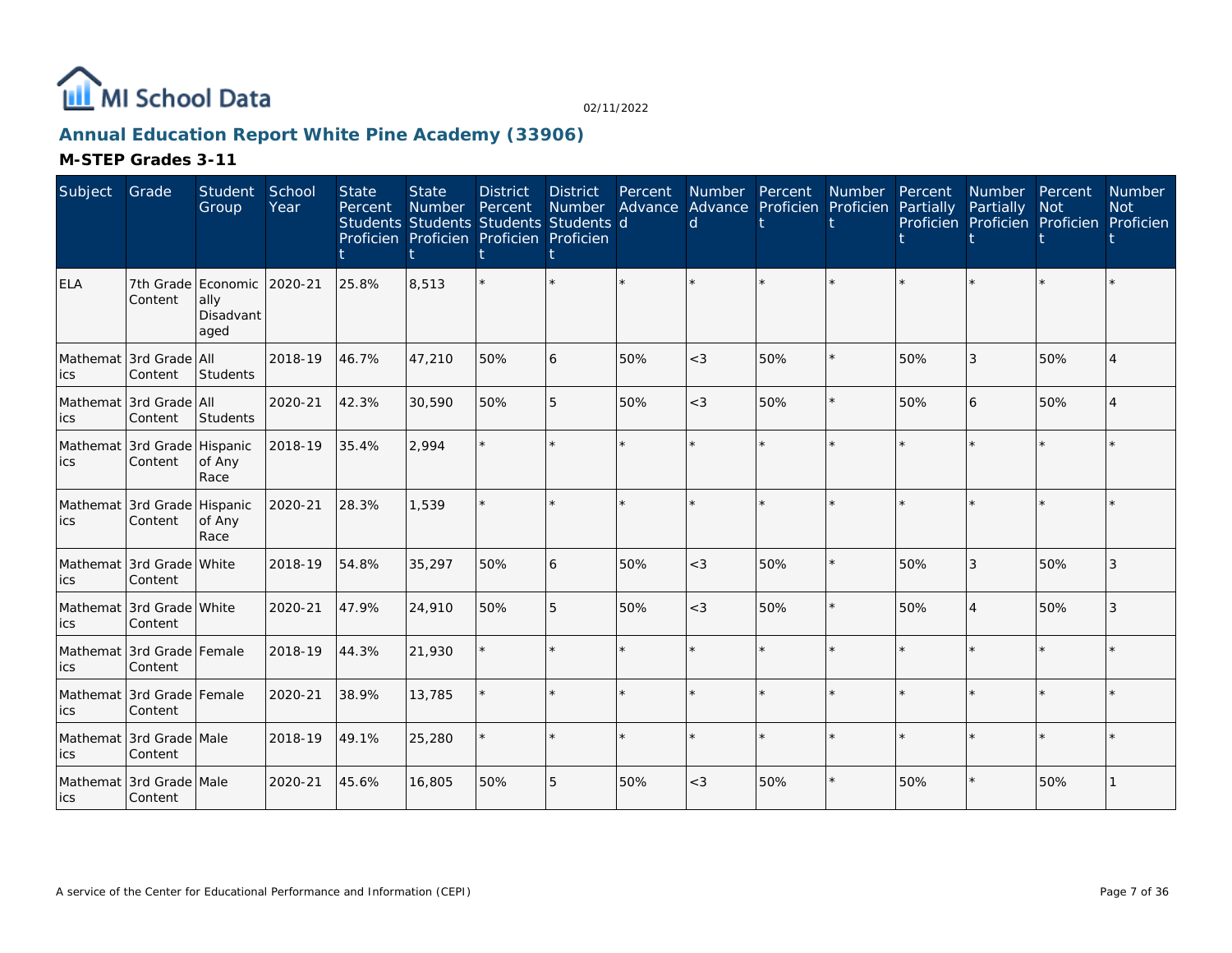

## **Annual Education Report White Pine Academy (33906)**

| Subject                            | Grade                                  | Student<br>Group           | School<br>Year | <b>State</b><br>Percent | <b>State</b><br><b>Number</b><br>Students Students Students Students d<br>Proficien Proficien Proficien Proficien | <b>District</b><br>Percent | <b>District</b> | Percent | <sub>d</sub> | Number Percent<br>Number Advance Advance Proficien Proficien Partially | Number  | Percent | Number Percent<br>Partially<br>Proficien Proficien Proficien Proficien | Not | <b>Number</b><br><b>Not</b> |
|------------------------------------|----------------------------------------|----------------------------|----------------|-------------------------|-------------------------------------------------------------------------------------------------------------------|----------------------------|-----------------|---------|--------------|------------------------------------------------------------------------|---------|---------|------------------------------------------------------------------------|-----|-----------------------------|
| ics                                | Mathemat 3rd Grade Economic<br>Content | ally<br>Disadvant<br>aged  | 2018-19        | 32.6%                   | 18,495                                                                                                            |                            |                 |         |              |                                                                        |         |         |                                                                        |     |                             |
| ics                                | Mathemat 3rd Grade Economic<br>Content | ally<br>Disadvant<br>aged  | 2020-21        | 25.8%                   | 9,511                                                                                                             |                            |                 |         |              |                                                                        |         |         |                                                                        |     |                             |
| Mathemat 3rd Grade Students<br>ics | Content                                | With<br><b>Disabilitie</b> | 2020-21        | 19.1%                   | 1,711                                                                                                             |                            |                 |         |              |                                                                        |         |         |                                                                        |     |                             |
| ics                                | Mathemat 4th Grade All<br>Content      | Students                   | 2018-19        | 41.8%                   | 42,898                                                                                                            |                            | ÷.              |         |              |                                                                        | $\star$ |         |                                                                        |     |                             |
| ics                                | Mathemat 4th Grade All<br>Content      | Students                   | 2020-21        | 36.5%                   | 26,524                                                                                                            |                            | ÷.              | ÷.      |              | ÷.                                                                     | $\star$ |         |                                                                        |     |                             |
| lics                               | Mathemat 4th Grade Hispanic<br>Content | of Any<br>Race             | 2018-19        | 29.4%                   | 2,469                                                                                                             |                            | $\star$         |         |              | $\star$                                                                |         |         |                                                                        |     |                             |
| ics                                | Mathemat 4th Grade Hispanic<br>Content | of Any<br>Race             | 2020-21        | 23.9%                   | 1,340                                                                                                             |                            |                 |         |              |                                                                        |         |         |                                                                        |     |                             |
| ics                                | Mathemat 4th Grade White<br>Content    |                            | 2018-19        | 49.6%                   | 32,851                                                                                                            |                            | $\star$         | ÷.      |              | ÷.                                                                     | ÷       |         |                                                                        |     |                             |
| ics                                | Mathemat 4th Grade White<br>Content    |                            | 2020-21        | 41.5%                   | 21,680                                                                                                            |                            | $\star$         |         |              | ¥.                                                                     |         |         |                                                                        |     |                             |
| ics                                | Mathemat 4th Grade Female<br>Content   |                            | 2018-19        | 39.0%                   | 19,618                                                                                                            |                            | ÷.              | $\star$ |              | ÷.                                                                     | $\star$ |         |                                                                        |     |                             |
| lics                               | Mathemat 4th Grade Female<br>Content   |                            | 2020-21        | 32.4%                   | 11,434                                                                                                            |                            | $\star$         |         |              | $\star$                                                                |         |         |                                                                        |     |                             |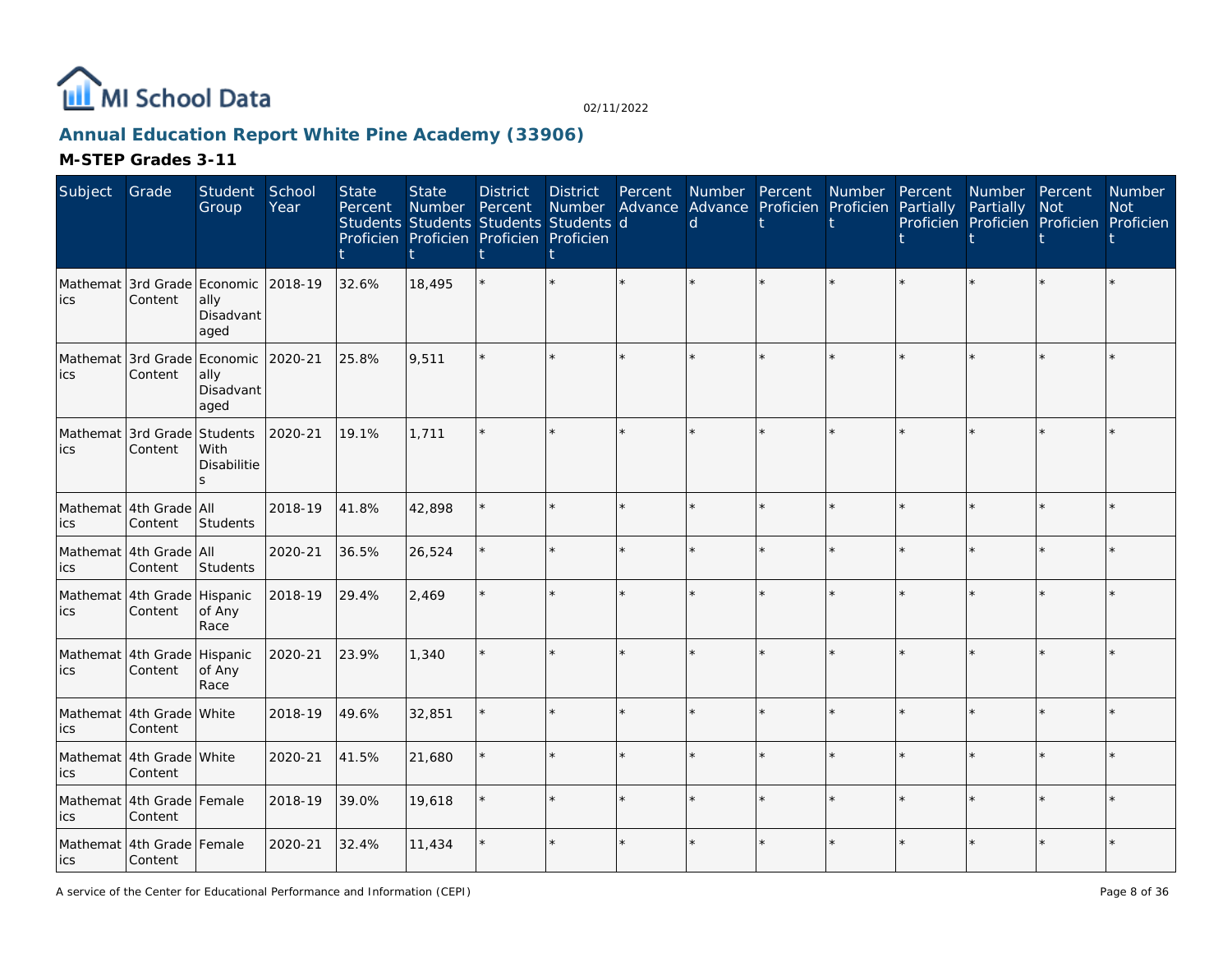

## **Annual Education Report White Pine Academy (33906)**

| Subject | Grade                                  | Student<br>Group                                                 | School<br>Year | <b>State</b><br>Percent | <b>State</b><br>Number | <b>District</b><br>Percent<br>Students Students Students Students d<br>Proficien Proficien Proficien Proficien | <b>District</b><br>Number<br>t | Percent | $\mathsf{d}$ | Number Percent Number<br>Advance Advance Proficien Proficien Partially | Percent | Number Percent<br>Partially | Not<br>Proficien Proficien Proficien Proficien | <b>Number</b><br><b>Not</b> |
|---------|----------------------------------------|------------------------------------------------------------------|----------------|-------------------------|------------------------|----------------------------------------------------------------------------------------------------------------|--------------------------------|---------|--------------|------------------------------------------------------------------------|---------|-----------------------------|------------------------------------------------|-----------------------------|
| ics     | Mathemat 4th Grade Male<br>Content     |                                                                  | 2018-19        | 44.5%                   | 23,280                 |                                                                                                                |                                |         |              |                                                                        |         |                             |                                                |                             |
| ics     | Content                                | Mathemat 4th Grade Economic 2018-19<br>ally<br>Disadvant<br>aged |                | 27.0%                   | 15,316                 |                                                                                                                | $\star$                        |         |              |                                                                        |         |                             |                                                |                             |
| ics     | Content                                | Mathemat 4th Grade Economic<br>ally<br>Disadvant<br>aged         | 2020-21        | 20.7%                   | 7,547                  |                                                                                                                | ÷.                             |         |              |                                                                        |         |                             |                                                |                             |
| ics     | Mathemat 4th Grade English<br>Content  | Learners                                                         | 2018-19        | 29.9%                   | 2.776                  |                                                                                                                | ×                              |         |              |                                                                        |         |                             |                                                |                             |
| ics     | Mathemat 4th Grade Students<br>Content | With<br>Disabilitie<br>$\mathbf{S}$                              | 2020-21        | 13.5%                   | 1,222                  |                                                                                                                | $\star$                        |         |              |                                                                        |         |                             | $\star$                                        |                             |
| ics     | Mathemat 5th Grade All<br>Content      | Students                                                         | 2018-19        | 34.8%                   | 36,649                 |                                                                                                                | $\star$                        |         |              |                                                                        |         |                             |                                                |                             |
| ics     | Mathemat 5th Grade All<br>Content      | Students                                                         | 2020-21        | 29.6%                   | 21,274                 |                                                                                                                | $\star$                        |         |              |                                                                        |         |                             |                                                |                             |
| ics     | Mathemat 5th Grade Hispanic<br>Content | of Any<br>Race                                                   | 2018-19        | 22.6%                   | 1,992                  |                                                                                                                | k.                             |         |              |                                                                        |         |                             |                                                |                             |
| ics     | Mathemat 5th Grade Hispanic<br>Content | of Any<br>Race                                                   | 2020-21        | 17.4%                   | 971                    |                                                                                                                | é.                             |         |              |                                                                        |         |                             |                                                |                             |
| ics     | Mathemat 5th Grade White<br>Content    |                                                                  | 2018-19        | 41.6%                   | 28,567                 |                                                                                                                | ÷.                             |         |              |                                                                        |         |                             | $\star$                                        |                             |
| lics    | Mathemat 5th Grade White<br>Content    |                                                                  | 2020-21        | 33.8%                   | 17,393                 |                                                                                                                | $\star$                        |         |              |                                                                        |         |                             |                                                |                             |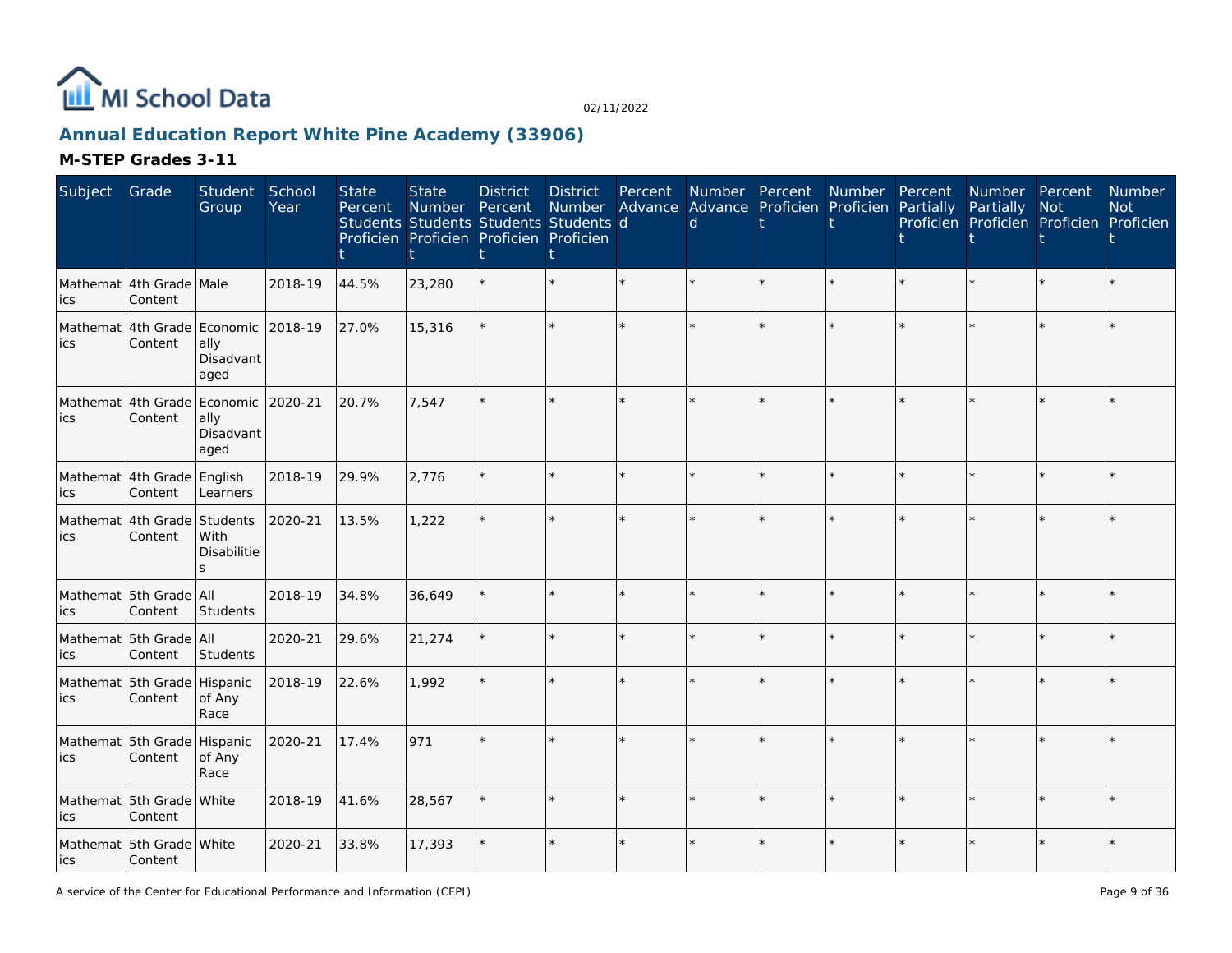

## **Annual Education Report White Pine Academy (33906)**

| Subject | Grade                                          | Student<br>Group          | School<br>Year | <b>State</b><br>Percent | <b>State</b><br>Number<br>Students Students Students Students d<br>Proficien Proficien Proficien Proficien | <b>District</b><br>Percent | <b>District</b><br>Number | Percent | d | Number Percent<br>Advance Advance Proficien Proficien | Number  | Percent<br>Partially | Number Percent<br>Partially | Not<br>Proficien Proficien Proficien Proficien | Number<br><b>Not</b> |
|---------|------------------------------------------------|---------------------------|----------------|-------------------------|------------------------------------------------------------------------------------------------------------|----------------------------|---------------------------|---------|---|-------------------------------------------------------|---------|----------------------|-----------------------------|------------------------------------------------|----------------------|
| lics    | Mathemat 5th Grade Female<br>Content           |                           | 2018-19        | 31.7%                   | 16,346                                                                                                     |                            | $\star$                   |         |   | $\star$                                               |         |                      | $\star$                     |                                                |                      |
| lics    | Mathemat 5th Grade Female<br>Content           |                           | 2020-21        | 25.2%                   | 8,880                                                                                                      |                            | $\star$                   |         |   | $\star$                                               |         |                      | $\star$                     |                                                |                      |
| lics    | Mathemat 5th Grade Male<br>Content             |                           | 2018-19        | 37.8%                   | 20,303                                                                                                     |                            | $\star$                   |         |   | $\star$                                               | $\star$ |                      | $\star$                     | $\star$                                        |                      |
| lics    | Mathemat 5th Grade Male<br>Content             |                           | 2020-21        | 33.8%                   | 12,394                                                                                                     |                            | ÷.                        |         |   | $\star$                                               | $\star$ |                      | $\star$                     | $\star$                                        |                      |
| lics    | Mathemat 5th Grade Economic 2018-19<br>Content | ally<br>Disadvant<br>aged |                | 20.2%                   | 11,502                                                                                                     |                            | $\star$                   | ÷.      |   | $\star$                                               | ÷.      |                      | ÷.                          | ÷.                                             |                      |
| lics    | Mathemat 5th Grade Economic 2020-21<br>Content | ally<br>Disadvant<br>aged |                | 15.5%                   | 5,557                                                                                                      |                            |                           |         |   |                                                       |         |                      |                             |                                                |                      |
| lics    | Mathemat 5th Grade Students<br>Content         | With<br>Disabilitie       | 2018-19        | 10.3%                   | 1,300                                                                                                      |                            | ÷.                        |         |   | ÷.                                                    |         |                      | $\star$                     | ÷.                                             |                      |
| lics    | Mathemat 5th Grade Students<br>Content         | With<br>Disabilitie<br>S. | 2020-21        | 8.4%                    | 728                                                                                                        |                            | $\star$                   |         |   | $\star$                                               | ÷.      |                      | ¥.                          | ÷.                                             |                      |
| lics    | Mathemat 5th Grade Military<br>Content         | Connecte                  | 2020-21        | 38.1%                   | 125                                                                                                        |                            |                           |         |   |                                                       | $\star$ |                      |                             | $\star$                                        |                      |
| lics    | Mathemat 6th Grade All<br>Content              | Students                  | 2018-19        | 35.1%                   | 38,321                                                                                                     |                            | $\star$                   |         |   | $\star$                                               |         |                      | $\star$                     |                                                |                      |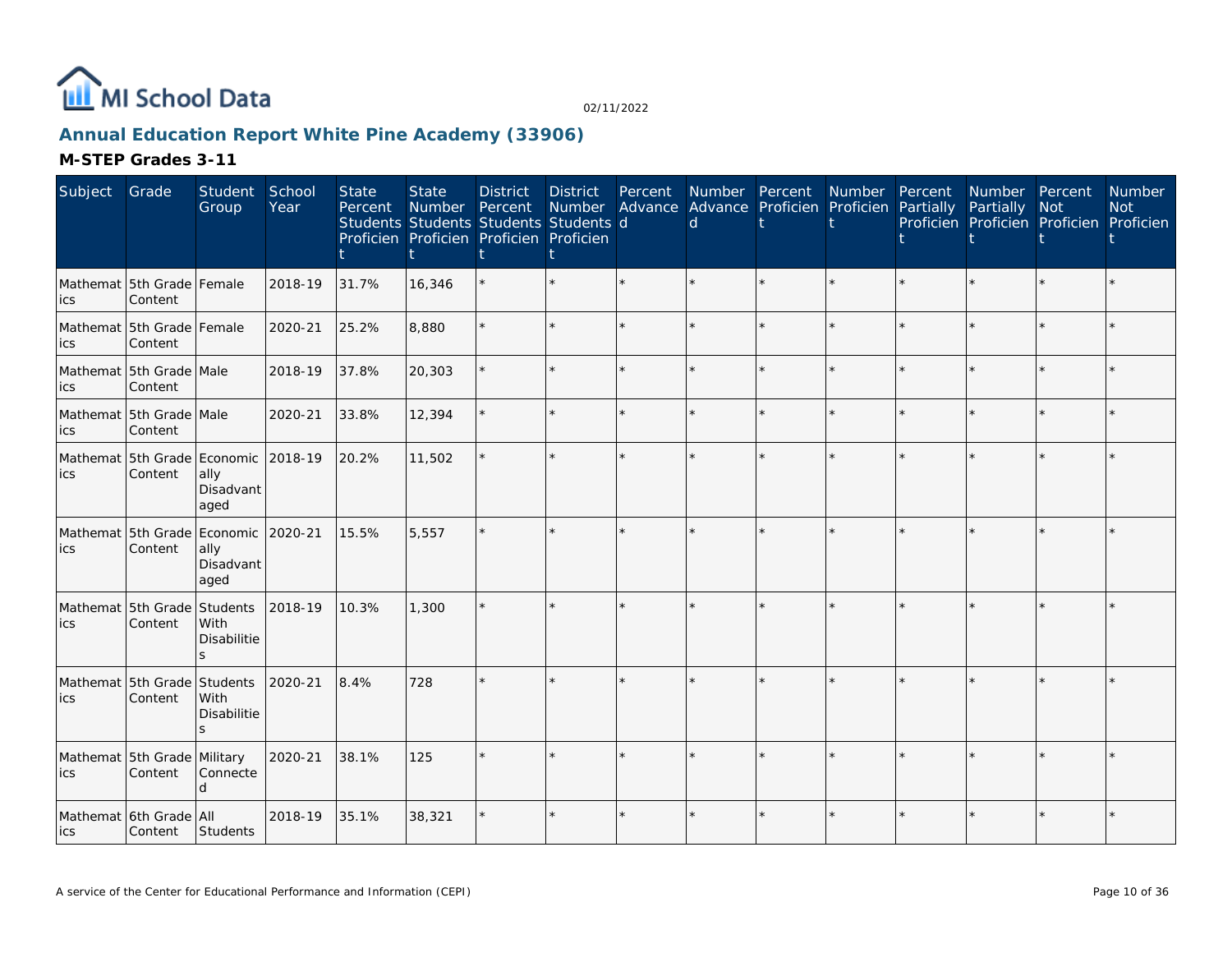

## **Annual Education Report White Pine Academy (33906)**

| Subject                             | Grade                                          | Student<br>Group          | School<br>Year | <b>State</b><br>Percent | <b>State</b><br>Number<br>Students Students Students Students d<br>Proficien Proficien Proficien Proficien | <b>District</b><br>Percent | <b>District</b><br>Number | Percent | d | Number Percent<br>Advance Advance Proficien Proficien | Number  | Percent<br>Partially | Number Percent<br>Partially<br>Proficien Proficien Proficien Proficien | <b>Not</b> | Number<br><b>Not</b> |
|-------------------------------------|------------------------------------------------|---------------------------|----------------|-------------------------|------------------------------------------------------------------------------------------------------------|----------------------------|---------------------------|---------|---|-------------------------------------------------------|---------|----------------------|------------------------------------------------------------------------|------------|----------------------|
| lics                                | Mathemat 6th Grade All<br>Content              | Students                  | 2020-21        | 28.6%                   | 20,103                                                                                                     |                            |                           |         |   |                                                       |         |                      |                                                                        |            |                      |
| Mathemat 6th Grade Hispanic<br>lics | Content                                        | of Any<br>Race            | 2018-19        | 22.3%                   | 2,028                                                                                                      |                            |                           |         |   |                                                       |         |                      |                                                                        | $\star$    |                      |
| lics                                | Mathemat 6th Grade Hispanic<br>Content         | of Any<br>Race            | 2020-21        | 16.1%                   | 864                                                                                                        |                            |                           |         |   |                                                       |         |                      |                                                                        | ÷.         |                      |
| lics                                | Mathemat 16th Grade   White<br>Content         |                           | 2018-19        | 42.1%                   | 30,300                                                                                                     |                            |                           |         |   |                                                       | $\star$ |                      |                                                                        | $\star$    |                      |
| lics                                | Mathemat 6th Grade White<br>Content            |                           | 2020-21        | 32.4%                   | 16,474                                                                                                     |                            |                           |         |   |                                                       |         |                      |                                                                        | $\star$    |                      |
| lics                                | Mathemat 6th Grade Female<br>Content           |                           | 2018-19        | 33.4%                   | 17,856                                                                                                     |                            |                           |         |   |                                                       |         |                      |                                                                        | $\star$    |                      |
| lics                                | Mathemat 6th Grade Female<br>Content           |                           | 2020-21        | 26.0%                   | 8,929                                                                                                      |                            |                           |         |   |                                                       | ÷.      |                      |                                                                        | $\star$    |                      |
| lics                                | Mathemat 6th Grade Male<br>Content             |                           | 2018-19        | 36.7%                   | 20,465                                                                                                     |                            |                           |         |   |                                                       | $\star$ |                      |                                                                        | $\star$    |                      |
| ics                                 | Mathemat 6th Grade Male<br>Content             |                           | 2020-21        | 31.2%                   | 11,174                                                                                                     |                            |                           |         |   |                                                       | $\star$ |                      |                                                                        | $\star$    |                      |
| lics                                | Mathemat 6th Grade Economic 2018-19<br>Content | ally<br>Disadvant<br>aged |                | 20.1%                   | 11,622                                                                                                     |                            |                           |         |   |                                                       |         |                      |                                                                        |            |                      |
| ics                                 | Mathemat 6th Grade Economic 2020-21<br>Content | ally<br>Disadvant<br>aged |                | 14.3%                   | 4,846                                                                                                      |                            |                           |         |   |                                                       |         |                      |                                                                        |            |                      |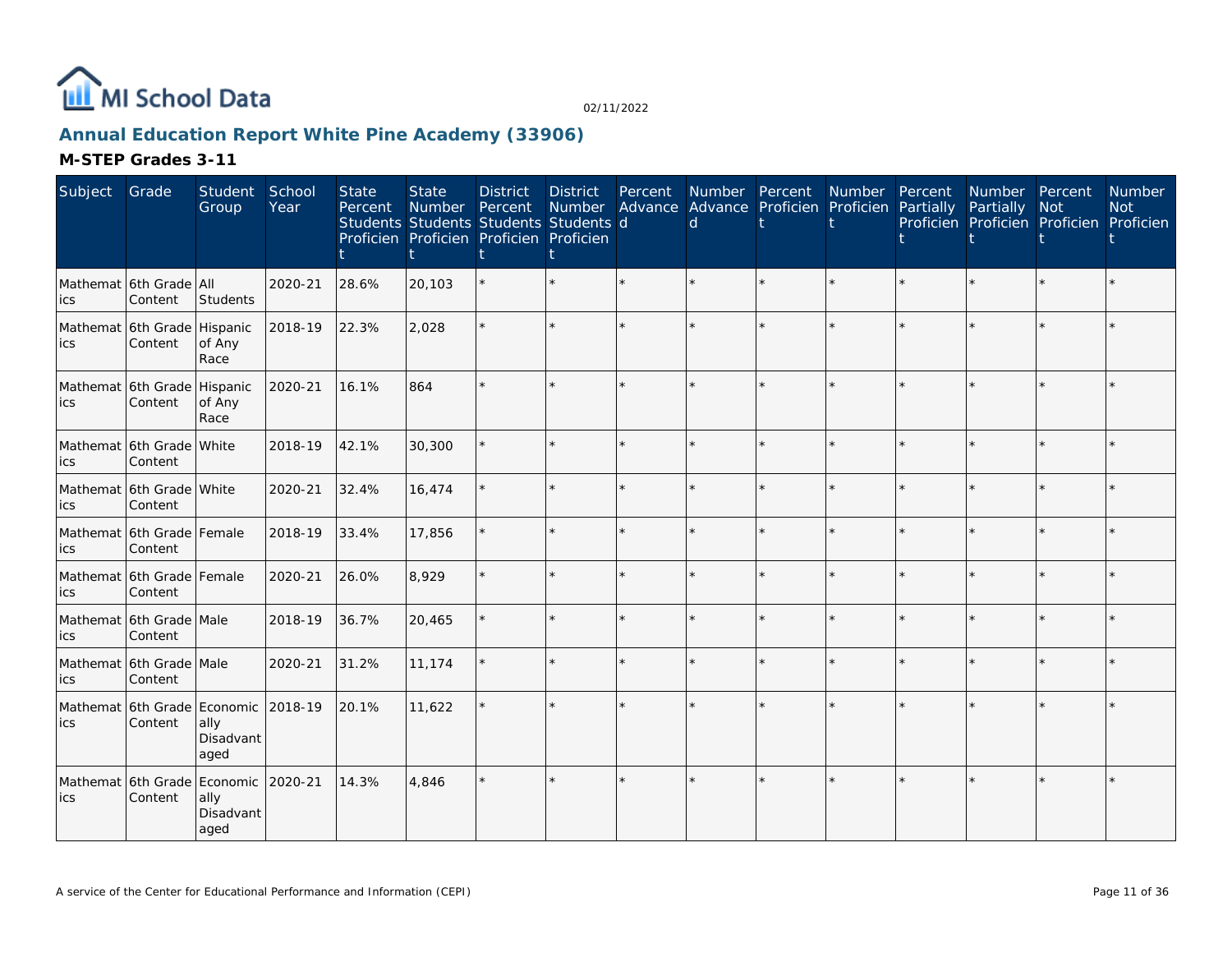

## **Annual Education Report White Pine Academy (33906)**

| Subject                           | Grade                                  | Student<br>Group    | School<br>Year | <b>State</b><br>Percent | <b>State</b><br>Number Percent<br>Students Students Students Students d<br>Proficien Proficien Proficien Proficien | <b>District</b> | <b>District</b> | Percent | Number Advance Advance Proficien Proficien<br>d | Number Percent | Number  | Percent<br>Partially | Number Percent<br>Partially<br>Proficien Proficien Proficien Proficien | <b>Not</b> | Number<br><b>Not</b> |
|-----------------------------------|----------------------------------------|---------------------|----------------|-------------------------|--------------------------------------------------------------------------------------------------------------------|-----------------|-----------------|---------|-------------------------------------------------|----------------|---------|----------------------|------------------------------------------------------------------------|------------|----------------------|
| lics                              | Mathemat 6th Grade Students<br>Content | With<br>Disabilitie | 2018-19        | 8.3%                    | 1,028                                                                                                              |                 |                 |         |                                                 |                |         |                      |                                                                        |            |                      |
| ics                               | Mathemat   7th Grade   All<br>Content  | Students            | 2018-19        | 35.7%                   | 38,988                                                                                                             |                 |                 |         |                                                 |                | $\star$ |                      |                                                                        | $\star$    |                      |
| lics                              | Mathemat 7th Grade All<br>Content      | Students            | 2020-21        | 32.3%                   | 22,803                                                                                                             |                 |                 | $\star$ | ÷                                               |                | $\star$ |                      |                                                                        | $\star$    |                      |
| lics                              | Mathemat 7th Grade Hispanic<br>Content | of Any<br>Race      | 2020-21        | 20.5%                   | 1,104                                                                                                              |                 |                 |         |                                                 |                |         |                      |                                                                        |            |                      |
| Mathemat 7th Grade Two or<br>lics | Content                                | More<br>Races       | 2020-21        | 25.7%                   | 777                                                                                                                |                 |                 |         |                                                 |                |         |                      |                                                                        |            |                      |
| Mathemat 7th Grade White<br>lics  | Content                                |                     | 2018-19        | 42.5%                   | 30,741                                                                                                             |                 |                 |         |                                                 |                |         |                      |                                                                        | $\star$    |                      |
| ics                               | Mathemat 7th Grade White<br>Content    |                     | 2020-21        | 36.2%                   | 18,627                                                                                                             |                 |                 |         |                                                 |                |         |                      |                                                                        | $\star$    |                      |
| lics                              | Mathemat 7th Grade Female<br>Content   |                     | 2018-19        | 34.2%                   | 18,415                                                                                                             |                 |                 |         |                                                 |                |         |                      |                                                                        | $\star$    |                      |
| ics                               | Mathemat 7th Grade Female<br>Content   |                     | 2020-21        | 29.1%                   | 10,012                                                                                                             |                 |                 |         |                                                 |                | $\star$ |                      |                                                                        | $\star$    |                      |
| lics                              | Mathemat 7th Grade Male<br>Content     |                     | 2018-19        | 37.2%                   | 20,573                                                                                                             |                 |                 | $\star$ |                                                 |                | $\star$ |                      |                                                                        | $\star$    |                      |
| <b>ics</b>                        | Mathemat 7th Grade Male<br>Content     |                     | 2020-21        | 35.4%                   | 12,791                                                                                                             |                 |                 |         |                                                 |                |         |                      |                                                                        |            |                      |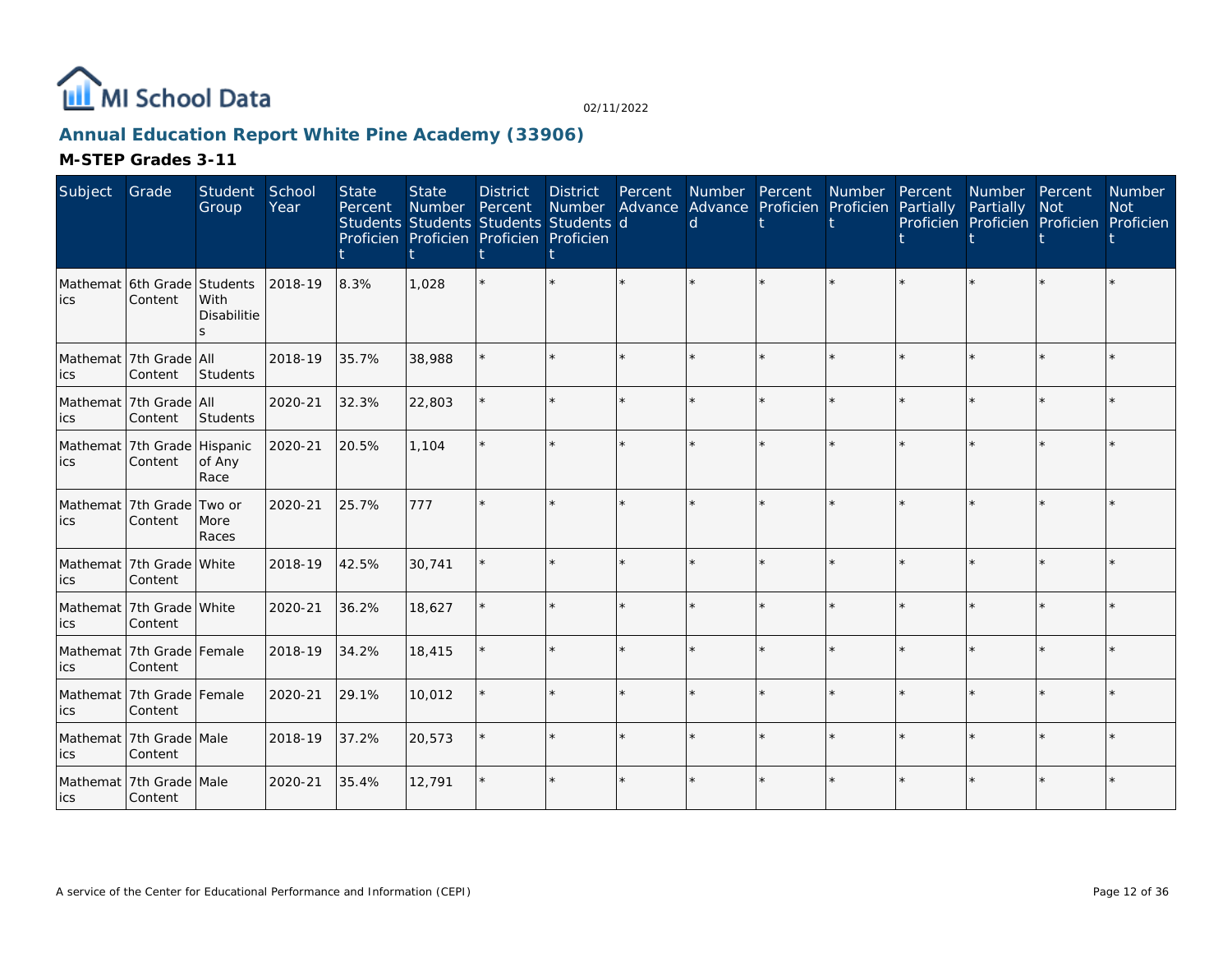

## **Annual Education Report White Pine Academy (33906)**

| Subject | Grade                         | Student<br>Group                                                 | School<br>Year | <b>State</b><br>Percent | <b>State</b><br>Number | <b>District</b><br>Percent<br>Students Students Students Students d<br>Proficien Proficien Proficien Proficien | <b>District</b><br>Number<br>İ | Percent | $\mathsf{d}$ | Number Percent Number<br>Advance Advance Proficien Proficien Partially |         | Percent | Number Percent<br>Partially | Not<br>Proficien Proficien Proficien Proficien | <b>Number</b><br><b>Not</b> |
|---------|-------------------------------|------------------------------------------------------------------|----------------|-------------------------|------------------------|----------------------------------------------------------------------------------------------------------------|--------------------------------|---------|--------------|------------------------------------------------------------------------|---------|---------|-----------------------------|------------------------------------------------|-----------------------------|
| ics     | Content                       | Mathemat 7th Grade Economic 2018-19<br>ally<br>Disadvant<br>aged |                | 20.3%                   | 11,374                 |                                                                                                                |                                |         |              |                                                                        |         |         |                             |                                                |                             |
| ics     | Content                       | Mathemat 7th Grade Economic 2020-21<br>ally<br>Disadvant<br>aged |                | 17.1%                   | 5,603                  |                                                                                                                | $\star$                        |         |              |                                                                        |         |         |                             |                                                |                             |
| Science | 5th Grade All<br>Content      | Students                                                         | 2020-21        | 28.5%                   | 20,119                 |                                                                                                                | $\star$                        |         |              |                                                                        |         |         |                             |                                                |                             |
| Science | 5th Grade Hispanic<br>Content | of Any<br>Race                                                   | 2020-21        | 17.5%                   | 958                    |                                                                                                                | ÷.                             |         |              |                                                                        |         |         |                             |                                                |                             |
| Science | 5th Grade White<br>Content    |                                                                  | 2020-21        | 32.5%                   | 16,483                 |                                                                                                                | ÷.                             |         |              |                                                                        |         |         |                             | $\star$                                        |                             |
| Science | 5th Grade Female<br>Content   |                                                                  | 2020-21        | 27.5%                   | 9,500                  |                                                                                                                | $\star$                        | $\star$ |              |                                                                        | $\star$ |         |                             | $\star$                                        |                             |
| Science | 5th Grade Male<br>Content     |                                                                  | 2020-21        | 29.6%                   | 10,619                 |                                                                                                                | ÷.                             |         |              |                                                                        |         |         |                             | $\Phi$                                         |                             |
| Science | Content                       | 5th Grade Economic 2020-21<br>ally<br>Disadvant<br>aged          |                | 16.5%                   | 5,761                  |                                                                                                                |                                |         |              |                                                                        |         |         |                             |                                                |                             |
| Science | 5th Grade Students<br>Content | With<br>Disabilitie<br>$\mathsf{S}$                              | 2020-21        | 8.8%                    | 748                    |                                                                                                                | $\star$                        |         |              |                                                                        |         |         |                             |                                                |                             |
| Science | 5th Grade Military<br>Content | Connecte<br>d                                                    | 2020-21        | 35.0%                   | 103                    |                                                                                                                | $\star$                        |         |              |                                                                        |         |         |                             |                                                |                             |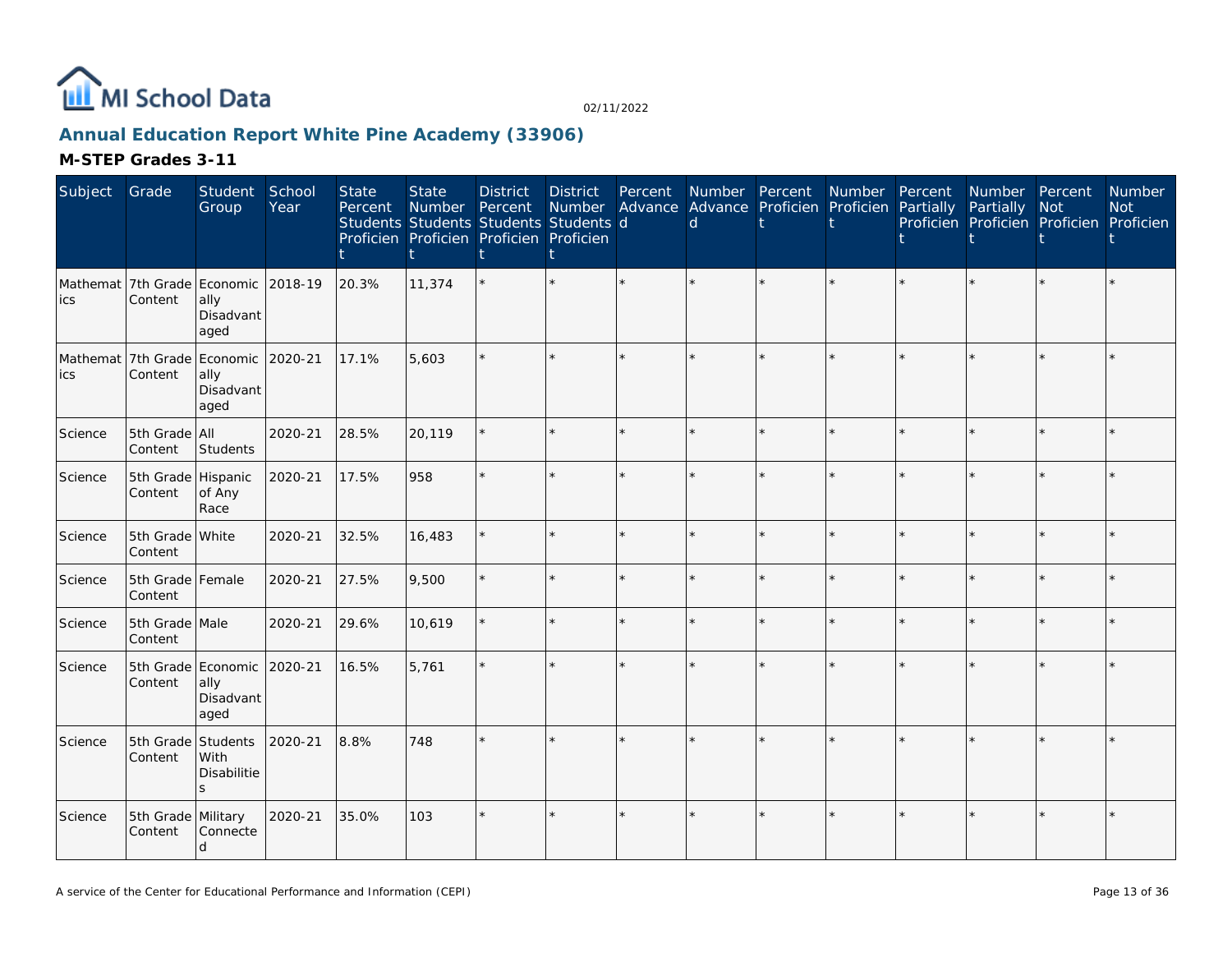

## **Annual Education Report White Pine Academy (33906)**

| Subject                  | Grade                         | Student<br>Group                                        | School<br>Year | <b>State</b><br>Percent | <b>State</b><br>Number | <b>District</b><br>Percent<br>Students Students Students Students d<br>Proficien Proficien Proficien Proficien | <b>District</b><br>Number<br>t | Percent | $\mathsf{d}$ | Number Percent Number<br>Advance Advance Proficien Proficien | Percent<br>Partially | Number Percent<br>Partially | <b>Not</b><br>Proficien Proficien Proficien Proficien | <b>Number</b><br><b>Not</b> |
|--------------------------|-------------------------------|---------------------------------------------------------|----------------|-------------------------|------------------------|----------------------------------------------------------------------------------------------------------------|--------------------------------|---------|--------------|--------------------------------------------------------------|----------------------|-----------------------------|-------------------------------------------------------|-----------------------------|
| Science                  | 8th Grade All<br>Content      | Students                                                | 2020-21        | 22.6%                   | 16,269                 |                                                                                                                | $\star$                        | $\star$ |              |                                                              |                      |                             | $\star$                                               |                             |
| Science                  | 8th Grade Hispanic<br>Content | of Any<br>Race                                          | 2020-21        | 13.3%                   | 720                    |                                                                                                                | ÷.                             |         |              |                                                              |                      |                             |                                                       |                             |
| Science                  | 8th Grade White<br>Content    |                                                         | 2020-21        | 25.3%                   | 13,357                 |                                                                                                                | ÷.                             |         |              |                                                              |                      |                             | ÷                                                     |                             |
| Science                  | 8th Grade Female<br>Content   |                                                         | 2020-21        | 21.4%                   | 7,489                  |                                                                                                                | $\star$                        | $\star$ |              |                                                              |                      |                             | $\star$                                               |                             |
| Science                  | 8th Grade Male<br>Content     |                                                         | 2020-21        | 23.7%                   | 8,780                  |                                                                                                                | $\star$                        |         |              |                                                              |                      |                             | $\star$                                               |                             |
| Science                  | Content                       | 8th Grade Economic 2020-21<br>ally<br>Disadvant<br>aged |                | 12.2%                   | 3,942                  |                                                                                                                | k.                             |         |              |                                                              |                      |                             |                                                       |                             |
| Science                  | Content                       | 8th Grade Students<br><b>With</b><br>Disabilitie<br>S.  | 2020-21        | 4.7%                    | 351                    |                                                                                                                | ÷.                             |         |              |                                                              |                      |                             |                                                       |                             |
| Social<br><b>Studies</b> | 5th Grade All<br>Content      | Students                                                | 2018-19        | 17.4%                   | 18,265                 |                                                                                                                | ÷.                             |         |              |                                                              |                      |                             |                                                       |                             |
| Social<br>Studies        | 5th Grade All<br>Content      | Students                                                | 2020-21        | 15.6%                   | 11,119                 |                                                                                                                | $\star$                        |         |              |                                                              |                      |                             | $\star$                                               |                             |
| Social<br>Studies        | 5th Grade Hispanic<br>Content | of Any<br>Race                                          | 2018-19        | 8.8%                    | 776                    |                                                                                                                | $\star$                        |         |              |                                                              |                      |                             |                                                       |                             |
| Social<br>Studies        | 5th Grade Hispanic<br>Content | of Any<br>Race                                          | 2020-21        | 8.9%                    | 489                    |                                                                                                                | $\star$                        |         |              |                                                              |                      |                             |                                                       |                             |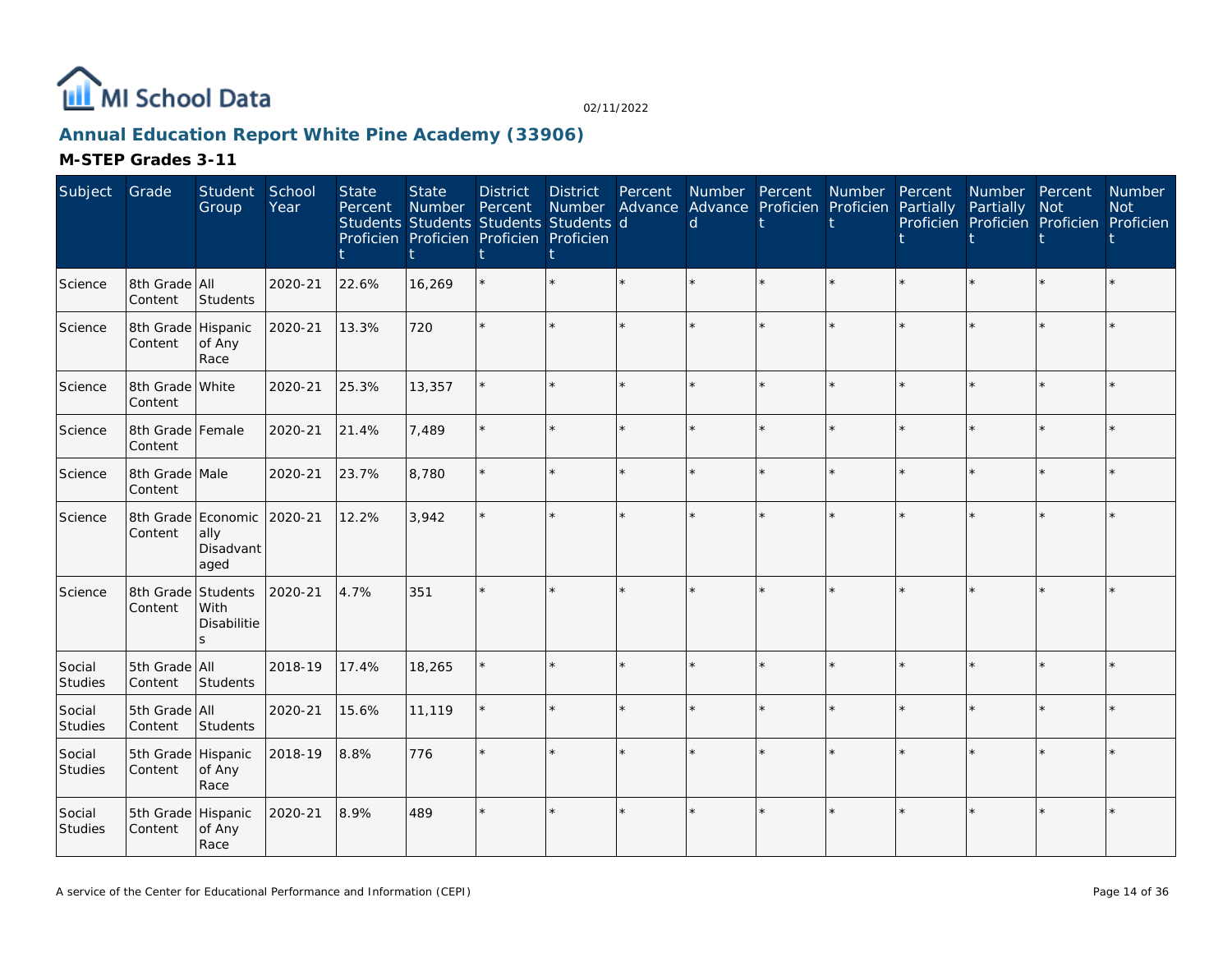

## **Annual Education Report White Pine Academy (33906)**

| Subject           | Grade                         | Student<br>Group                                        | School<br>Year | <b>State</b><br>Percent | <b>State</b><br>Number<br>Students Students Students Students d<br>Proficien Proficien Proficien Proficien | <b>District</b><br>Percent | <b>District</b> | Percent | <sub>d</sub> | Number Percent<br>Number Advance Advance Proficien Proficien | Number  | Percent<br>Partially | Number Percent<br>Partially | Not<br>Proficien Proficien Proficien Proficien | Number<br><b>Not</b> |
|-------------------|-------------------------------|---------------------------------------------------------|----------------|-------------------------|------------------------------------------------------------------------------------------------------------|----------------------------|-----------------|---------|--------------|--------------------------------------------------------------|---------|----------------------|-----------------------------|------------------------------------------------|----------------------|
| Social<br>Studies | 5th Grade White<br>Content    |                                                         | 2018-19        | 21.5%                   | 14,719                                                                                                     |                            | $\star$         |         |              | $\star$                                                      |         |                      | $\star$                     |                                                |                      |
| Social<br>Studies | 5th Grade White<br>Content    |                                                         | 2020-21        | 18.0%                   | 9,158                                                                                                      |                            | ÷.              | ÷.      |              | $\star$                                                      | ų.      |                      | ÷.                          | ÷                                              |                      |
| Social<br>Studies | 5th Grade Female<br>Content   |                                                         | 2018-19        | 15.3%                   | 7,868                                                                                                      |                            | $\star$         | $\star$ |              | $\star$                                                      | ÷.      |                      | $\star$                     | ÷                                              |                      |
| Social<br>Studies | 5th Grade Female<br>Content   |                                                         | 2020-21        | 13.4%                   | 4,686                                                                                                      |                            | $\star$         | ÷.      |              | $\star$                                                      | ÷.      |                      | $\star$                     | ÷.                                             |                      |
| Social<br>Studies | 5th Grade Male<br>Content     |                                                         | 2018-19        | 19.4%                   | 10,397                                                                                                     |                            | $\star$         | $\star$ |              | $\star$                                                      | $\star$ |                      | $\star$                     | $\star$                                        |                      |
| Social<br>Studies | 5th Grade Male<br>Content     |                                                         | 2020-21        | 17.8%                   | 6,433                                                                                                      |                            | $\star$         | $\star$ |              | $\star$                                                      | $\star$ |                      | $\star$                     | $\star$                                        |                      |
| Social<br>Studies | Content                       | 5th Grade Economic<br>ally<br>Disadvant<br>aged         | 2018-19        | 8.1%                    | 4,614                                                                                                      |                            | $\star$         |         |              | $\star$                                                      | $\star$ |                      | $\star$                     | $\star$                                        |                      |
| Social<br>Studies | Content                       | 5th Grade Economic 2020-21<br>ally<br>Disadvant<br>aged |                | 7.0%                    | 2,478                                                                                                      |                            | $\star$         | ÷.      |              | $\star$                                                      | ÷.      |                      | $\star$                     | ÷.                                             |                      |
| Social<br>Studies | 5th Grade<br>Content          | Students<br>With<br>Disabilitie<br>S                    | 2018-19        | 5.0%                    | 632                                                                                                        |                            |                 |         |              |                                                              |         |                      |                             |                                                |                      |
| Social<br>Studies | 5th Grade Students<br>Content | With<br>Disabilitie<br>S                                | 2020-21        | 4.2%                    | 357                                                                                                        |                            | $\star$         |         |              | $\star$                                                      | $\star$ |                      | ÷.                          | $\star$                                        |                      |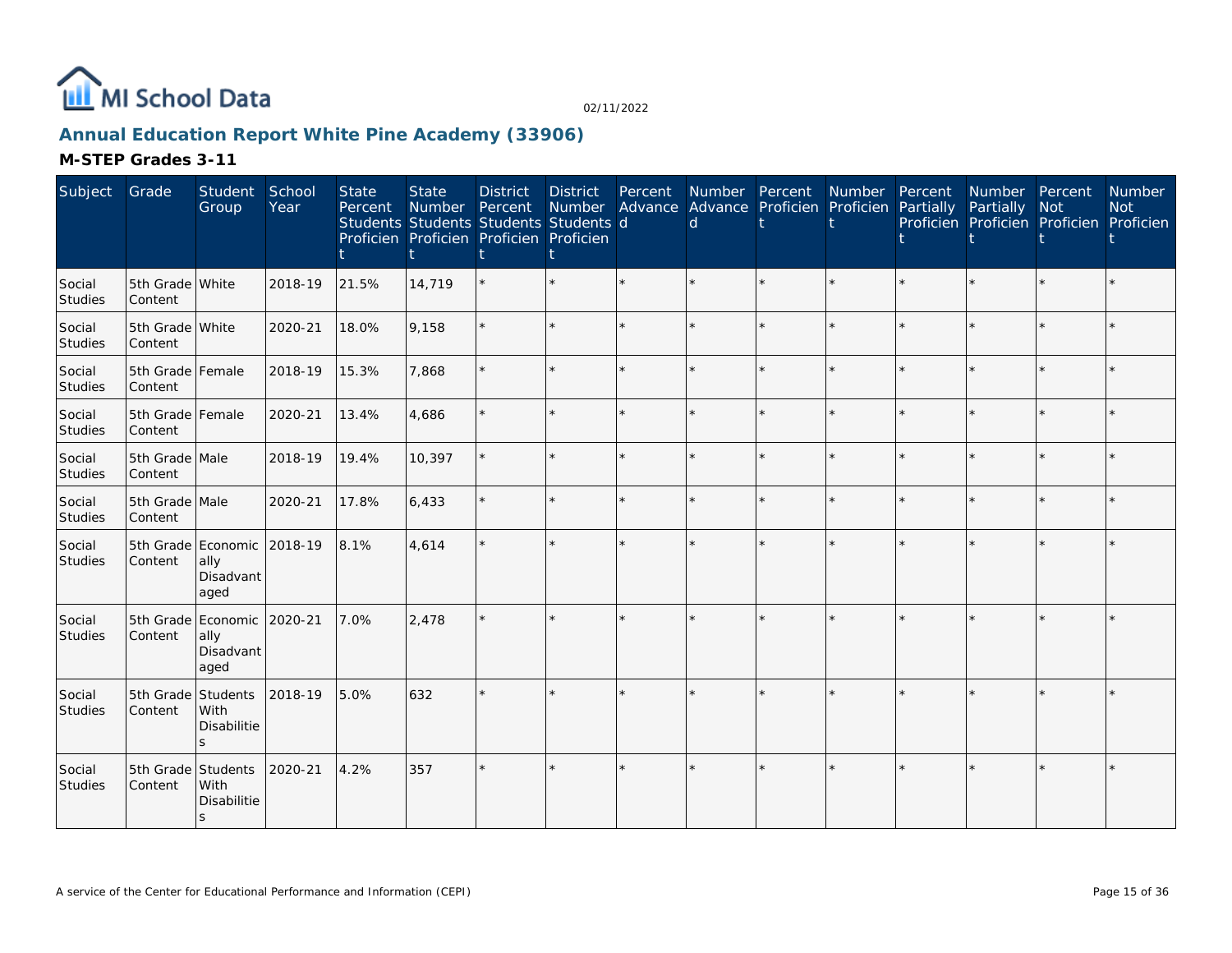

## **Annual Education Report White Pine Academy (33906)**

| Subject                  | Grade                                 | Student<br>Group          | School<br>Year | <b>State</b><br>Percent | <b>State</b><br>Number Percent<br>Students Students Students Students d<br>Proficien Proficien Proficien Proficien | <b>District</b> | <b>District</b> | Percent | Number Advance Advance Proficien Proficien<br>d | Number Percent | Number  | Percent<br>Partially | Number Percent<br>Partially<br>Proficien Proficien Proficien Proficien | <b>Not</b> | Number<br><b>Not</b> |
|--------------------------|---------------------------------------|---------------------------|----------------|-------------------------|--------------------------------------------------------------------------------------------------------------------|-----------------|-----------------|---------|-------------------------------------------------|----------------|---------|----------------------|------------------------------------------------------------------------|------------|----------------------|
| Social<br><b>Studies</b> | 5th Grade Military<br>Content         | Connecte<br>d             | 2020-21        | 18.5%                   | 58                                                                                                                 |                 |                 |         |                                                 |                |         |                      |                                                                        |            |                      |
| Social<br>Studies        | 8th Grade All<br>Content              | Students                  | 2018-19        | 28.0%                   | 30,225                                                                                                             |                 |                 |         |                                                 |                |         |                      |                                                                        | $\star$    |                      |
| Social<br>Studies        | 8th Grade All<br>Content              | Students                  | 2020-21        | 25.9%                   | 18,848                                                                                                             |                 |                 |         |                                                 |                | ÷.      |                      |                                                                        | ÷          |                      |
| Social<br>Studies        | 8th Grade Hispanic<br>Content         | of Any<br>Race            | 2020-21        | 15.7%                   | 856                                                                                                                |                 |                 |         |                                                 |                |         |                      |                                                                        | $\star$    |                      |
| Social<br>Studies        | 8th Grade White<br>Content            |                           | 2018-19        | 33.6%                   | 24,258                                                                                                             |                 |                 |         |                                                 |                | $\star$ |                      |                                                                        | $\star$    |                      |
| Social<br>Studies        | 8th Grade White<br>Content            |                           | 2020-21        | 29.1%                   | 15,531                                                                                                             |                 |                 |         |                                                 |                |         |                      |                                                                        | $\star$    |                      |
| Social<br>Studies        | 8th Grade Female<br>Content           |                           | 2018-19        | 25.4%                   | 13,449                                                                                                             |                 |                 | $\star$ |                                                 |                | $\star$ |                      |                                                                        | $\star$    |                      |
| Social<br>Studies        | 8th Grade Female<br>Content           |                           | 2020-21        | 22.5%                   | 7,965                                                                                                              |                 |                 |         |                                                 |                | $\star$ |                      |                                                                        | $\star$    |                      |
| Social<br>Studies        | 8th Grade Male<br>Content             |                           | 2018-19        | 30.6%                   | 16,776                                                                                                             |                 |                 |         |                                                 |                | $\star$ |                      |                                                                        | $\star$    |                      |
| Social<br>Studies        | 8th Grade Male<br>Content             |                           | 2020-21        | 29.1%                   | 10,883                                                                                                             |                 |                 |         | ÷,                                              |                | $\star$ | ÷                    |                                                                        | $\star$    |                      |
| Social<br>Studies        | 8th Grade Economic 2018-19<br>Content | ally<br>Disadvant<br>aged |                | 14.7%                   | 7,829                                                                                                              |                 |                 |         |                                                 |                |         |                      |                                                                        |            |                      |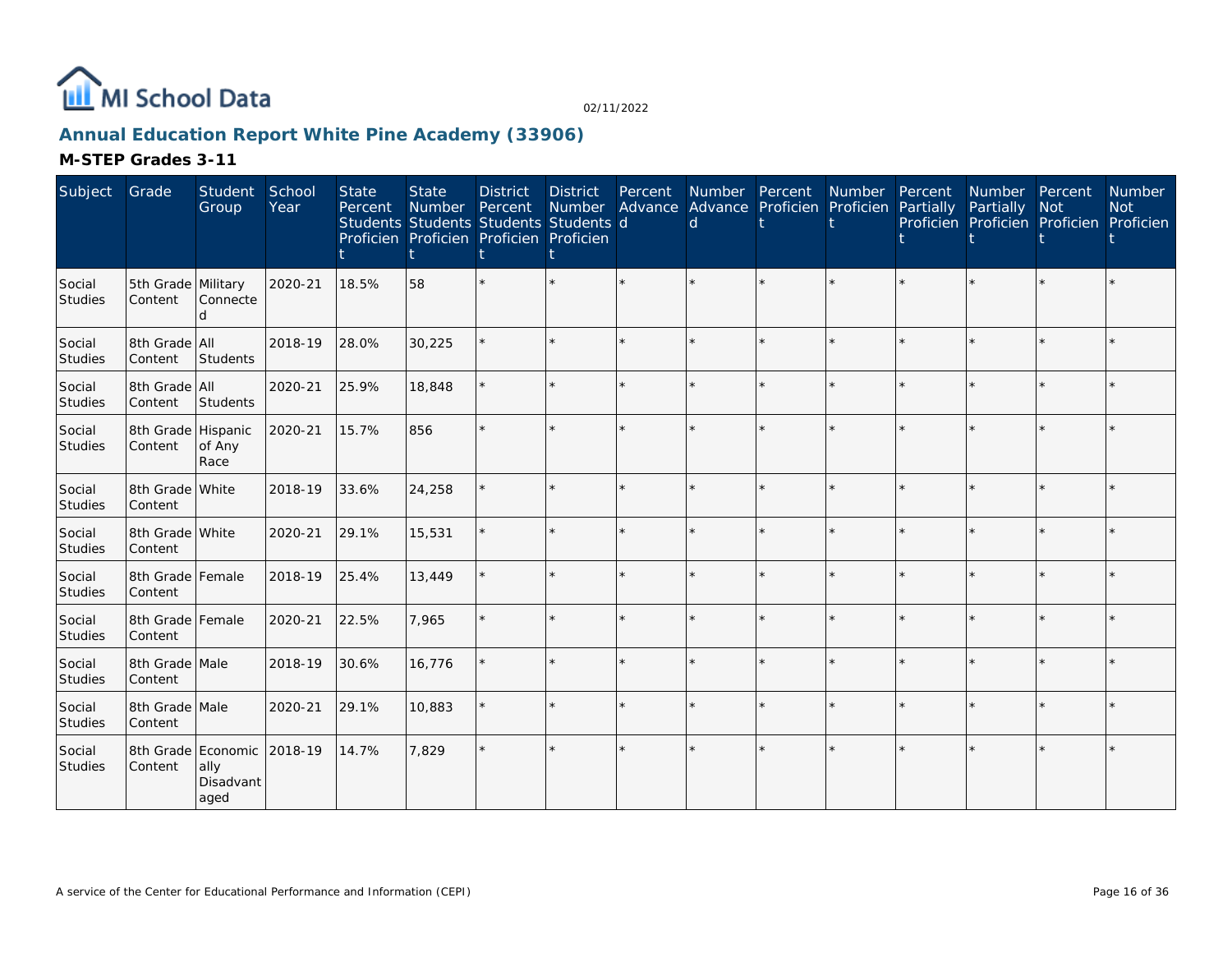

## **Annual Education Report White Pine Academy (33906)**

| Subject                  | Grade                                | Student<br>Group                                           | School<br>Year | <b>State</b><br>Percent | State<br><b>Number</b> | <b>District</b><br>Students Students Students Students d<br>Proficien Proficien Proficien Proficien | District | Percent Number Percent<br><sub>d</sub> | Percent Number Advance Advance Proficien Proficien Partially Partially Not | Number Percent | Number Percent | Proficien Proficien Proficien Proficien | <b>Number</b><br>Not |
|--------------------------|--------------------------------------|------------------------------------------------------------|----------------|-------------------------|------------------------|-----------------------------------------------------------------------------------------------------|----------|----------------------------------------|----------------------------------------------------------------------------|----------------|----------------|-----------------------------------------|----------------------|
| Social<br><b>Studies</b> | Content                              | 8th Grade Economic   2020-21<br>lally<br>Disadvant<br>aged |                | 13.7%                   | 4.479                  |                                                                                                     |          |                                        |                                                                            |                |                |                                         |                      |
| Social<br>Studies        | 8th Grade Students<br><b>Content</b> | With<br>Disabilitie                                        | 2020-21        | 15.9%                   | 451                    |                                                                                                     |          |                                        |                                                                            |                |                |                                         |                      |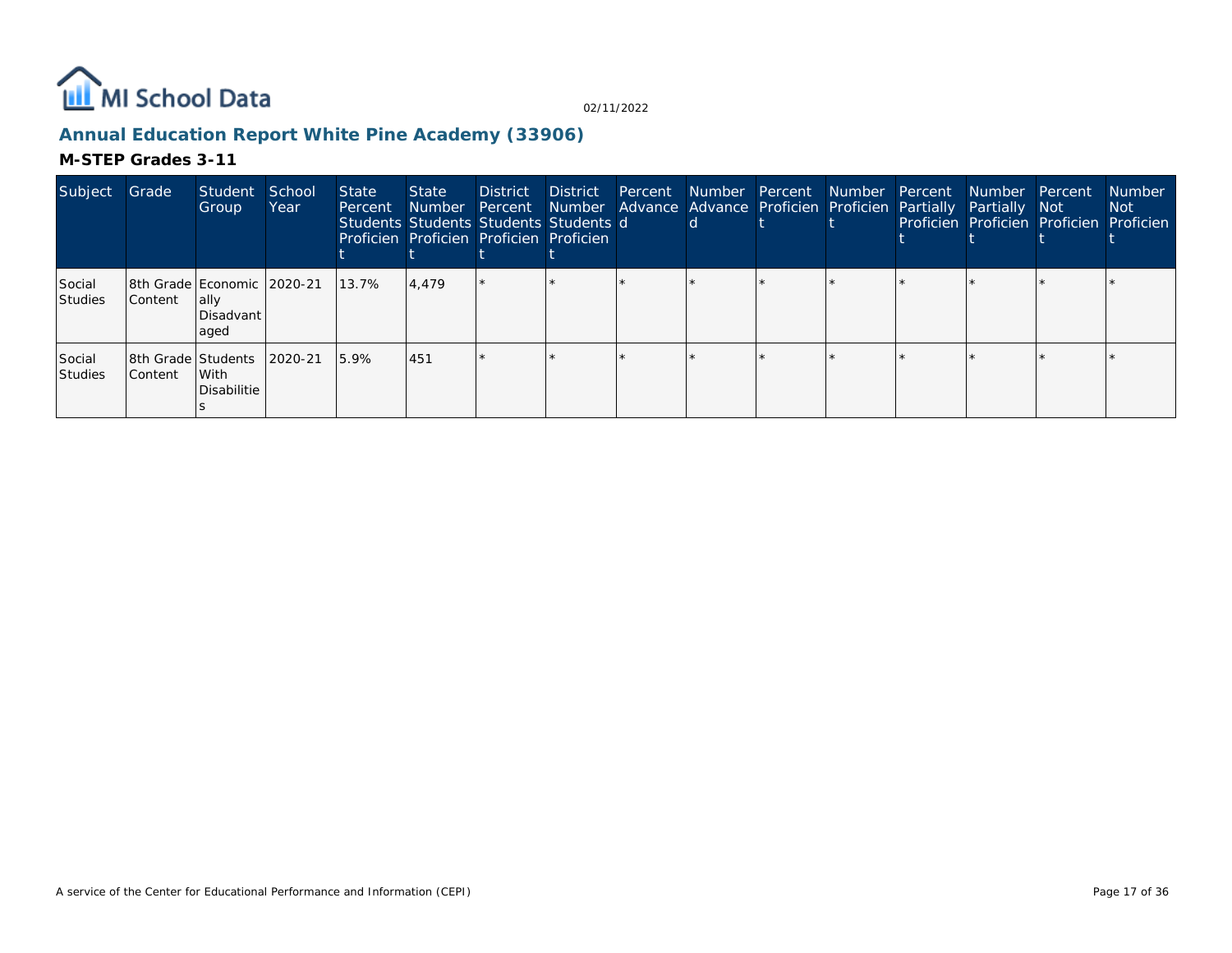

## **Annual Education Report White Pine Academy (33906)**

**PSAT**

| Subject           | Grade                         | Student<br>Group                                | School<br>Year | <b>State</b><br>Percent | <b>State</b><br>Number | <b>District</b><br>Percent<br>Students Students Students Students d<br>Proficien Proficien Proficien Proficien | <b>District</b><br>Number | Percent | Number Percent Number<br>Advance Advance Proficien Proficien<br>d |         |         | Percent<br>Partially | Number Percent<br>Partially<br>Proficien Proficien Proficien Proficien | <b>Not</b> | <b>Number</b><br><b>Not</b> |
|-------------------|-------------------------------|-------------------------------------------------|----------------|-------------------------|------------------------|----------------------------------------------------------------------------------------------------------------|---------------------------|---------|-------------------------------------------------------------------|---------|---------|----------------------|------------------------------------------------------------------------|------------|-----------------------------|
| English<br>(EBRW) | 8th Grade All<br>Content      | Students                                        | 2018-19        | 61.9%                   | 66,575                 |                                                                                                                | $\star$                   | $\star$ | $\star$                                                           | $\star$ | $\star$ | $\star$              |                                                                        | $\star$    |                             |
| English<br>(EBRW) | 8th Grade All<br>Content      | Students                                        | 2020-21        | 63.6%                   | 49,572                 |                                                                                                                | $\star$                   | $\star$ | $\star$                                                           | ÷.      | ÷.      |                      |                                                                        | ÷.         |                             |
| English<br>(EBRW) | 8th Grade Hispanic<br>Content | of Any<br>Race                                  | 2020-21        | 51.6%                   | 3,236                  |                                                                                                                | $\star$                   |         |                                                                   | $\star$ | $\star$ |                      |                                                                        |            |                             |
| English<br>(EBRW) | 8th Grade White<br>Content    |                                                 | 2018-19        | 69.2%                   | 49,851                 |                                                                                                                | ÷.                        | ÷.      |                                                                   | ÷.      | ÷.      |                      |                                                                        | ÷.         |                             |
| English<br>(EBRW) | 8th Grade White<br>Content    |                                                 | 2020-21        | 68.6%                   | 38,380                 |                                                                                                                | $\star$                   |         |                                                                   | $\star$ |         |                      |                                                                        |            |                             |
| English<br>(EBRW) | 8th Grade Female<br>Content   |                                                 | 2018-19        | 68.3%                   | 36,099                 |                                                                                                                | $\star$                   | $\star$ |                                                                   | $\star$ | $\star$ |                      |                                                                        | $\star$    |                             |
| English<br>(EBRW) | 8th Grade Female<br>Content   |                                                 | 2020-21        | 68.5%                   | 26,232                 |                                                                                                                | ÷.                        | ÷.      | ×                                                                 | ÷.      | ÷.      |                      |                                                                        | $\star$    |                             |
| English<br>(EBRW) | 8th Grade Male<br>Content     |                                                 | 2018-19        | 55.8%                   | 30,476                 |                                                                                                                | $\star$                   | ÷.      | $\star$                                                           | $\star$ | $\star$ |                      |                                                                        | $\star$    |                             |
| English<br>(EBRW) | 8th Grade Male<br>Content     |                                                 | 2020-21        | 58.9%                   | 23,340                 |                                                                                                                | $\star$                   | $\star$ |                                                                   | $\star$ | $\star$ |                      |                                                                        | $\star$    |                             |
| English<br>(EBRW) | Content                       | 8th Grade Economic<br>ally<br>Disadvant<br>aged | 2018-19        | 46.7%                   | 24,818                 |                                                                                                                | ÷.                        |         |                                                                   | $\star$ |         |                      |                                                                        |            |                             |
| English<br>(EBRW) | 8th Grade<br>Content          | Economic<br>ally<br>Disadvant<br>aged           | 2020-21        | 48.7%                   | 17,095                 |                                                                                                                | ÷.                        |         | $\star$                                                           | ÷.      |         |                      |                                                                        |            |                             |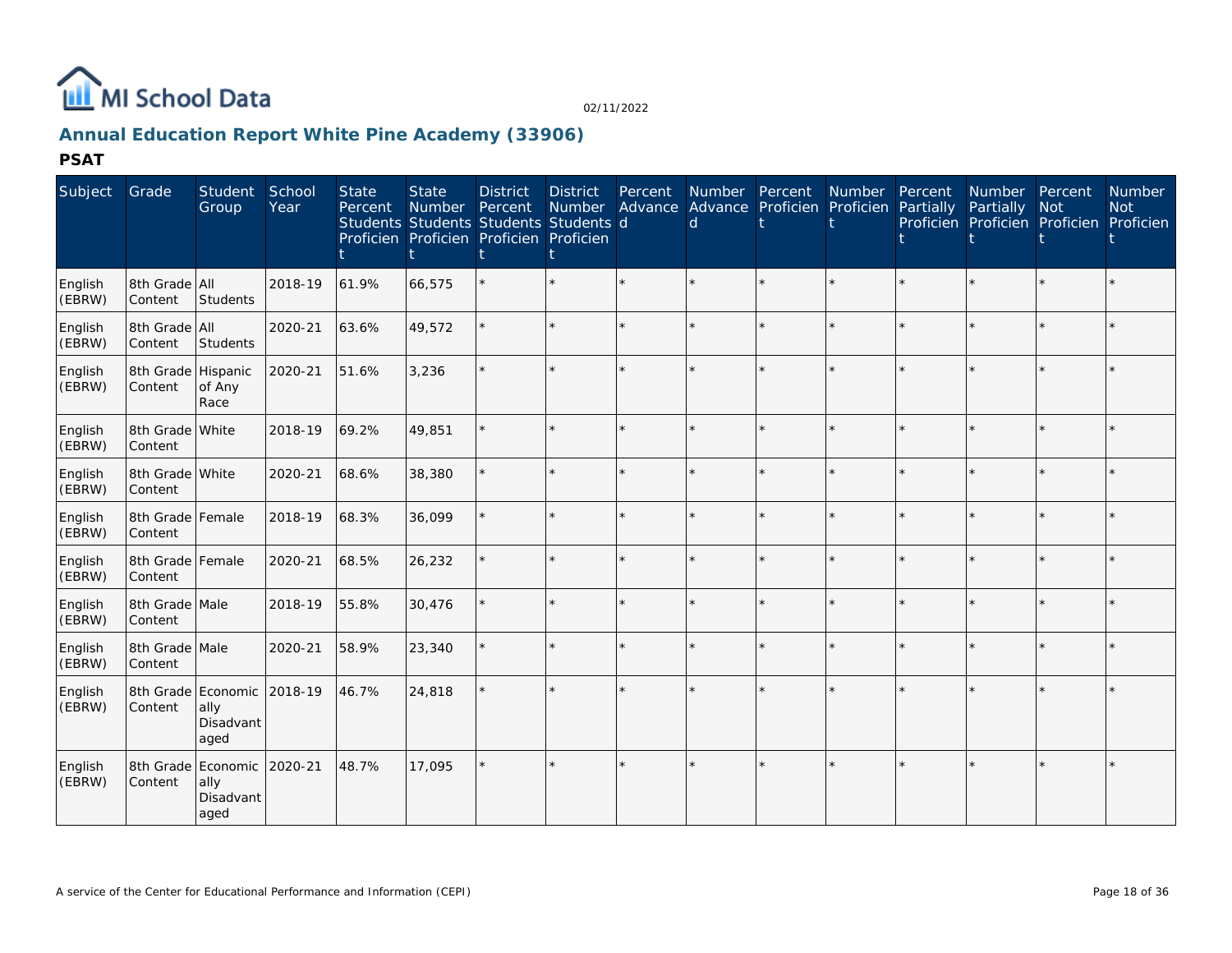

## **Annual Education Report White Pine Academy (33906)**

**PSAT**

| Subject           | Grade                                  | Student<br>Group                                                 | School<br>Year | <b>State</b><br>Percent | <b>State</b><br>Number | <b>District</b><br>Percent<br>Students Students Students Students d<br>Proficien Proficien Proficien Proficien | District<br>Number |         | d | Percent Number Percent Number<br>Advance Advance Proficien Proficien Partially |         | Percent | Number Percent<br>Partially<br>Proficien Proficien Proficien Proficien | <b>Not</b> | <b>Number</b><br><b>Not</b> |
|-------------------|----------------------------------------|------------------------------------------------------------------|----------------|-------------------------|------------------------|----------------------------------------------------------------------------------------------------------------|--------------------|---------|---|--------------------------------------------------------------------------------|---------|---------|------------------------------------------------------------------------|------------|-----------------------------|
| English<br>(EBRW) | 8th Grade Students<br>Content          | With<br><b>Disabilitie</b><br>S                                  | 2020-21        | 13.8%                   | 1,071                  |                                                                                                                |                    | $\star$ |   | $\star$                                                                        | $\star$ |         | $\star$                                                                | $\star$    |                             |
| ics               | Mathemat 8th Grade All<br>Content      | Students                                                         | 2018-19        | 41.4%                   | 44,565                 |                                                                                                                |                    |         |   | $\star$                                                                        | $\star$ |         | $\star$                                                                | $\star$    |                             |
| ics               | Mathemat 8th Grade All<br>Content      | Students                                                         | 2020-21        | 36.0%                   | 28,035                 |                                                                                                                |                    | $\star$ |   | $\star$                                                                        | $\star$ |         | $\star$                                                                | $\star$    |                             |
| ics               | Mathemat 8th Grade Hispanic<br>Content | of Any<br>Race                                                   | 2020-21        | 22.6%                   | 1,419                  |                                                                                                                |                    | $\star$ |   | ÷.                                                                             | $\star$ |         |                                                                        | ÷.         |                             |
| ics               | Mathemat 8th Grade White<br>Content    |                                                                  | 2018-19        | 48.9%                   | 35,213                 |                                                                                                                |                    | $\star$ |   | $\star$                                                                        | ÷.      |         | $\star$                                                                | $\star$    |                             |
| ics               | Mathemat 8th Grade White<br>Content    |                                                                  | 2020-21        | 40.0%                   | 22,403                 |                                                                                                                |                    |         |   | $\star$                                                                        | $\star$ |         | $\star$                                                                | $\star$    |                             |
| ics               | Mathemat 8th Grade Female<br>Content   |                                                                  | 2018-19        | 42.2%                   | 22,339                 |                                                                                                                |                    | $\star$ |   | $\star$                                                                        | $\star$ |         | $\star$                                                                | $\star$    |                             |
| ics               | Mathemat 8th Grade Female<br>Content   |                                                                  | 2020-21        | 34.8%                   | 13,347                 |                                                                                                                |                    | $\star$ |   | $\star$                                                                        | ÷.      |         |                                                                        | $\star$    |                             |
| ics               | Mathemat 8th Grade Male<br>Content     |                                                                  | 2018-19        | 40.6%                   | 22,226                 |                                                                                                                |                    | $\star$ |   | $\star$                                                                        | $\star$ |         |                                                                        | $\star$    |                             |
| ics               | Mathemat 8th Grade Male<br>Content     |                                                                  | 2020-21        | 37.1%                   | 14,688                 |                                                                                                                |                    | $\star$ |   | $\star$                                                                        | $\star$ |         |                                                                        | $\star$    |                             |
| ics               | Content                                | Mathemat 8th Grade Economic 2018-19<br>ally<br>Disadvant<br>aged |                | 24.5%                   | 13,048                 |                                                                                                                |                    |         |   | ÷.                                                                             |         |         |                                                                        |            |                             |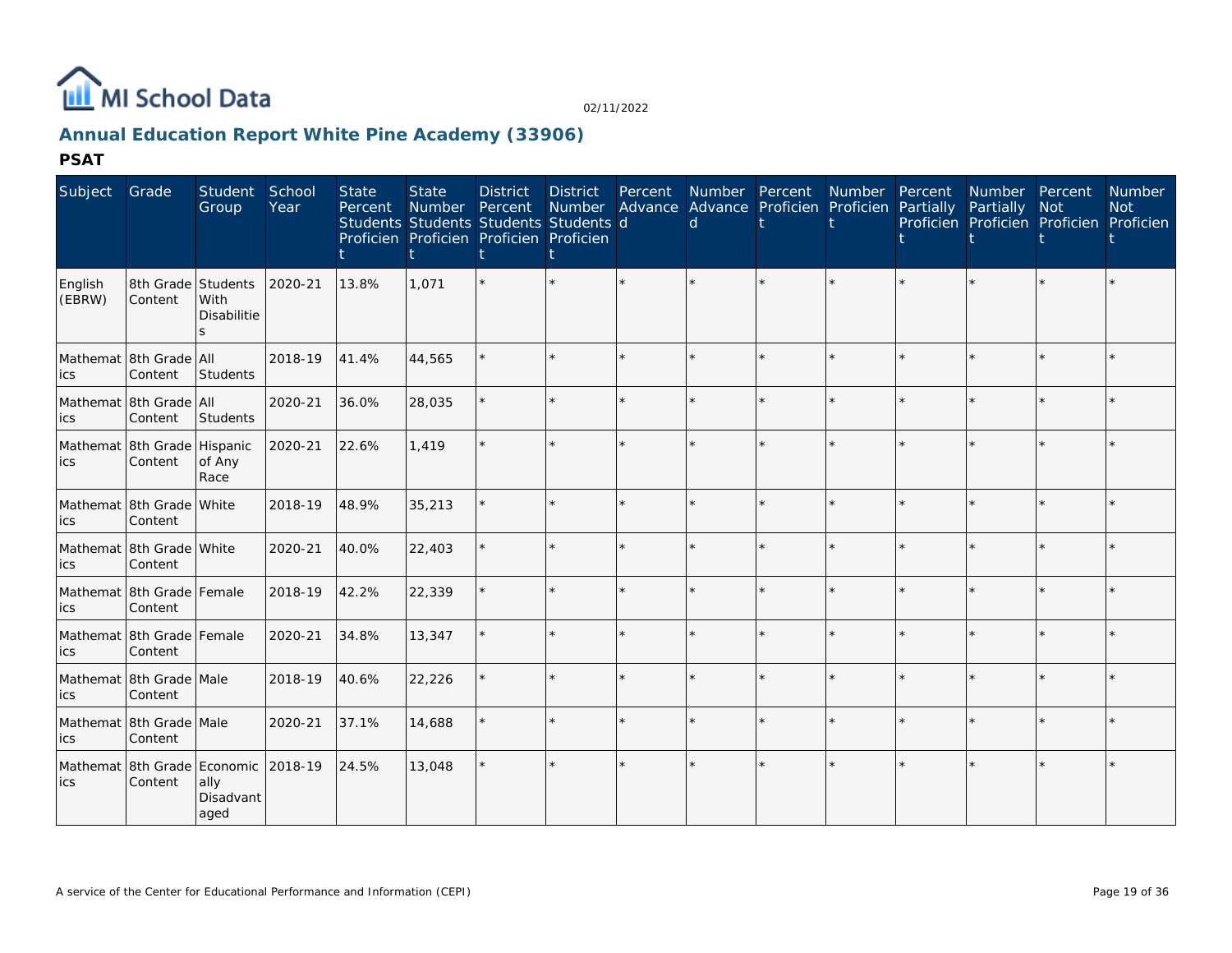

## **Annual Education Report White Pine Academy (33906)**

#### **PSAT**

| Subject | Grade          | Student<br>Group                                                  | School<br>Year | State<br>Percent | State<br>Number Percent<br>Students Students Students Students d<br>Proficien Proficien Proficien Proficien | <b>District</b> | District |  | Percent Number Percent Number Percent<br>Number Advance Advance Proficien Proficien Partially Partially Not |  | Number Percent<br>Proficien Proficien Proficien Proficien | <b>Number</b><br>Not : |
|---------|----------------|-------------------------------------------------------------------|----------------|------------------|-------------------------------------------------------------------------------------------------------------|-----------------|----------|--|-------------------------------------------------------------------------------------------------------------|--|-----------------------------------------------------------|------------------------|
| lics    | <b>Content</b> | Mathemat 8th Grade Economic 2020-21<br>lally<br>Disadvant<br>aged |                | 20.2%            | 7,087                                                                                                       |                 |          |  |                                                                                                             |  |                                                           |                        |
| lics    | <b>Content</b> | Mathemat 8th Grade Students  <br>l With<br>Disabilitie            | 2020-21        | 6.8%             | 526                                                                                                         |                 |          |  |                                                                                                             |  |                                                           |                        |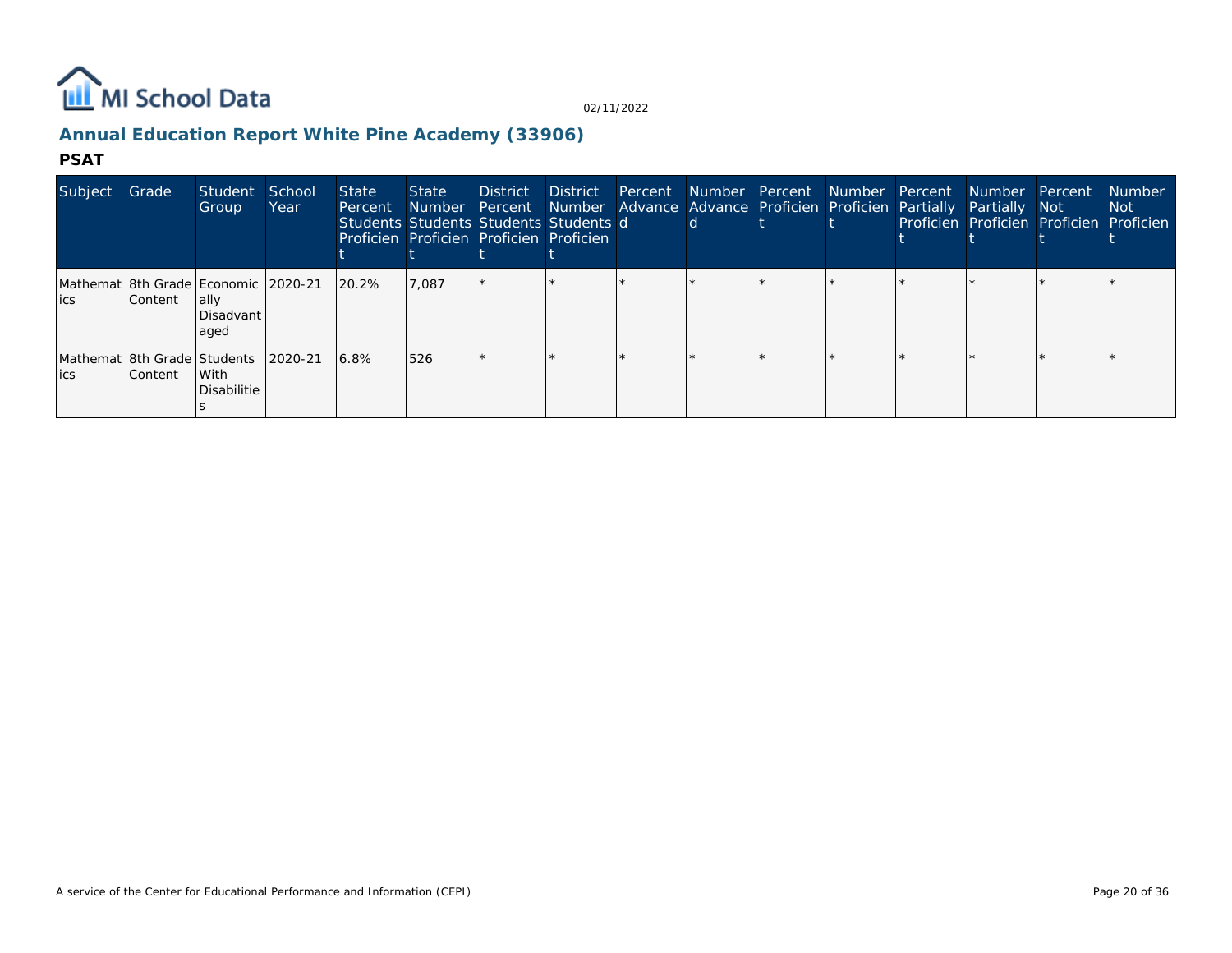

## **Annual Education Report White Pine Academy (33906)**

#### **SAT**

| Location<br>Name   | School Year | Subject | <b>Student</b><br>Group | Mean SAT<br>Score | Benchmark | Met or<br>Exceeded | % Met or<br>Exceeded | Did Not Meet % Did Not | Meet | Number<br>Assessed |
|--------------------|-------------|---------|-------------------------|-------------------|-----------|--------------------|----------------------|------------------------|------|--------------------|
| No Dota to Dianlau |             |         |                         |                   |           |                    |                      |                        |      |                    |

No Data to Display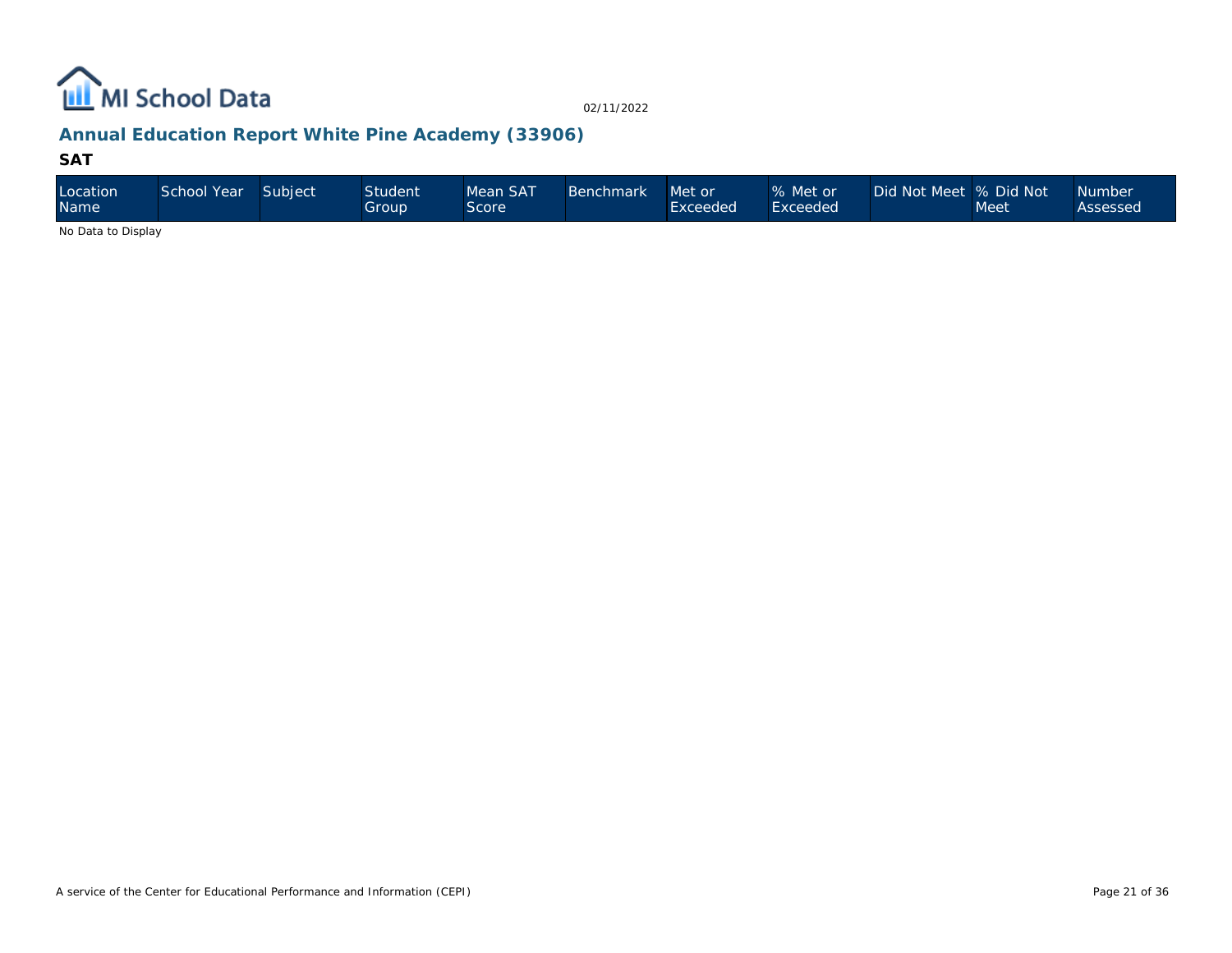

## **Annual Education Report White Pine Academy (33906)**

**MI-Access Participation**

| Subject | Grade' | Student Group | School Year | State Percent<br><b>Students</b><br>Proficient | District Percent Percent<br><b>Students</b><br>Proficient | Surpassed | Percent Attained Percent | <b>Emerging</b> |
|---------|--------|---------------|-------------|------------------------------------------------|-----------------------------------------------------------|-----------|--------------------------|-----------------|
|---------|--------|---------------|-------------|------------------------------------------------|-----------------------------------------------------------|-----------|--------------------------|-----------------|

No Data to Display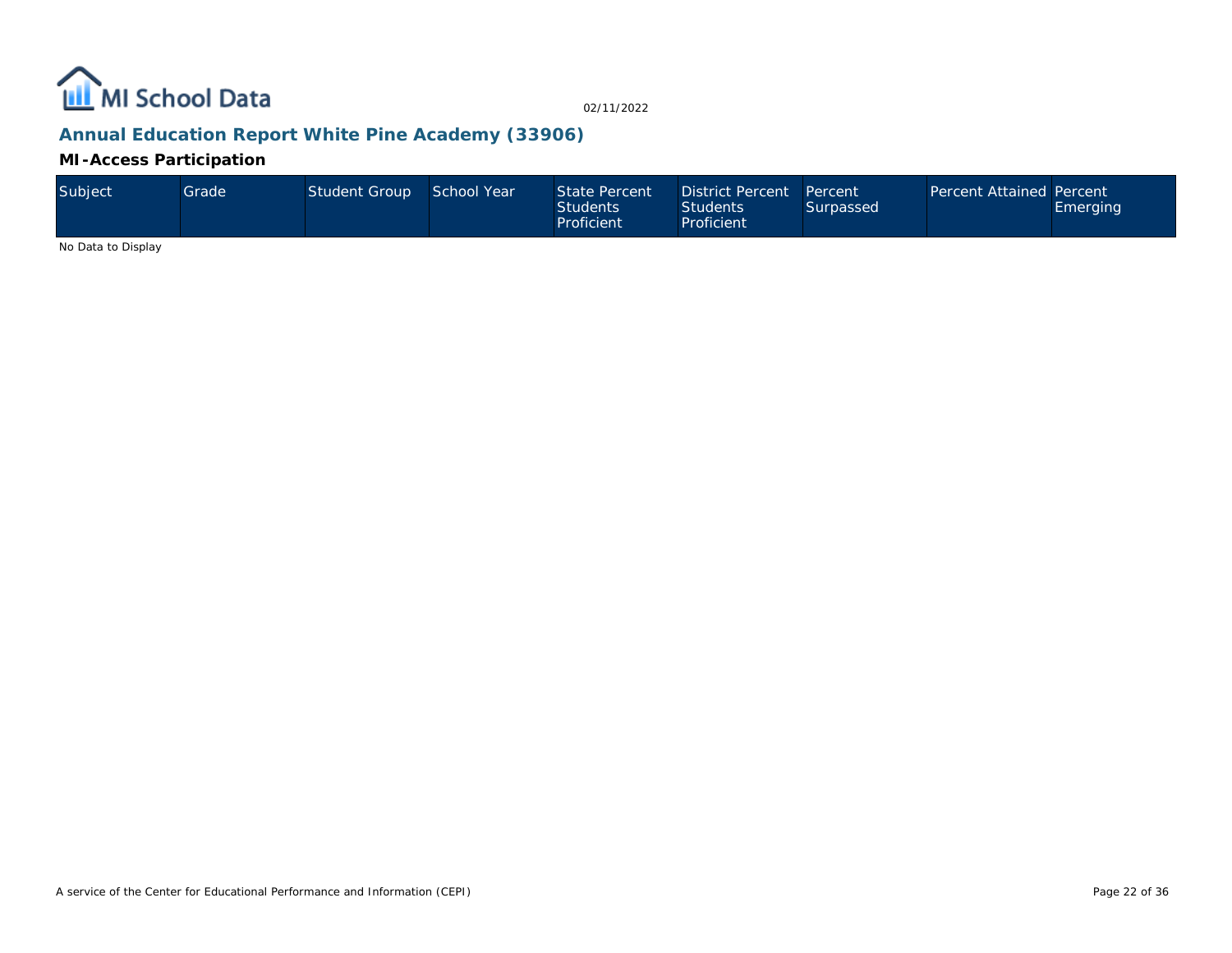

## **Annual Education Report White Pine Academy (33906)**

| Subject    | Grade                           | Student<br>Group                           | School<br>Year | Number<br>Tested -<br>M-STEP,<br>SAT or MI- Access<br><b>Access</b> | Number<br>Tested -<br>Any MI- | Percent<br>Tested -<br>Any MI-<br>Access | Number<br>Tested -<br>Functional<br>Independe<br>nce | Percent<br>Tested -<br>Functional<br>Independe<br><b>nce</b> | <b>Number</b><br>Tested -<br>Supported<br>Independe<br>nce | Percent<br>Tested -<br>Supported<br>Independe n<br>nce | <b>Number</b><br>Tested -<br>Participatio Participatio | Percent<br>Tested -<br>n |
|------------|---------------------------------|--------------------------------------------|----------------|---------------------------------------------------------------------|-------------------------------|------------------------------------------|------------------------------------------------------|--------------------------------------------------------------|------------------------------------------------------------|--------------------------------------------------------|--------------------------------------------------------|--------------------------|
| <b>ELA</b> | <b>All Grades</b><br>(Combined) | All Students                               | 2020-21        | 47                                                                  | < 10                          |                                          |                                                      |                                                              |                                                            |                                                        |                                                        | $\star$                  |
| <b>ELA</b> | All Grades<br>(Combined)        | Hispanic of<br>Any Race                    | 2020-21        | 12                                                                  | < 10                          |                                          |                                                      | $\star$                                                      | ÷                                                          |                                                        | ×.                                                     | $\star$                  |
| <b>ELA</b> | All Grades<br>(Combined)        | Two or More<br>Races                       | 2020-21        | < 10                                                                |                               | $\star$                                  | $\star$                                              | $\star$                                                      | ÷.                                                         |                                                        |                                                        | $\star$                  |
| <b>ELA</b> | All Grades<br>(Combined)        | White                                      | 2020-21        | 33                                                                  | < 10                          |                                          |                                                      | $\star$                                                      | ÷                                                          |                                                        |                                                        | $\star$                  |
| <b>ELA</b> | All Grades<br>(Combined)        | Female                                     | 2020-21        | 25                                                                  | < 10                          | $\star$                                  |                                                      | $\star$                                                      |                                                            |                                                        |                                                        | $\star$                  |
| <b>ELA</b> | <b>All Grades</b><br>(Combined) | Male                                       | 2020-21        | 22                                                                  | < 10                          | $\star$                                  |                                                      | $\star$                                                      |                                                            |                                                        |                                                        | $\star$                  |
| <b>ELA</b> | All Grades<br>(Combined)        | Economicall<br>$\vee$<br>Disadvantag<br>ed | 2020-21        | 24                                                                  | < 10                          |                                          |                                                      |                                                              |                                                            |                                                        |                                                        | k.                       |
| <b>ELA</b> | All Grades<br>(Combined)        | Not<br>Economicall<br>Disadvantag<br>ed    | 2020-21        | 23                                                                  | < 10                          | $\star$                                  |                                                      |                                                              |                                                            |                                                        |                                                        | $\star$                  |
| <b>ELA</b> | <b>All Grades</b><br>(Combined) | Not English<br>Learners                    | 2020-21        | 47                                                                  | < 10                          | $\star$                                  |                                                      | $\star$                                                      |                                                            |                                                        |                                                        | $\star$                  |
| <b>ELA</b> | <b>All Grades</b><br>(Combined) | Not Migrant                                | 2020-21        | 47                                                                  | < 10                          |                                          |                                                      | $\star$                                                      |                                                            |                                                        |                                                        | $\star$                  |
| <b>ELA</b> | <b>All Grades</b><br>(Combined) | Students<br>With<br><b>Disabilities</b>    | 2020-21        | $<10$                                                               |                               | $\star$                                  |                                                      | $\star$                                                      |                                                            |                                                        |                                                        | $\star$                  |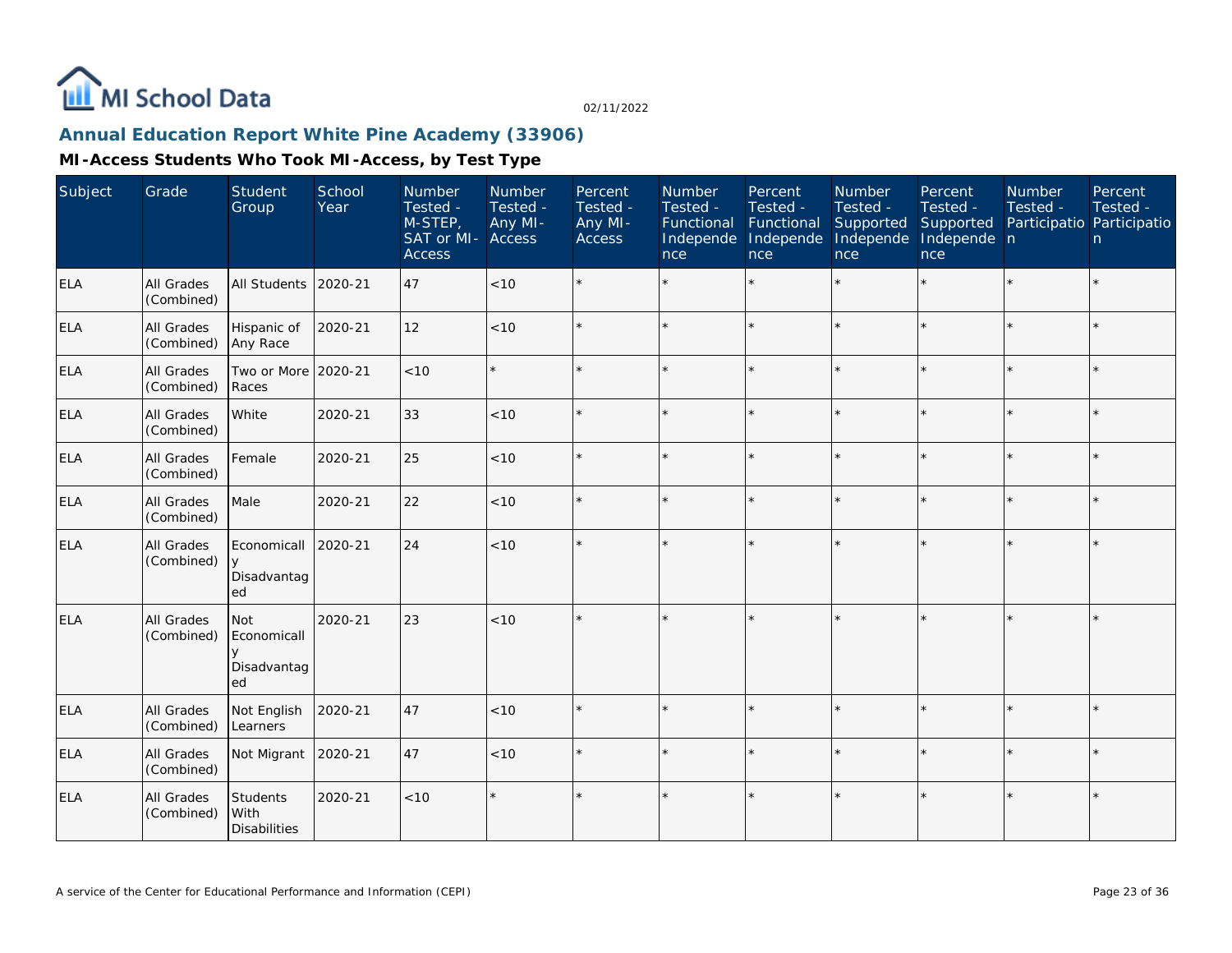

## **Annual Education Report White Pine Academy (33906)**

| Subject                | Grade                    | <b>Student</b><br>Group                    | School<br>Year | Number<br>Tested -<br>M-STEP,<br>SAT or MI-<br><b>Access</b> | Number<br>Tested -<br>Any MI-<br>Access | Percent<br>Tested -<br>Any MI-<br><b>Access</b> | Number<br>Tested -<br>Functional<br>Independe<br>nce | Percent<br>Tested -<br>Functional<br>Independe<br>nce | <b>Number</b><br>Tested -<br>Supported<br>Independe<br>nce | Percent<br>Tested -<br>Supported<br>Independe n<br>nce | <b>Number</b><br>Tested -<br>Participatio Participatio | Percent<br>Tested -<br>n. |
|------------------------|--------------------------|--------------------------------------------|----------------|--------------------------------------------------------------|-----------------------------------------|-------------------------------------------------|------------------------------------------------------|-------------------------------------------------------|------------------------------------------------------------|--------------------------------------------------------|--------------------------------------------------------|---------------------------|
| <b>ELA</b>             | All Grades<br>(Combined) | Students<br>Without<br><b>Disabilities</b> | 2020-21        | 39                                                           | < 10                                    |                                                 |                                                      |                                                       |                                                            |                                                        |                                                        | $\star$                   |
| <b>ELA</b>             | All Grades<br>(Combined) | Not<br>Homeless                            | 2020-21        | 47                                                           | < 10                                    |                                                 |                                                      |                                                       |                                                            | $\star$                                                |                                                        | $\star$                   |
| <b>ELA</b>             | All Grades<br>(Combined) | Not Foster<br> Care                        | 2020-21        | 47                                                           | $<10$                                   |                                                 |                                                      |                                                       |                                                            |                                                        |                                                        | $\star$                   |
| <b>ELA</b>             | All Grades<br>(Combined) | Military<br>Connected                      | 2020-21        | < 10                                                         |                                         |                                                 |                                                      |                                                       |                                                            |                                                        |                                                        | $\star$                   |
| <b>ELA</b>             | All Grades<br>(Combined) | Not Military<br>Connected                  | 2020-21        | 46                                                           | < 10                                    |                                                 |                                                      |                                                       |                                                            |                                                        |                                                        | $\star$                   |
| Mathematics All Grades | (Combined)               | All Students                               | 2020-21        | 47                                                           | $<10$                                   |                                                 |                                                      |                                                       |                                                            |                                                        |                                                        | $\star$                   |
| Mathematics All Grades | (Combined)               | Hispanic of<br>Any Race                    | 2020-21        | 12                                                           | < 10                                    |                                                 |                                                      |                                                       |                                                            |                                                        |                                                        | $\star$                   |
| Mathematics All Grades | (Combined)               | Two or More<br>Races                       | 2020-21        | < 10                                                         |                                         |                                                 |                                                      |                                                       |                                                            |                                                        |                                                        | $\star$                   |
| Mathematics All Grades | (Combined)               | White                                      | 2020-21        | 33                                                           | < 10                                    |                                                 |                                                      |                                                       |                                                            |                                                        |                                                        | $\star$                   |
| Mathematics All Grades | (Combined)               | Female                                     | 2020-21        | 25                                                           | < 10                                    | $\star$                                         |                                                      |                                                       |                                                            |                                                        | $\star$                                                | $\star$                   |
| Mathematics All Grades | (Combined)               | Male                                       | 2020-21        | 22                                                           | < 10                                    |                                                 |                                                      |                                                       | $\star$                                                    | ×.                                                     |                                                        | $\star$                   |
| Mathematics All Grades | (Combined)               | Economicall<br>Disadvantag<br>ed           | 2020-21        | 24                                                           | $<10$                                   |                                                 |                                                      |                                                       |                                                            |                                                        |                                                        | $\star$                   |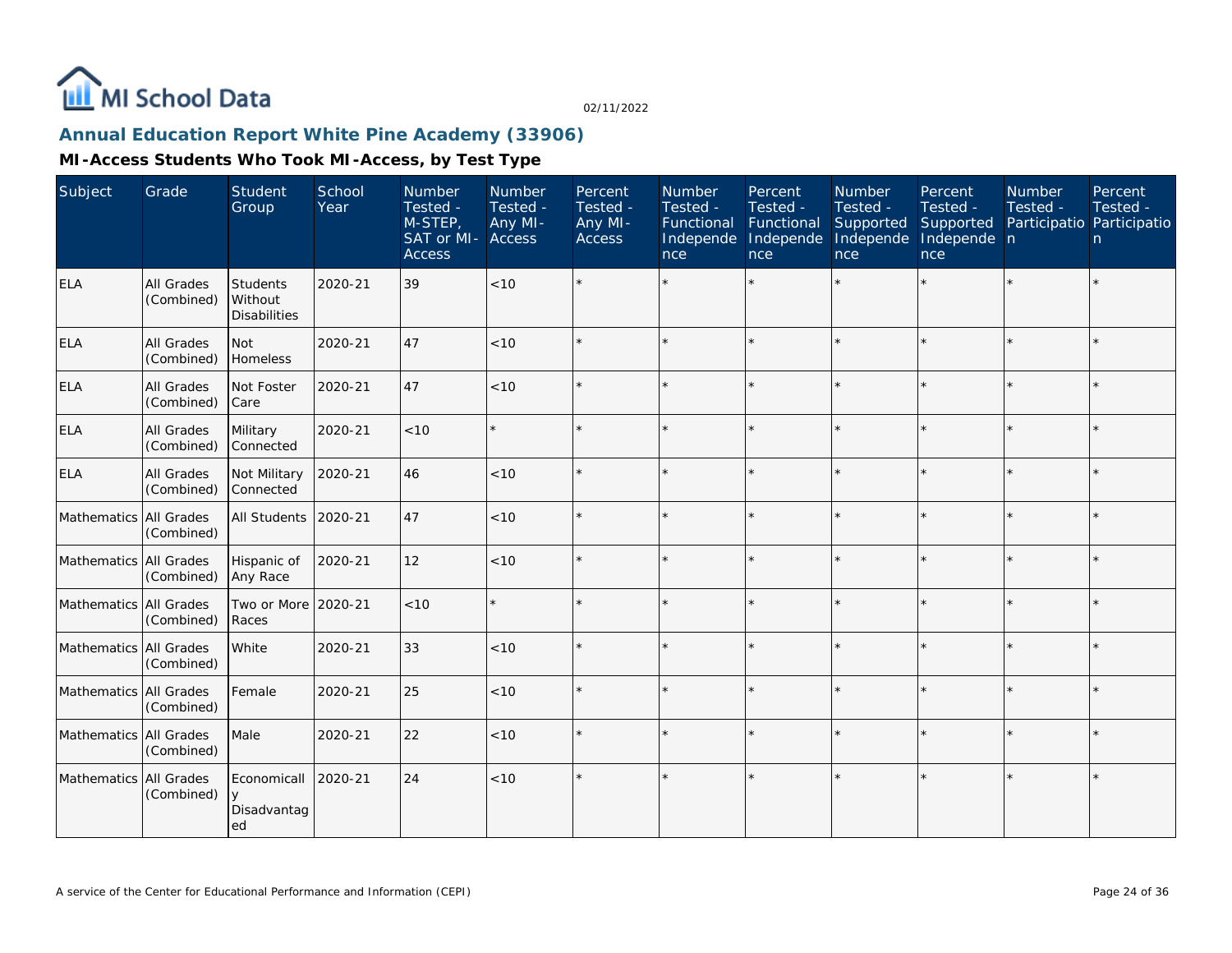

## **Annual Education Report White Pine Academy (33906)**

| Subject                  | Grade                    | Student<br>Group                               | School<br>Year | Number<br>Tested -<br>M-STEP,<br>SAT or MI-<br><b>Access</b> | Number<br>Tested -<br>Any MI-<br>Access | Percent<br>Tested -<br>Any MI-<br>Access | Number<br>Tested -<br>Functional<br>Independe<br>nce | Percent<br>Tested -<br>Functional<br>Independe<br>nce | Number<br>Tested -<br>Supported<br>Independe<br>nce | Percent<br>Tested -<br>Supported<br>Independe n<br>nce | Number<br>Tested -<br>Participatio Participatio | Percent<br>Tested -<br>n |
|--------------------------|--------------------------|------------------------------------------------|----------------|--------------------------------------------------------------|-----------------------------------------|------------------------------------------|------------------------------------------------------|-------------------------------------------------------|-----------------------------------------------------|--------------------------------------------------------|-------------------------------------------------|--------------------------|
| Mathematics All Grades   | (Combined)               | <b>Not</b><br>Economicall<br>Disadvantag<br>ed | 2020-21        | 23                                                           | < 10                                    |                                          |                                                      |                                                       |                                                     |                                                        |                                                 | $\star$                  |
| Mathematics All Grades   | (Combined)               | Not English<br>Learners                        | 2020-21        | 47                                                           | < 10                                    |                                          |                                                      | $\star$                                               |                                                     | $\star$                                                |                                                 | $\star$                  |
| Mathematics All Grades   | (Combined)               | Not Migrant                                    | 2020-21        | 47                                                           | < 10                                    |                                          |                                                      | $\star$                                               |                                                     | $\star$                                                |                                                 | $\star$                  |
| Mathematics All Grades   | (Combined)               | Students<br>With<br><b>Disabilities</b>        | 2020-21        | < 10                                                         | $\star$                                 |                                          |                                                      |                                                       |                                                     | $\star$                                                | $\star$                                         | $\star$                  |
| Mathematics All Grades   | (Combined)               | Students<br>Without<br><b>Disabilities</b>     | 2020-21        | 39                                                           | < 10                                    |                                          |                                                      | $\star$                                               |                                                     |                                                        |                                                 | $\star$                  |
| Mathematics All Grades   | (Combined)               | <b>Not</b><br>Homeless                         | 2020-21        | 47                                                           | $<10$                                   |                                          |                                                      |                                                       |                                                     |                                                        |                                                 | ×                        |
| Mathematics All Grades   | (Combined)               | Not Foster<br>Care                             | 2020-21        | 47                                                           | $<10$                                   |                                          |                                                      | $\star$                                               |                                                     | $\star$                                                |                                                 | $\star$                  |
| Mathematics   All Grades | (Combined)               | Military<br>Connected                          | 2020-21        | $<10$                                                        | $\star$                                 |                                          |                                                      |                                                       |                                                     |                                                        |                                                 | $\star$                  |
| Mathematics All Grades   | (Combined)               | Not Military<br><b>Connected</b>               | 2020-21        | 46                                                           | $<10$                                   |                                          |                                                      | $\star$                                               |                                                     | $\star$                                                |                                                 | $\star$                  |
| Science                  | All Grades<br>(Combined) | All Students                                   | 2020-21        | 14                                                           | < 10                                    |                                          |                                                      | $\star$                                               |                                                     | ×.                                                     | $\star$                                         | $\star$                  |
| Science                  | All Grades<br>(Combined) | Hispanic of<br>Any Race                        | 2020-21        | $<10$                                                        | $\star$                                 |                                          |                                                      | $\star$                                               |                                                     | $\star$                                                |                                                 | $\star$                  |
| Science                  | All Grades<br>(Combined) | White                                          | 2020-21        | < 10                                                         | $\star$                                 |                                          |                                                      | $\star$                                               |                                                     |                                                        |                                                 | $\star$                  |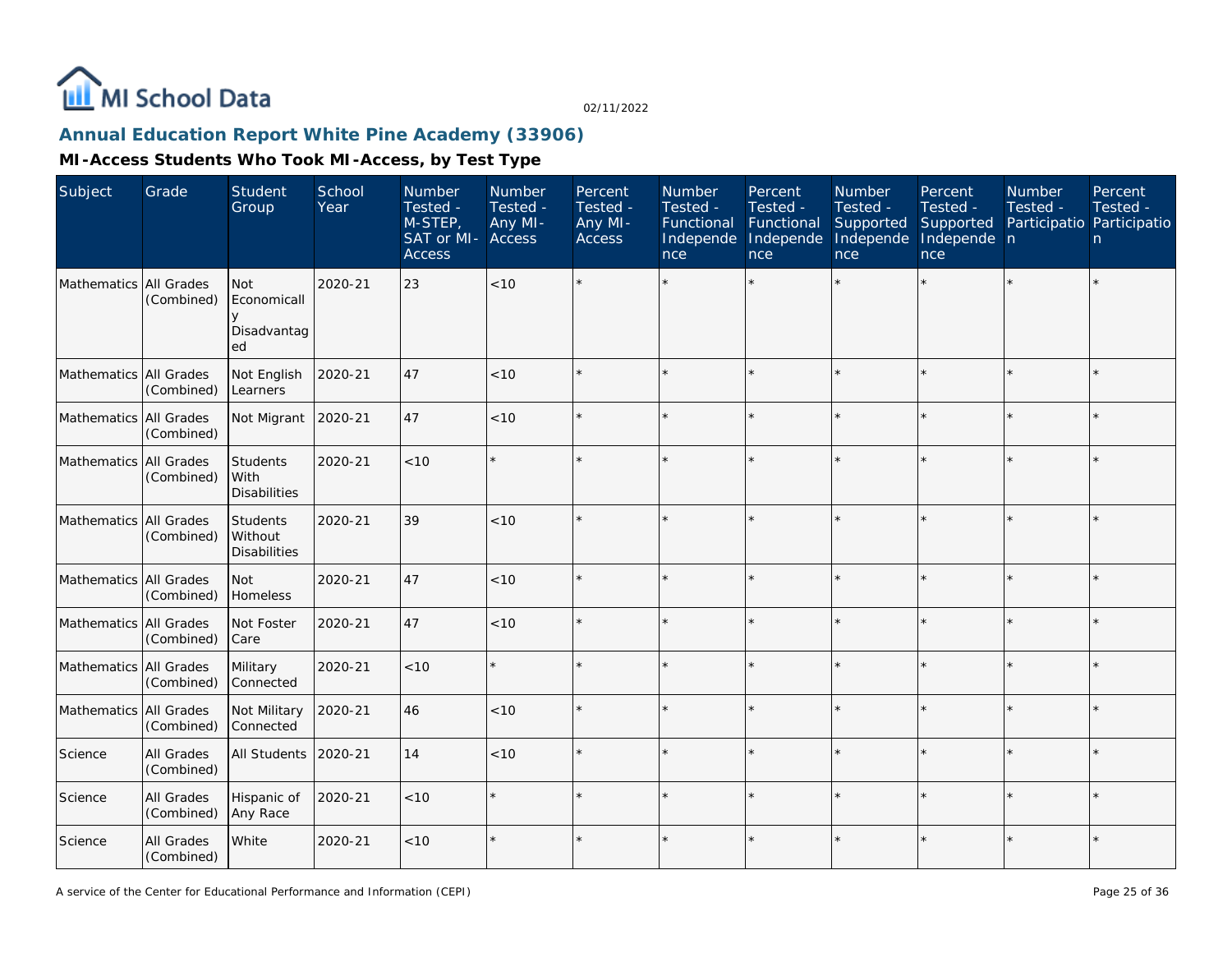

### **Annual Education Report White Pine Academy (33906)**

| Subject | Grade                    | Student<br>Group                               | School<br>Year | Number<br>Tested -<br>$M-STEP$<br>SAT or MI-<br><b>Access</b> | Number<br>Tested -<br>Any MI-<br>Access | Percent<br>Tested -<br>Any MI-<br><b>Access</b> | Number<br>Tested -<br>Functional<br>Independe<br>nce | Percent<br>Tested -<br>Functional<br>Independe<br>nce | Number<br>Tested -<br>Supported<br>Independe<br>nce | Percent<br>Tested -<br>Supported<br>Independe n<br>nce | <b>Number</b><br>Tested -<br>Participatio Participatio | Percent<br>Tested -<br>n |
|---------|--------------------------|------------------------------------------------|----------------|---------------------------------------------------------------|-----------------------------------------|-------------------------------------------------|------------------------------------------------------|-------------------------------------------------------|-----------------------------------------------------|--------------------------------------------------------|--------------------------------------------------------|--------------------------|
| Science | All Grades<br>(Combined) | Female                                         | 2020-21        | < 10                                                          | $\star$                                 |                                                 |                                                      | $\star$                                               |                                                     |                                                        |                                                        | $\star$                  |
| Science | All Grades<br>(Combined) | Male                                           | 2020-21        | $<10$                                                         | $\star$                                 |                                                 |                                                      | $\star$                                               | ÷                                                   | $\star$                                                | $\star$                                                | $\star$                  |
| Science | All Grades<br>(Combined) | Economicall<br>$\vee$<br>Disadvantag<br>ed     | 2020-21        | < 10                                                          | $\star$                                 |                                                 |                                                      |                                                       |                                                     |                                                        |                                                        | $\star$                  |
| Science | All Grades<br>(Combined) | <b>Not</b><br>Economicall<br>Disadvantag<br>ed | 2020-21        | < 10                                                          | $\star$                                 |                                                 |                                                      | $\star$                                               |                                                     |                                                        |                                                        | $\star$                  |
| Science | All Grades<br>(Combined) | Not English<br>Learners                        | 2020-21        | 14                                                            | < 10                                    |                                                 |                                                      | $\star$                                               |                                                     | $\star$                                                |                                                        | $\star$                  |
| Science | All Grades<br>(Combined) | Not Migrant                                    | 2020-21        | 14                                                            | < 10                                    |                                                 |                                                      | $\star$                                               |                                                     | ×.                                                     |                                                        | $\star$                  |
| Science | All Grades<br>(Combined) | Students<br>With<br><b>Disabilities</b>        | 2020-21        | < 10                                                          | $\star$                                 |                                                 |                                                      | $\star$                                               |                                                     | ×.                                                     |                                                        | $\star$                  |
| Science | All Grades<br>(Combined) | Students<br>Without<br><b>Disabilities</b>     | 2020-21        | 10                                                            | < 10                                    |                                                 |                                                      | $\star$                                               |                                                     |                                                        |                                                        | $\star$                  |
| Science | All Grades<br>(Combined) | <b>Not</b><br>Homeless                         | 2020-21        | 14                                                            | < 10                                    |                                                 |                                                      | $\star$                                               |                                                     | ×.                                                     |                                                        | $\star$                  |
| Science | All Grades<br>(Combined) | Not Foster<br>Care                             | 2020-21        | 14                                                            | < 10                                    |                                                 |                                                      | $\star$                                               | ÷                                                   | $\star$                                                |                                                        | $\star$                  |
| Science | All Grades<br>(Combined) | Military<br>Connected                          | 2020-21        | $<10$                                                         | $\star$                                 |                                                 |                                                      | $\star$                                               |                                                     | $\star$                                                |                                                        | $\star$                  |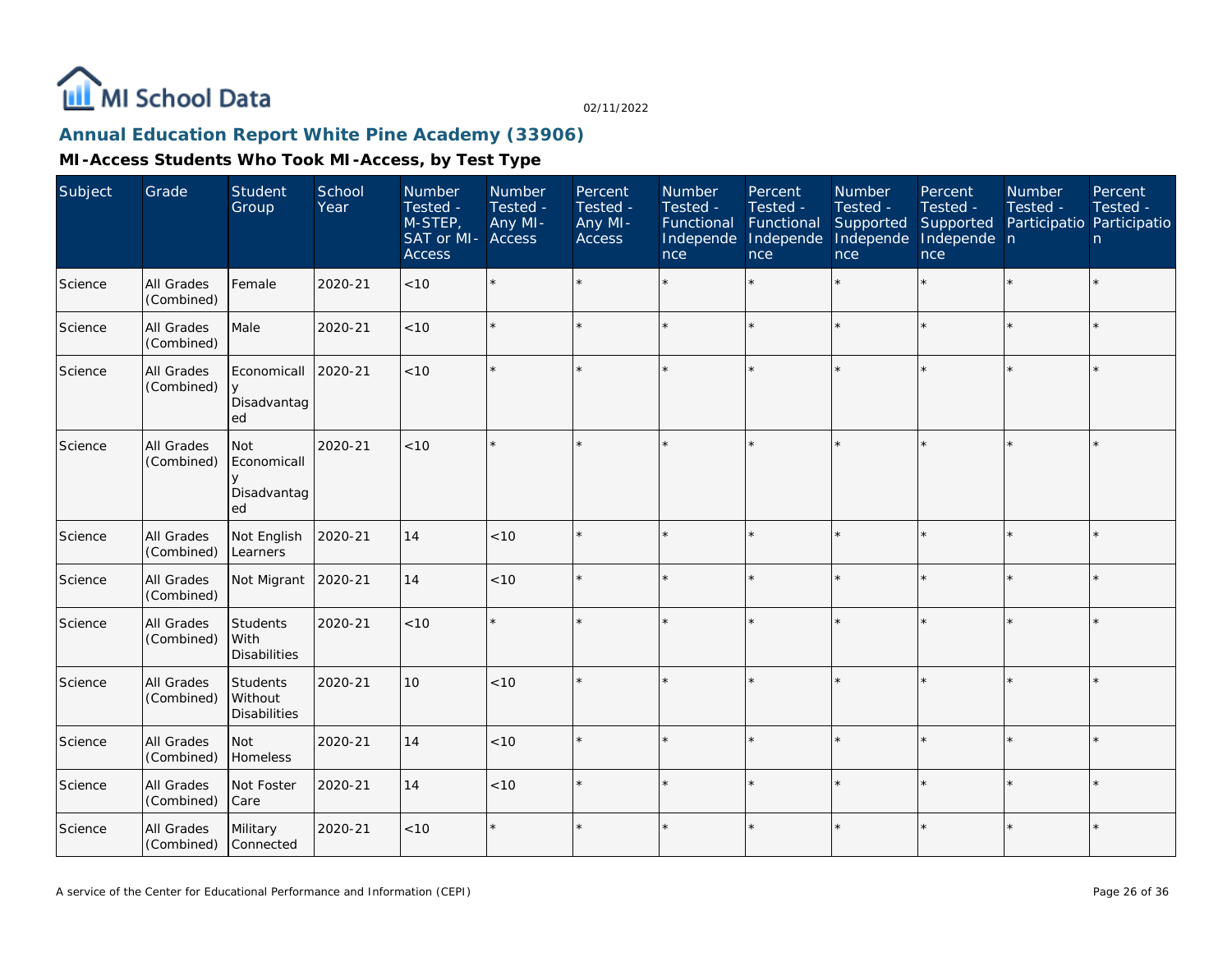

## **Annual Education Report White Pine Academy (33906)**

| Subject                  | Grade                           | <b>Student</b><br>Group                        | School<br>Year | Number<br>Tested -<br>M-STEP,<br>SAT or MI-<br><b>Access</b> | Number<br>Tested -<br>Any MI-<br>Access | Percent<br>Tested -<br>Any MI-<br><b>Access</b> | Number<br>Tested -<br>Functional<br>Independe<br>nce | Percent<br>Tested -<br>Functional<br>Independe<br>nce | <b>Number</b><br>Tested -<br>Supported<br>Independe<br>nce | Percent<br>Tested -<br>Supported<br>Independe n<br>nce | <b>Number</b><br>Tested - | Percent<br>Tested -<br>Participatio Participatio<br>n |
|--------------------------|---------------------------------|------------------------------------------------|----------------|--------------------------------------------------------------|-----------------------------------------|-------------------------------------------------|------------------------------------------------------|-------------------------------------------------------|------------------------------------------------------------|--------------------------------------------------------|---------------------------|-------------------------------------------------------|
| Science                  | All Grades<br>(Combined)        | Not Military<br>Connected                      | 2020-21        | 13                                                           | < 10                                    |                                                 |                                                      |                                                       |                                                            |                                                        |                           | $\star$                                               |
| Social<br><b>Studies</b> | All Grades<br>(Combined)        | All Students                                   | 2020-21        | 13                                                           | < 10                                    |                                                 |                                                      | $\star$                                               |                                                            | $\star$                                                | $\star$                   | $\star$                                               |
| Social<br><b>Studies</b> | All Grades<br>(Combined)        | Hispanic of<br>Any Race                        | 2020-21        | < 10                                                         | $\star$                                 |                                                 |                                                      | $\star$                                               | $\star$                                                    | $\star$                                                | $\star$                   | $\star$                                               |
| Social<br>Studies        | All Grades<br>(Combined)        | White                                          | 2020-21        | < 10                                                         | $\star$                                 |                                                 |                                                      |                                                       |                                                            | ×.                                                     |                           | $\star$                                               |
| Social<br>Studies        | All Grades<br>(Combined)        | Female                                         | 2020-21        | < 10                                                         | $\star$                                 |                                                 |                                                      | $\star$                                               |                                                            | ×.                                                     |                           | $\star$                                               |
| Social<br>Studies        | All Grades<br>(Combined)        | Male                                           | 2020-21        | < 10                                                         | $\star$                                 |                                                 |                                                      | $\star$                                               |                                                            |                                                        |                           | $\star$                                               |
| Social<br>Studies        | All Grades<br>(Combined)        | Economicall<br>Disadvantag<br>ed               | 2020-21        | < 10                                                         | $\star$                                 |                                                 |                                                      |                                                       |                                                            |                                                        |                           | $\star$                                               |
| Social<br>Studies        | All Grades<br>(Combined)        | <b>Not</b><br>Economicall<br>Disadvantag<br>ed | 2020-21        | < 10                                                         | $\star$                                 |                                                 |                                                      |                                                       |                                                            | ÷                                                      |                           | $\star$                                               |
| Social<br>Studies        | All Grades<br>(Combined)        | Not English<br>Learners                        | 2020-21        | 13                                                           | < 10                                    |                                                 |                                                      | $\star$                                               |                                                            | ×.                                                     |                           | $\star$                                               |
| Social<br>Studies        | <b>All Grades</b><br>(Combined) | Not Migrant                                    | 2020-21        | 13                                                           | < 10                                    |                                                 |                                                      | $\star$                                               |                                                            | $\star$                                                |                           | $\star$                                               |
| Social<br>Studies        | <b>All Grades</b><br>(Combined) | Students<br>With<br><b>Disabilities</b>        | 2020-21        | < 10                                                         | $\star$                                 |                                                 |                                                      |                                                       |                                                            |                                                        |                           | $\star$                                               |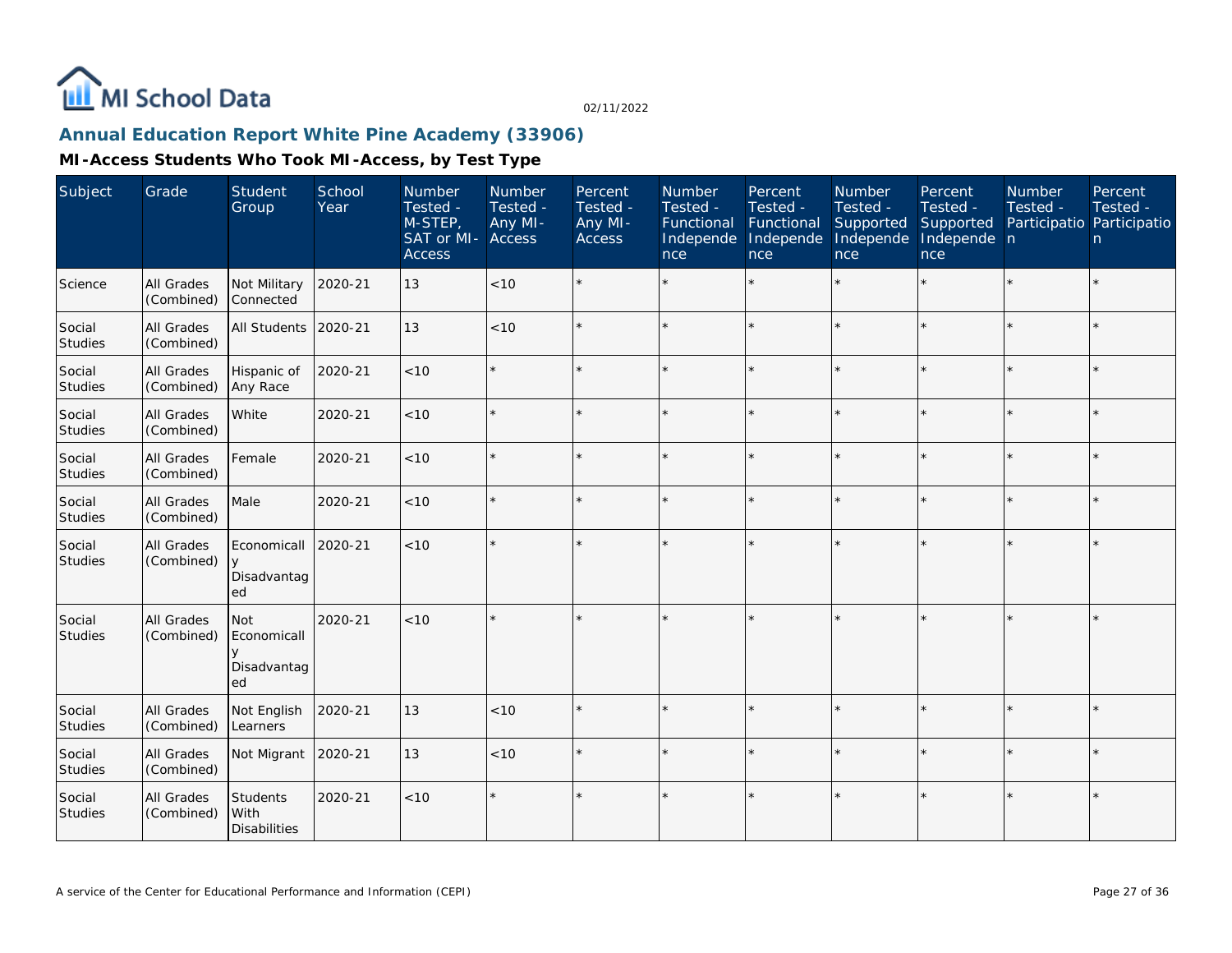

## **Annual Education Report White Pine Academy (33906)**

| Subject                  | Grade                    | <b>Student</b><br>Group                           | School<br>Year | <b>Number</b><br>Tested -<br>M-STEP,<br><b>SAT or MI- Access</b><br><b>Access</b> | <b>Number</b><br>Tested -<br>Any MI- | Percent<br>Tested -<br>Any MI-<br><b>Access</b> | Number<br>Tested -<br>Functional<br>Independe<br>nce | Percent<br>Tested -<br>Functional<br>Independe<br>nce | <b>Number</b><br>Tested -<br>Supported<br>Independe<br>nce | Percent<br>Tested -<br>Supported<br>Independe n<br>nce | <b>Number</b><br>Tested - | Percent<br>Tested -<br>Participatio Participatio<br>n |
|--------------------------|--------------------------|---------------------------------------------------|----------------|-----------------------------------------------------------------------------------|--------------------------------------|-------------------------------------------------|------------------------------------------------------|-------------------------------------------------------|------------------------------------------------------------|--------------------------------------------------------|---------------------------|-------------------------------------------------------|
| Social<br><b>Studies</b> | All Grades<br>(Combined) | <b>Students</b><br>Without<br><b>Disabilities</b> | 2020-21        | 10                                                                                | < 10                                 |                                                 |                                                      |                                                       |                                                            |                                                        |                           |                                                       |
| Social<br><b>Studies</b> | All Grades<br>(Combined) | l Not<br>Homeless                                 | 2020-21        | 13                                                                                | < 10                                 |                                                 |                                                      |                                                       |                                                            |                                                        |                           |                                                       |
| Social<br><b>Studies</b> | All Grades<br>(Combined) | Not Foster<br>  Care                              | 2020-21        | 13                                                                                | < 10                                 |                                                 |                                                      |                                                       |                                                            |                                                        |                           |                                                       |
| Social<br><b>Studies</b> | All Grades<br>(Combined) | Military<br>Connected                             | 2020-21        | <10                                                                               |                                      |                                                 |                                                      |                                                       |                                                            |                                                        |                           |                                                       |
| Social<br><b>Studies</b> | All Grades<br>(Combined) | Not Military<br>Connected                         | 2020-21        | 12                                                                                | < 10                                 |                                                 |                                                      |                                                       |                                                            |                                                        |                           |                                                       |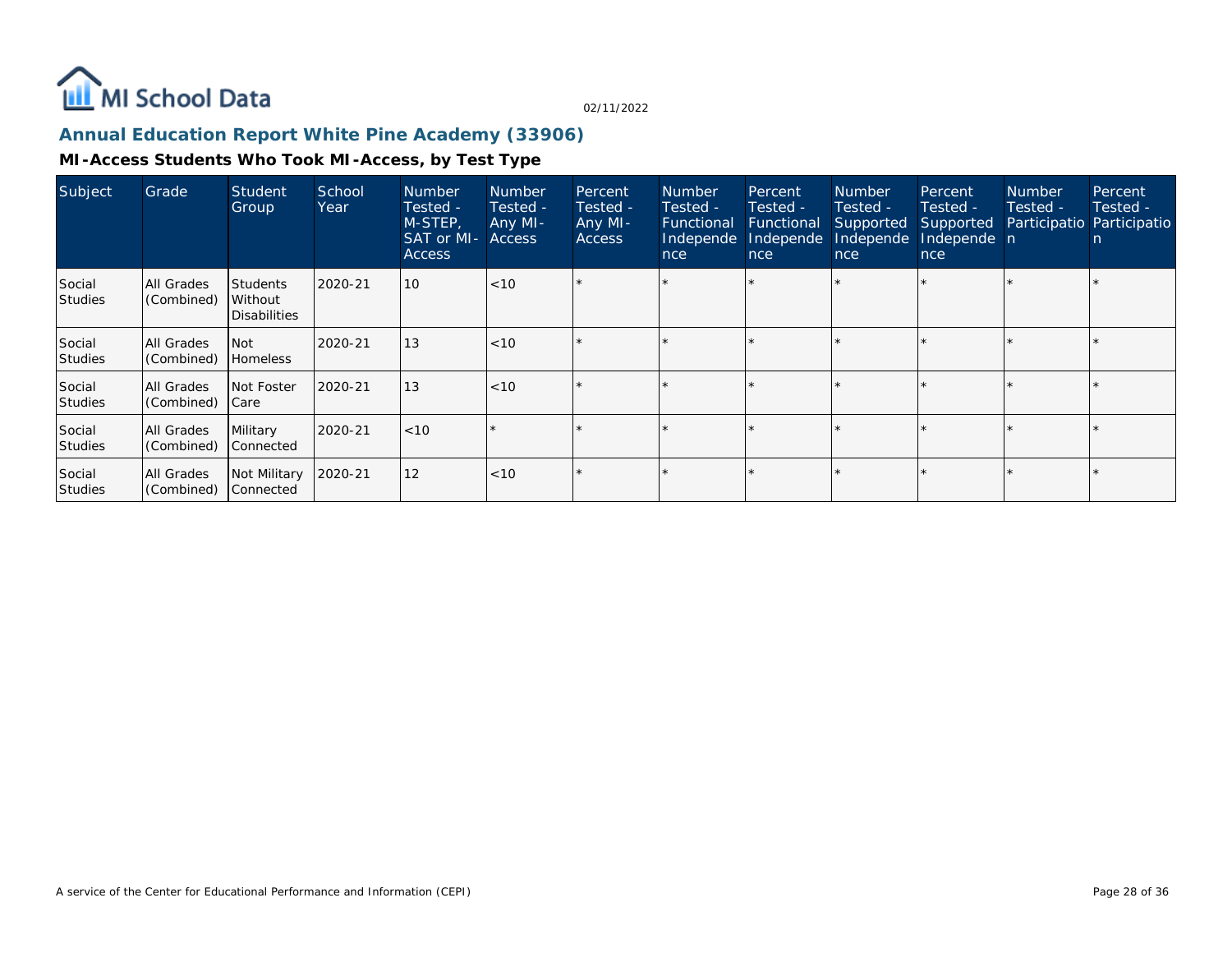

### **Annual Education Report White Pine Academy (33906)**

**High School Graduation: Four-Year Adjusted Cohort Rate**

| Student Group | <b>Baseline Data</b> | Most Recent<br>Results | Interim Objective Interim Objective Long-Term Target |  |
|---------------|----------------------|------------------------|------------------------------------------------------|--|
| .             |                      |                        |                                                      |  |

No Data to Display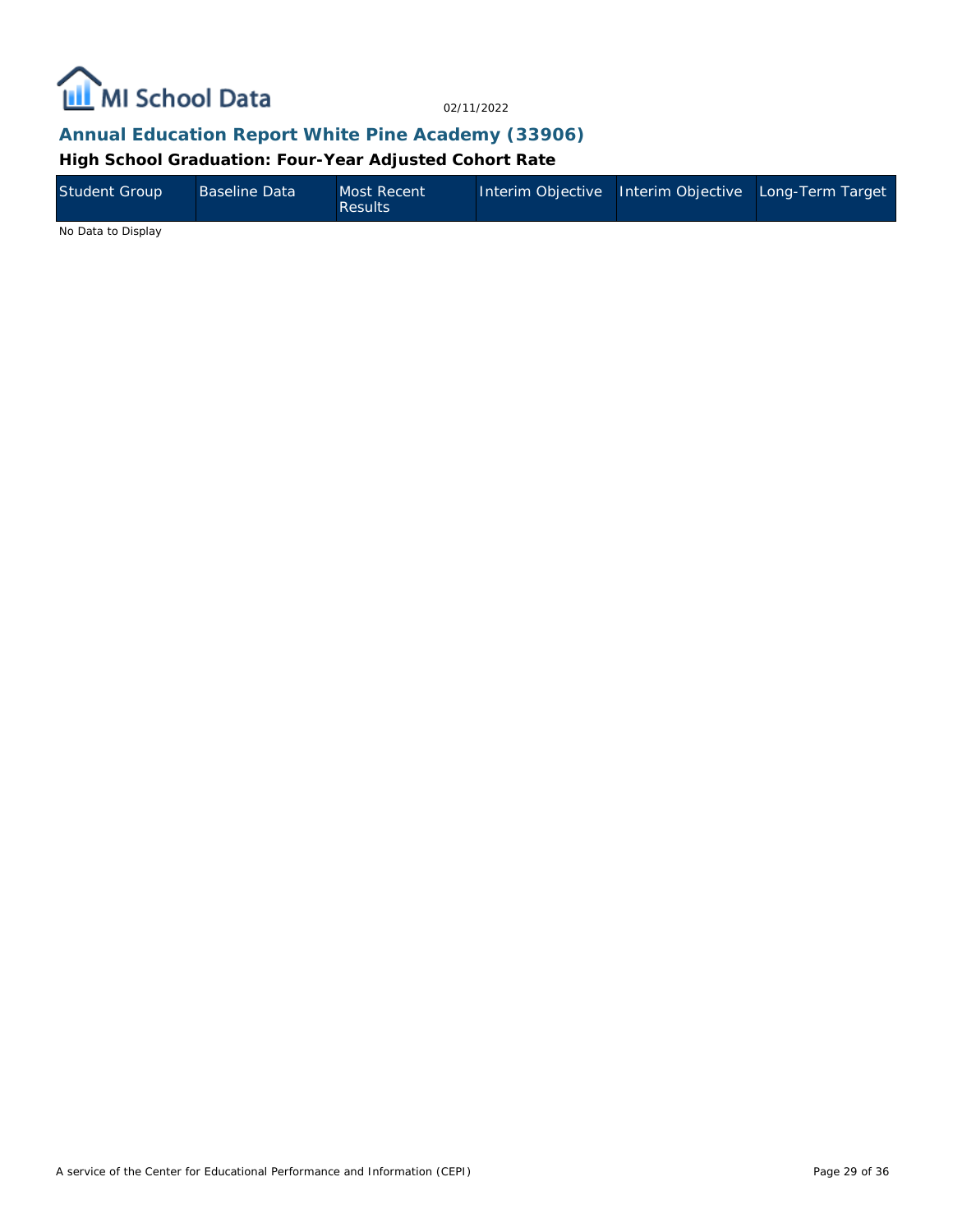

## **Annual Education Report White Pine Academy (33906)**

#### **Accountability Details Attendance Data**

| <b>Student Group</b> | Statewide | <b>District</b> |
|----------------------|-----------|-----------------|
| All Students         | 80.07%    | N/A             |

*\* All data based on students enrolled for a full academic year.*

*\*\* More information regarding the Michigan School Index System can be found at the following link:*

#### **Inexperienced Teachers**

|                                  | <b>Total Number Number</b><br>of Staffing<br>Group | Inexperience<br>d | Percent<br>Inexperience | Count High-<br>Poverty<br>Schools | Percent High- Count Low-<br><b>Poverty</b><br><b>Schools</b> | Poverty<br><b>Schools</b> | Percent Low-<br>Poverty<br><b>Schools</b> |
|----------------------------------|----------------------------------------------------|-------------------|-------------------------|-----------------------------------|--------------------------------------------------------------|---------------------------|-------------------------------------------|
| White Pine<br>Academy<br>(33906) | 6.00                                               | 3.00              | 50.0%                   | IN/A                              | N/A                                                          | N/A                       | IN/A                                      |
| White Pine<br>Academy<br>(08700) | 5.00                                               | 2.00              | 40.0%                   | N/A                               | N/A                                                          | N/A                       | IN/A                                      |

#### **Inexperienced Principals and Other School Leaders**

|                                  | <b>Total Number Number</b><br>of Staffing<br>Group |      | Percent<br>Inexperience Inexperience | Count High-<br>Poverty<br><b>Schools</b> | Percent High- Count Low-<br>Poverty<br><b>Schools</b> | Poverty<br><b>Schools</b> | Percent Low-<br>Poverty<br>Schools |
|----------------------------------|----------------------------------------------------|------|--------------------------------------|------------------------------------------|-------------------------------------------------------|---------------------------|------------------------------------|
| White Pine<br>Academy<br>(33906) | 1.01                                               | 0.00 | $0.0\%$                              | N/A                                      | N/A                                                   | N/A                       | IN/A                               |

#### **Teacher Emergency or Provisional Credentials**

|                                  | of Teachers | Total Number Number with Percent with<br>Provisional<br><b>Credentials</b> | Emergency or Emergency or Poverty<br>Provisional<br><b>Credentials</b> | Count High-<br>Schools | Percent High-<br>Poverty<br><b>Schools</b> | Count Low-<br>Poverty<br><b>Schools</b> | Percent Low-<br>Poverty<br><b>Schools</b> |
|----------------------------------|-------------|----------------------------------------------------------------------------|------------------------------------------------------------------------|------------------------|--------------------------------------------|-----------------------------------------|-------------------------------------------|
| White Pine<br>Academy<br>(33906) | 6.00        | 0.00                                                                       | $0.0\%$                                                                | N/A                    | N/A                                        | N/A                                     | N/A                                       |
| White Pine<br>Academy<br>(08700) | 5.00        | 0.00                                                                       | $0.0\%$                                                                | N/A                    | N/A                                        | N/A                                     | N/A                                       |

#### **Out-of-Field Teachers**

|                                  | Total Number Number of<br>of Teachers | Out-of-Field<br>Teachers | Percent of<br>Out-of-Field<br><b>Teachers</b> | Count High-<br>Poverty<br>Schools | Percent High-<br>Poverty<br><b>Schools</b> | Count Low-<br>Poverty<br><b>Schools</b> | Percent Low-<br>Poverty<br><b>Schools</b> |
|----------------------------------|---------------------------------------|--------------------------|-----------------------------------------------|-----------------------------------|--------------------------------------------|-----------------------------------------|-------------------------------------------|
| White Pine<br>Academy<br>(33906) | 6.00                                  | 0.00                     | $0.0\%$                                       | N/A                               | IN/A                                       | N/A                                     | IN/A                                      |
| White Pine<br>Academy<br>(08700) | 5.00                                  | 0.00                     | $0.0\%$                                       | N/A                               | IN/A                                       | N/A                                     | N/A                                       |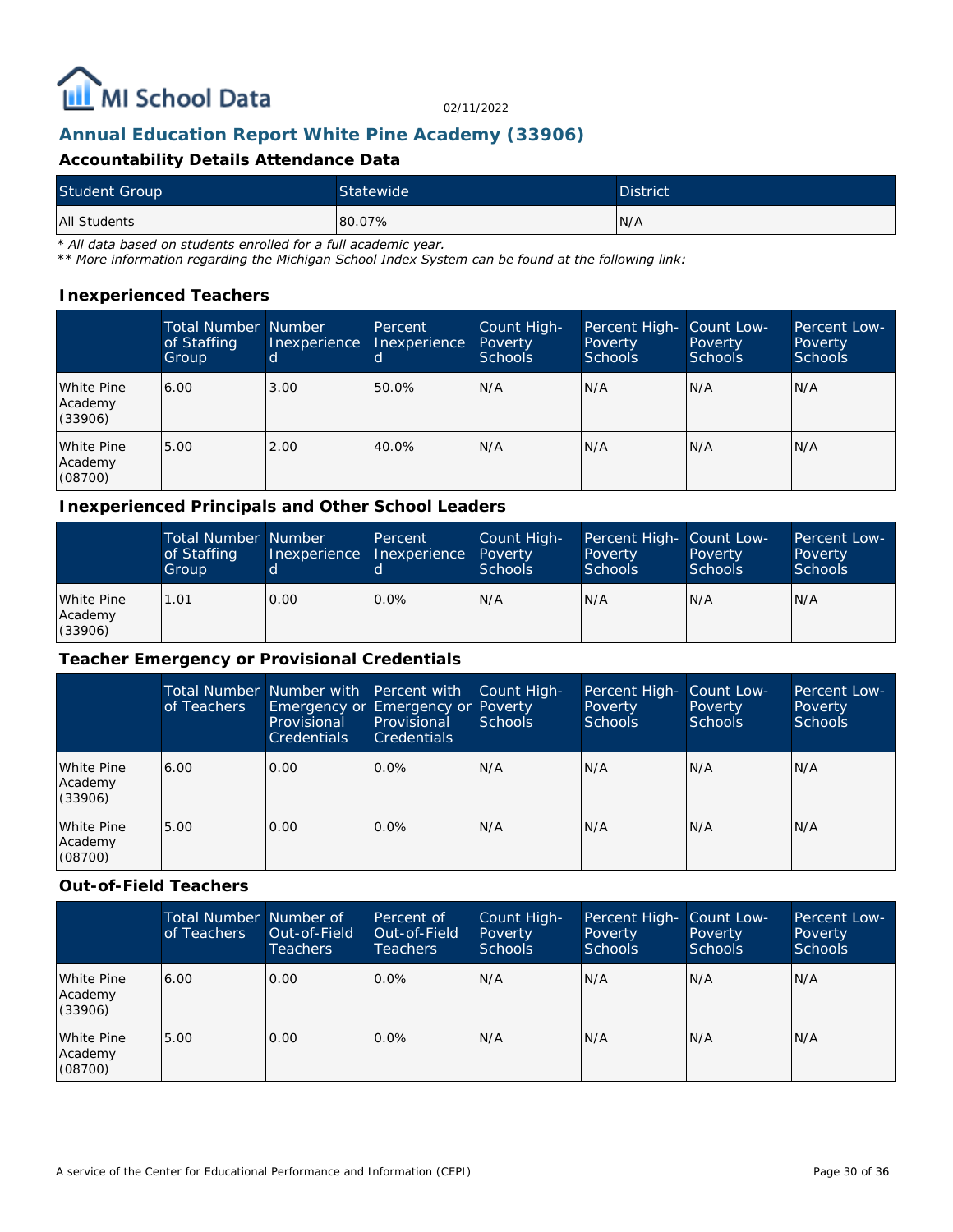

## **Annual Education Report White Pine Academy (33906)**

#### **NAEP Grade 4 Math**

|                                                 | Percent of<br><b>Students</b> | Percent below<br><b>Basic</b> | Percent Basic | Percent Proficient | Percent Advanced |
|-------------------------------------------------|-------------------------------|-------------------------------|---------------|--------------------|------------------|
| <b>All Students</b>                             | 100                           | 24                            | 41            | 29                 | $\overline{7}$   |
| Male                                            | 51                            | 22                            | 40            | 30                 | 8                |
| Female                                          | 49                            | 25                            | 42            | 28                 | 5                |
| Eligible                                        | 51                            | 36                            | 44            | 18                 | $\overline{2}$   |
| Not Eligible                                    | 49                            | 12                            | 37            | 40                 | 11               |
| Info not available                              | $\ddagger$                    | $\ddagger$                    | $\ddagger$    | $\ddagger$         | $\ddagger$       |
| White                                           | 65                            | 15                            | 41            | 36                 | 8                |
| <b>Black or African</b><br>American             | 17                            | 51                            | 39            | 9                  | 1                |
| Hispanic                                        | 9                             | 34                            | 45            | 17                 | $\overline{4}$   |
| Asian                                           | 3                             | 9                             | 32            | 37                 | 22               |
| American Indian or<br>Alaska Native             | $\ddagger$                    | $\ddagger$                    | $\ddagger$    | $\ddagger$         | $\ddagger$       |
| Native Hawaiian or<br>Other Pacific<br>Islander | $\ddagger$                    | $\ddagger$                    | $\ddagger$    | $\ddagger$         | $\ddagger$       |
| Two or More Races                               | 5                             | 29                            | 42            | 22                 | 7                |
| Students With<br><b>Disabilities</b>            | 11                            | 60                            | 29            | 10                 |                  |
| <b>Students Without</b><br><b>Disabilities</b>  | 89                            | 19                            | 42            | 31                 | $\overline{7}$   |
| English Language<br>Learners                    | 10                            | 37                            | 46            | 14                 | $\overline{2}$   |
| Not English<br>Language Learners                | 90                            | 22                            | 40            | 31                 | $\overline{7}$   |

*‡ Reporting Standards not met. Note: Observed differences are not necessarily statistically significant. Detail may not sum to total because of rounding. SOURCE: U.S. Department of Education. Institute for Education Sciences. National Center for Education Statistics. National Assessment of Educational Progress (NAEP) 2019 Mathematics Achievement.*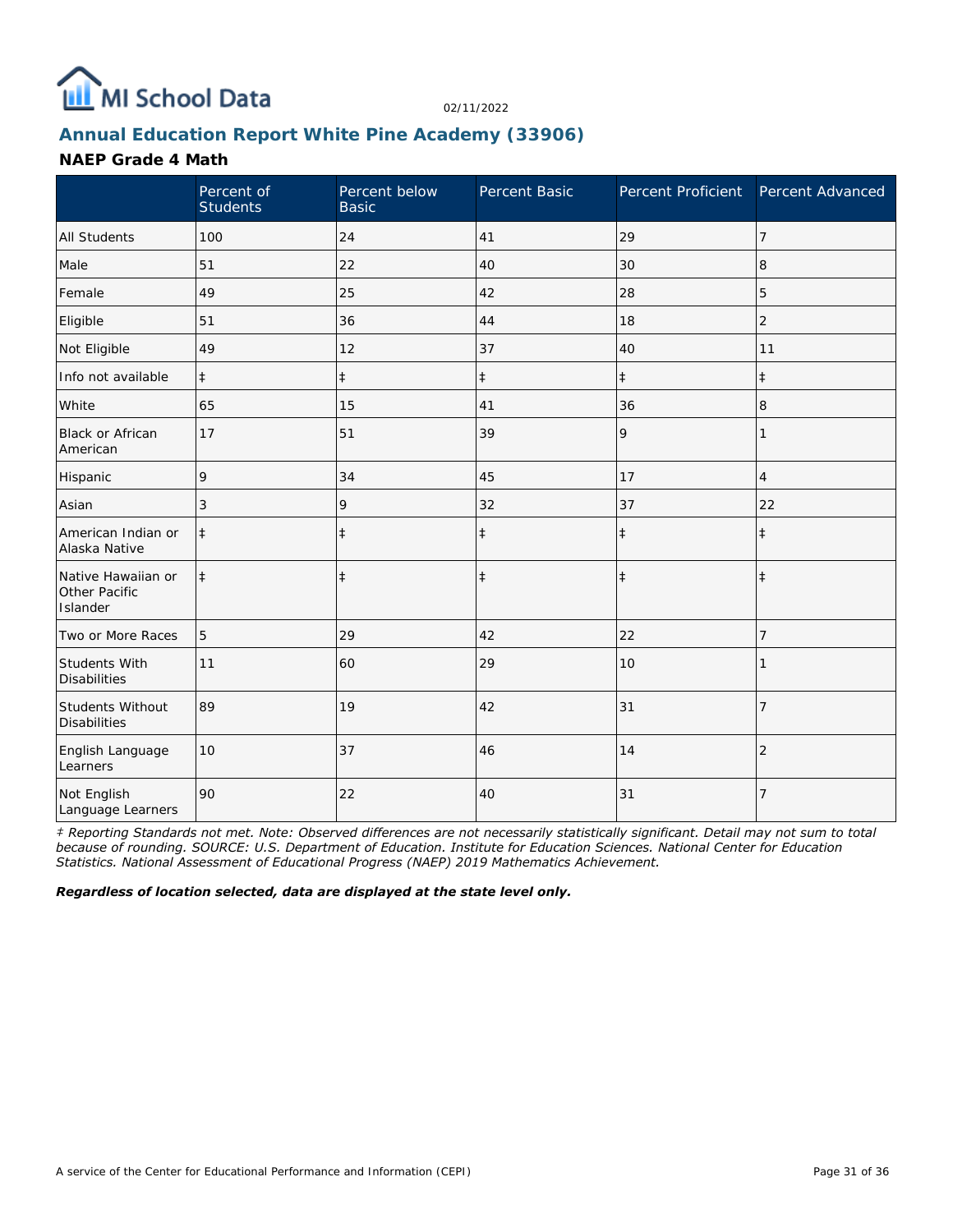

## **Annual Education Report White Pine Academy (33906)**

#### **NAEP Grade 8 Math**

|                                                 | Percent of<br><b>Students</b> | Percent below<br><b>Basic</b> | Percent Basic | Percent Proficient Percent Advanced |                |
|-------------------------------------------------|-------------------------------|-------------------------------|---------------|-------------------------------------|----------------|
| <b>All Students</b>                             | 32                            | 68                            | 31            | 9                                   |                |
| Male                                            | 51                            | 33                            | 67            | 31                                  | 10             |
| Female                                          | 49                            | 31                            | 69            | 31                                  | 7              |
| Eligible                                        | 4                             | 48                            | 52            | 16                                  | 3              |
| Not Eligible                                    | 55                            | 19                            | 81            | 43                                  | 13             |
| Info not available                              | $\ddagger$                    | $\ddagger$                    | $\ddagger$    | $\ddagger$                          | $\ddagger$     |
| White                                           | 70                            | 25                            | 75            | 37                                  | 11             |
| <b>Black or African</b><br>American             | 15                            | 64                            | 36            | 9                                   | 1              |
| Hispanic                                        | 8                             | 41                            | 59            | 16                                  | $\overline{2}$ |
| Asian                                           | 3                             | 14                            | 86            | 52                                  | 21             |
| American Indian or<br>Alaska Native             | $\ddagger$                    | $\ddagger$                    | $\ddagger$    | $\ddagger$                          | $\ddagger$     |
| Native Hawaiian or<br>Other Pacific<br>Islander | $\ddagger$                    | $\ddagger$                    | $\ddagger$    | $\ddagger$                          | $\ddagger$     |
| Two or More Races                               | $\overline{4}$                | 39                            | 61            | 24                                  | 4              |
| Students With<br><b>Disabilities</b>            | 10                            | 75                            | 25            | 5                                   | 0              |
| Students Without<br><b>Disabilities</b>         | 90                            | 27                            | 73            | 34                                  | 9              |
| English Language<br>Learners                    | 6                             | 60                            | 40            | 8                                   |                |
| Not English<br>Language Learners                | 94                            | 30                            | 70            | 32                                  | 9              |

*‡ Reporting Standards not met. NOTE: Observed differences are not necessarily statistically significant. Detail may not sum to total because of rounding. SOURCE: U.S. Department of Education. Institute for Education Sciences. National Center for Education Statistics. National Assessment of Educational Progress (NAEP) 2019 Mathematics Achievement.*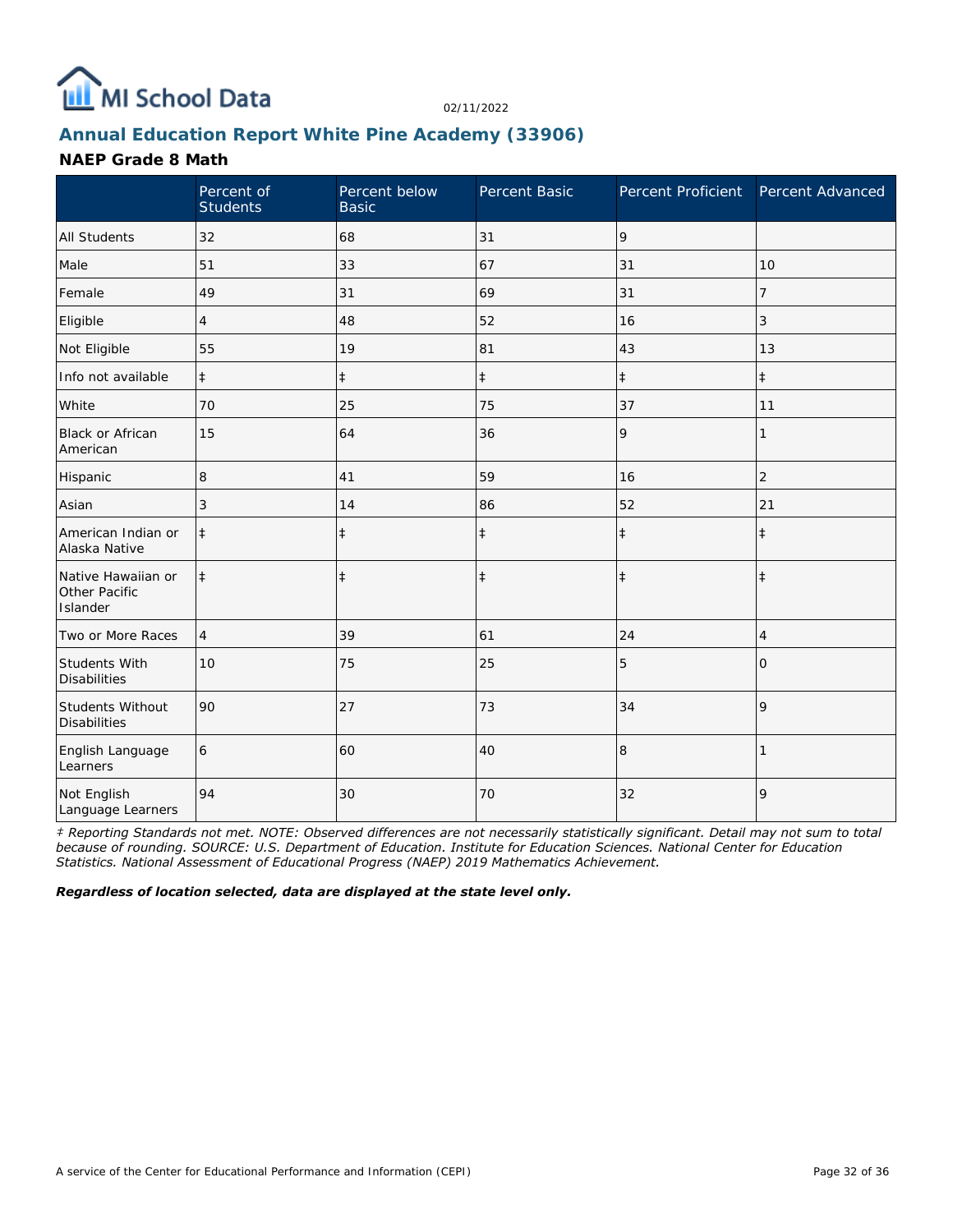

## **Annual Education Report White Pine Academy (33906)**

#### **NAEP Grade 4 Reading**

|                                                 | Percent of<br><b>Students</b> | Percent below<br><b>Basic</b> | Percent Basic | Percent Proficient Percent Advanced |                |
|-------------------------------------------------|-------------------------------|-------------------------------|---------------|-------------------------------------|----------------|
| <b>All Students</b>                             | 100                           | 36                            | 64            | 32                                  | $\overline{7}$ |
| Male                                            | 51                            | 40                            | 60            | 28                                  | 6              |
| Female                                          | 49                            | 32                            | 68            | 36                                  | 9              |
| Eligible                                        | 53                            | 49                            | 51            | 20                                  | 3              |
| Not Eligible                                    | 47                            | 21                            | 79            | 45                                  | 13             |
| Info not available                              | $\ddagger$                    | $\ddagger$                    | $\ddagger$    | $\ddagger$                          | $\ddagger$     |
| White                                           | 65                            | 29                            | 71            | 37                                  | 9              |
| Black or African<br>American                    | 18                            | 58                            | 42            | 15                                  | $\overline{2}$ |
| Hispanic                                        | 9                             | 50                            | 50            | 18                                  | 2              |
| Asian                                           | 3                             | 18                            | 82            | 44                                  | 15             |
| American Indian or<br>Alaska Native             | $\ddagger$                    | $\ddagger$                    | $\ddagger$    | $\ddagger$                          | $\ddagger$     |
| Native Hawaiian or<br>Other Pacific<br>Islander | $\ddagger$                    | $\ddagger$                    | $\ddagger$    | $\ddagger$                          | $\ddagger$     |
| Two or More Races                               | 5                             | 33                            | 67            | 35                                  | 8              |
| <b>Students With</b><br><b>Disabilities</b>     | 10                            | 74                            | 26            | 10                                  |                |
| Students Without<br><b>Disabilities</b>         | 90                            | 31                            | 69            | 34                                  | 8              |
| English Language<br>Learner                     | 11                            | 57                            | 43            | 14                                  | 3              |
| Not English<br>Language Learner                 | 89                            | 33                            | 67            | 34                                  | 8              |

*# Rounds to zero*

*‡ Reporting Standards not met. NOTE: Observed differences are not necessarily statistically significant. Detail may not sum to total because of rounding. SOURCE: U.S. Department of Education, Institute of Education Sciences, National Center for Education Statistics, National Assessment of Educational Progress (NAEP), 2019 Reading Assessment.*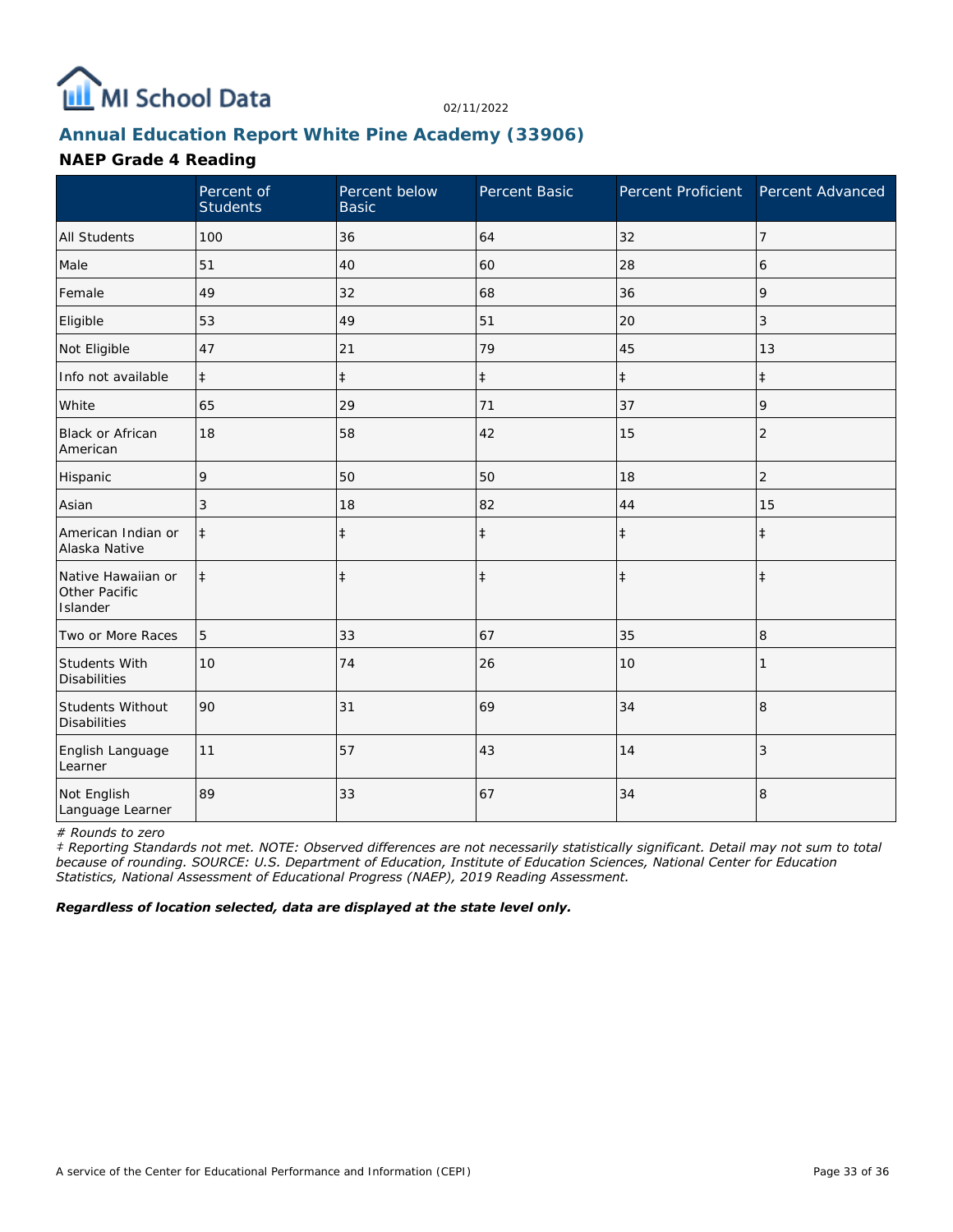

# **Annual Education Report White Pine Academy (33906)**

#### **NAEP Grade 8 Reading**

|                                                 | Percent of<br><b>Students</b> | Percent below<br><b>Basic</b> | Percent Basic | Percent Proficient Percent Advanced |                |
|-------------------------------------------------|-------------------------------|-------------------------------|---------------|-------------------------------------|----------------|
| <b>All Students</b>                             | 100                           | 27                            | 73            | 31                                  | 3              |
| Male                                            | 51                            | 32                            | 68            | 26                                  | 2              |
| Female                                          | 49                            | 21                            | 79            | 37                                  | 3              |
| Eligible                                        | 47                            | 39                            | 61            | 19                                  | 1              |
| Not Eligible                                    | 52                            | 15                            | 85            | 43                                  | 4              |
| Info not available                              | $\ddagger$                    | $\ddagger$                    | $\ddagger$    | $\ddagger$                          | $\ddagger$     |
| White                                           | 70                            | 22                            | 78            | 35                                  | 3              |
| <b>Black or Afican</b><br>American              | 15                            | 48                            | 52            | 12                                  | $\mathbf{O}$   |
| Hispanic                                        | 8                             | 36                            | 64            | 22                                  | 1              |
| Asian                                           | 3                             | 14                            | 86            | 56                                  | 6              |
| American Indian or<br>Alaska Native             | $\ddagger$                    | $\ddagger$                    | $\ddagger$    | $\ddagger$                          | $\ddagger$     |
| Native Hawaiian or<br>Other Pacific<br>Islander | $\ddagger$                    | $\ddagger$                    | $\ddagger$    | $\ddagger$                          | $\ddagger$     |
| Two or More Races                               | $\overline{4}$                | 23                            | 77            | 40                                  | 5              |
| Students With<br><b>Disabilities</b>            | 11                            | 71                            | 29            | 5                                   | $\Omega$       |
| Students Without<br><b>Disabilities</b>         | 89                            | 21                            | 79            | 35                                  | 3              |
| English Language<br>Learner                     | 6                             | 57                            | 43            | 6                                   | $\overline{0}$ |
| Not English<br>Language Learner                 | 94                            | 25                            | 75            | 33                                  | 3              |

*# Rounds to zero*

*‡ Reporting Standards not met. NOTE: Observed differences are not necessarily statistically significant. Detail may not sum to total because of rounding. SOURCE: U.S. Department of Education, Institute of Education Sciences, National Center for Education Statistics, National Assessment of Educational Progress (NAEP), 2019 Reading Assessment.*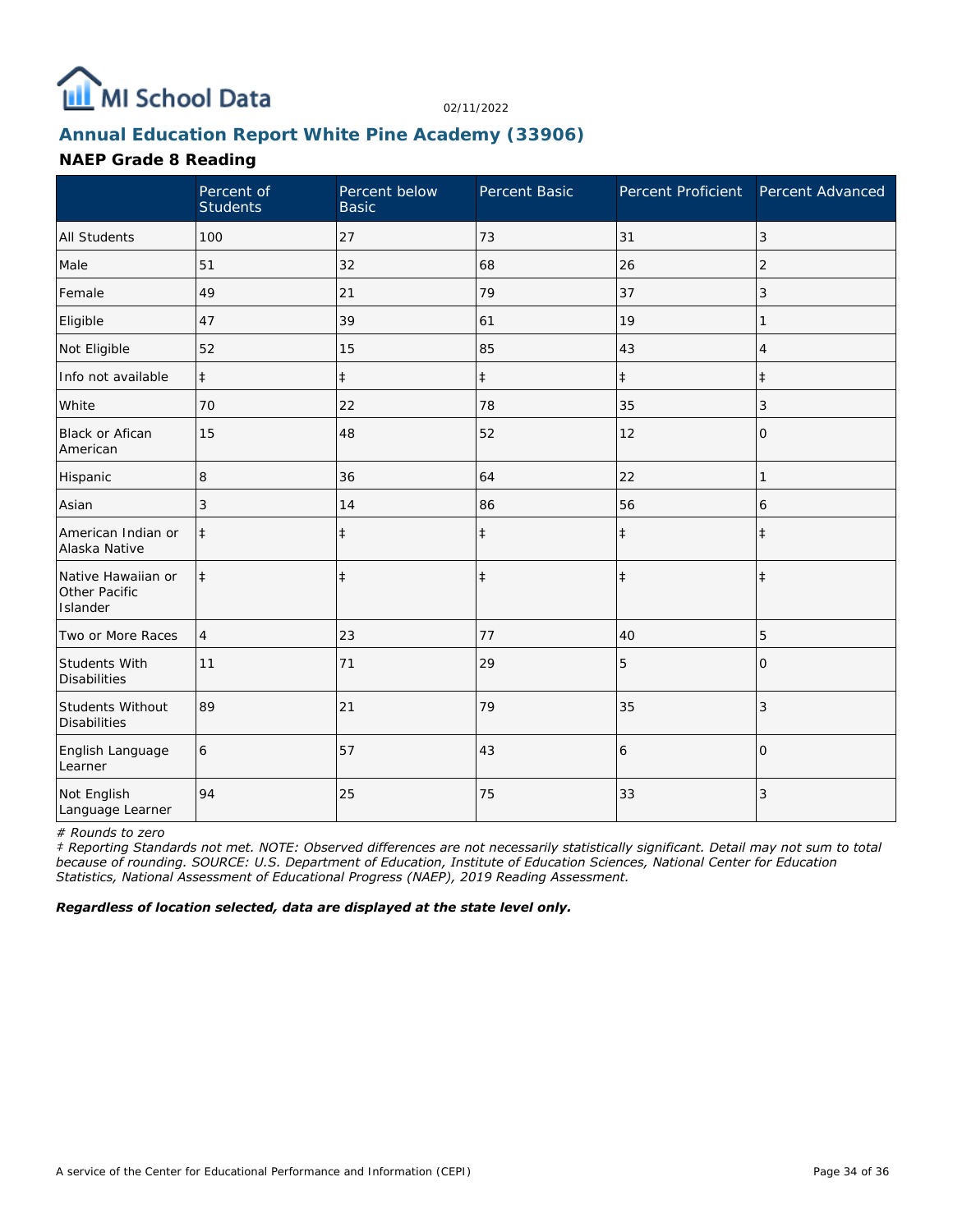

## **Annual Education Report White Pine Academy (33906)**

### **NAEP Participation Data**

| Grade | Subject | Participation Rate Standard Error<br>for Students with<br><b>Disabilities</b> |      | Participation Rate Standard Error<br>for Limited English<br><b>Proficient Students</b> |      |
|-------|---------|-------------------------------------------------------------------------------|------|----------------------------------------------------------------------------------------|------|
| 4     | Math    | 86.9                                                                          | 2.25 | <u>l</u> 9                                                                             | 0.97 |
|       | Reading | 85.4                                                                          | 2.57 | 98                                                                                     | 1.04 |
| 18    | Math    | 81.9                                                                          | 2.48 | 95                                                                                     | 1.79 |
|       | Reading | 83.3                                                                          | 2.41 | 191                                                                                    | 3.97 |

*The National Assessment of Educational Progress (NAEP) is periodically administered by the U.S. Department of Education based on assessments administered to samples of students in each state. Federal regulations require the display of state level NAEP data on the Annual Education Report. These data represent the performance of the most recent sample of Michigan students on the NAEP.*